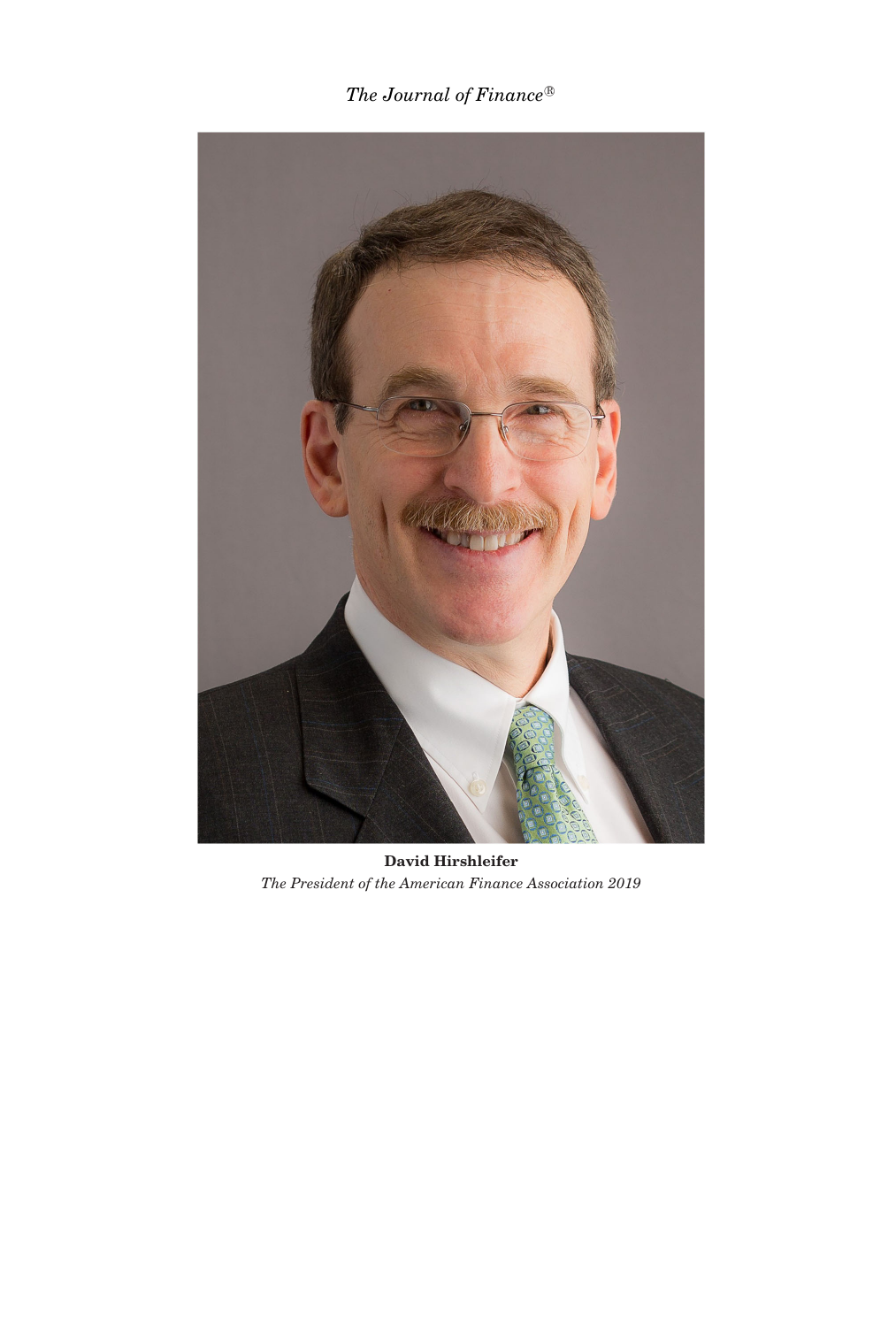# **Presidential Address: Social Transmission Bias in Economics and Finance**

# DAVID HIRSHLEIFER[∗](#page-1-0)

# **ABSTRACT**

I discuss a new intellectual paradigm, *social economics and finance*—the study of the social processes that shape economic thinking and behavior. This emerging field recognizes that people observe and talk to each other. A key, underexploited building block of social economics and finance is *social transmission bias*: systematic directional shift in signals or ideas induced by social transactions. I use five "fables" (models) to illustrate the novelty and scope of the transmission bias approach, and offer several emergent themes. For example, social transmission bias compounds recursively, which can help explain booms, bubbles, return anomalies, and swings in economic sentiment.

THIS ADDRESS DISCUSSES A NEW intellectual paradigm, which I call *social economics and finance*—the study of how social interaction affects economic outcomes. In standard analyses of economic behavior, people interact only impersonally via trading orders and observation of market price. A missing chapter in our understanding of finance consists of the social processes that shape economic thinking and behavior.

Social economics and finance recognizes that people observe each other and talk to each other, where talking includes written text and social media. A key

<span id="page-1-0"></span><sup>∗</sup>David Hirshleifer is at Merage School of Business, University of California. This paper was the Presidential Address of the American Finance Association at the 2020 Annual Meeting in San Diego, CA. I thank Daniel Andrei, Julien Cujean, Darrell Duffie, Ben Golub, Cam Harvey, Michael Hirshleifer, Chong Huang, Nan Ma, Robert Merton, Amit Seru, Robert Shiller, Avanidhar Subrahmanyam, Siew Hong Teoh, Sheridan Titman, Johan Walden, Ivo Welch, Jeff Zwiebel, the 2019 Retreat on Information and Social Economics (RINSE), the FRILLS (Finance Research Informal Lunchtime Seminar) at Stanford University, and the Editor, Stefan Nagel, for extremely helpful comments, and Yushui Shi and Josh Thornton for outstanding research assistance. Presentation slides for the talk are available at [https://papers.ssrn.com/sol3/papers.cfm?abstract\\_id](https://papers.ssrn.com/sol3/papers.cfm?abstract_id=3513210)=3513210. A transcript with integrated slides is available at [https://ssrn.com/abstract](https://ssrn.com/abstract=3513201)=3513201. Video of the talk is available at [https://youtu.be/KWlv2uFtsJY.](https://youtu.be/KWlv2uFtsJY)

[Correction added on 18 June 2021, after first online publication: Copyright line has been updated in this version.]

Correspondence: David Hirshleifer, Merage School of Business, University of California, Irvine, CA 92697; email: [david.h@uci.edu.](mailto:david.h@uci.edu)

This is an open access article under the terms of the [Creative Commons Attribution-](http://creativecommons.org/licenses/by-nc-nd/4.0/)[NonCommercial-NoDerivs](http://creativecommons.org/licenses/by-nc-nd/4.0/) License, which permits use and distribution in any medium, provided the original work is properly cited, the use is non-commercial and no modifications or adaptations are made.

DOI: 10.1111/jofi.12906

-<sup>C</sup> 2020 The Authors. *The Journal of Finance* published by Wiley Periodicals LLC on behalf of American Finance Association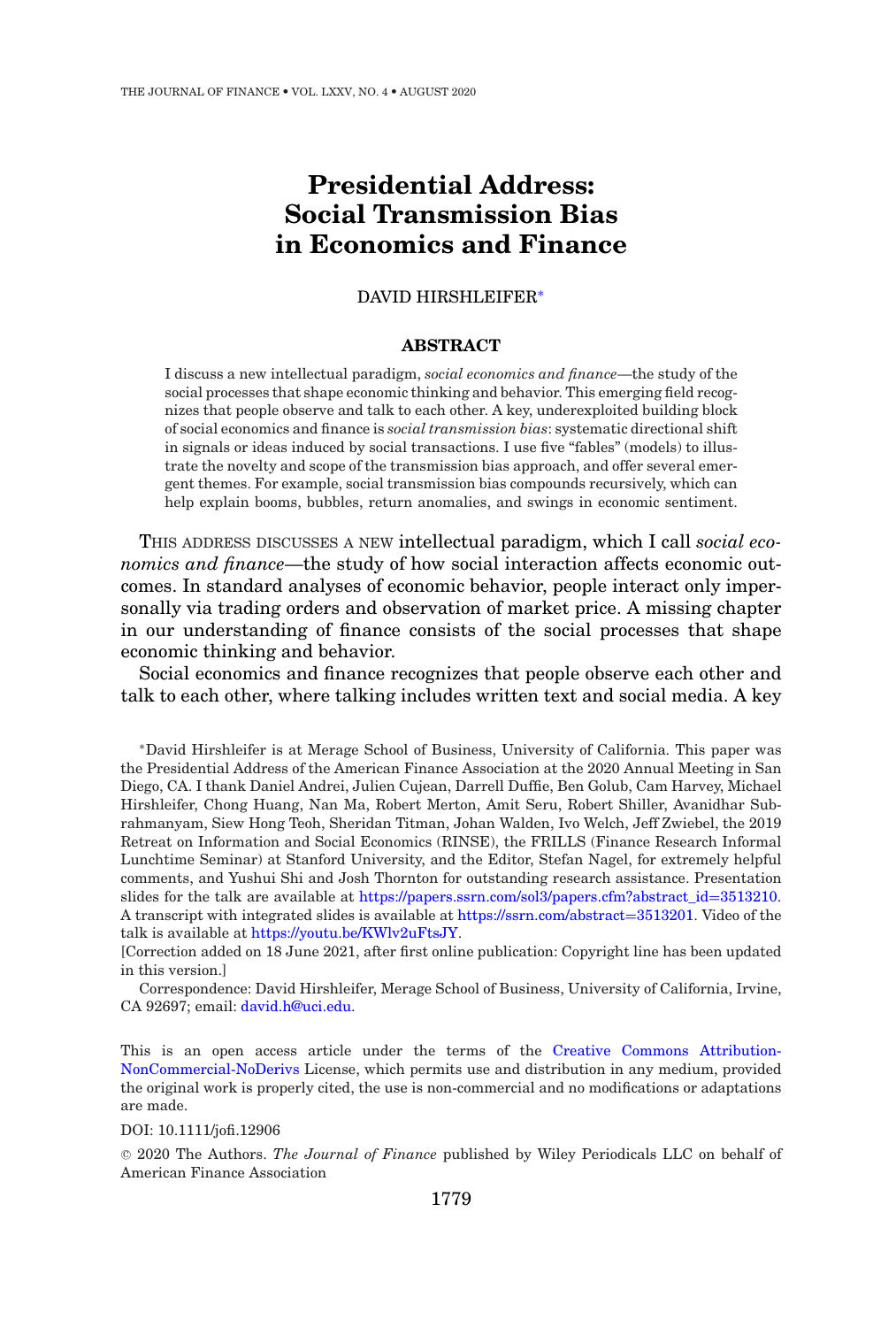but underexploited intellectual building block of social economics and finance is *social transmission bias*, the systematic directional modification of ideas or signals as they pass from person to person.

By way of comparison, previous intellectual paradigm shifts include information economics, which recognizes that some people know things that others do not, and behavioral economics and finance, which recognizes that people make systematic mistakes. Of course, scholars knew these obvious facts long before each of these paradigm shifts. The problem was that these facts were considered only informally and sporadically—they were not systematically, explicitly, and routinely incorporated in our thinking and models to generate test hypotheses. Similarly, social interaction is only starting to join the standard intellectual toolkit in finance research.

As things stand, in behavioral finance, for example, the path from assumptions to conclusions is often very direct. With respect to beliefs, when we observe that investors trade too aggressively, we conclude that they must be overconfident. When we observe that expectations become more optimistic after price run-ups than after run-downs, we conclude that they must overextrapolate. With regard to preferences, when we see individual investors tilted toward buying lottery stocks, selling winners more than losers, or saving too little—well, we have behavioral models in which investors have preferences for skewness, for realizing gains not losses, and for immediate consumption.

I am a fan of these direct approaches. They capture a large part of the truth. However, crucially, there can be *attraction* to a behavior without any *preference* for it. Moths are attracted to flame—a nearby light source. But moths are not flame-loving. There is no cognitive reward system that pays off more for approaching a flame. Instead, moths evolved under natural selection to navigate based on a distant light source, the moon. Nearby light sources fool their navigation systems. So attraction to flame is an indirect effect, not a direct preference.

Another kind of indirect effect is *social emergence*—the phenomenon whereby social outcomes are not just the sums of individual propensities. An example of a socially emergent effect is the phenomenon of death spirals among army ants, as seen in Figure [1.](#page-3-0)

These can be up to hundreds of feet wide. The ants continue to walk in circles until they die.

Surely this could not happen to a smarter animal, such as a mammal. Except, apparently, for man's best friend, as seen in videos of jostling dogs rotating about their shared food bowl. Are birds smarter? The most disturbing spectacle of all is seen in a video of turkeys marching in a circle around a dead cat apparently some kind of religious ritual.

Should we conclude from these behaviors that animals have a rotative instinct? A heuristic or bias for circular motion? Of course not. In the case of ants, there are instincts for random search for food, and instincts that promote following other ants. As a result, if the ant at the front of the line by chance starts following the ant at the back of the line, a dysfunctional social outcome results—somewhat reminiscent of a fad or bubble.<sup>1</sup> These animal

<span id="page-2-0"></span><sup>&</sup>lt;sup>1</sup> This phenomenon is closely akin to information cascades (Banerjee  $(1992)$ , Bikhchandani, Hirshleifer, and Welch [\(1992\)](#page-49-1)). In information cascades, even rational social learning results in fad-like outcomes.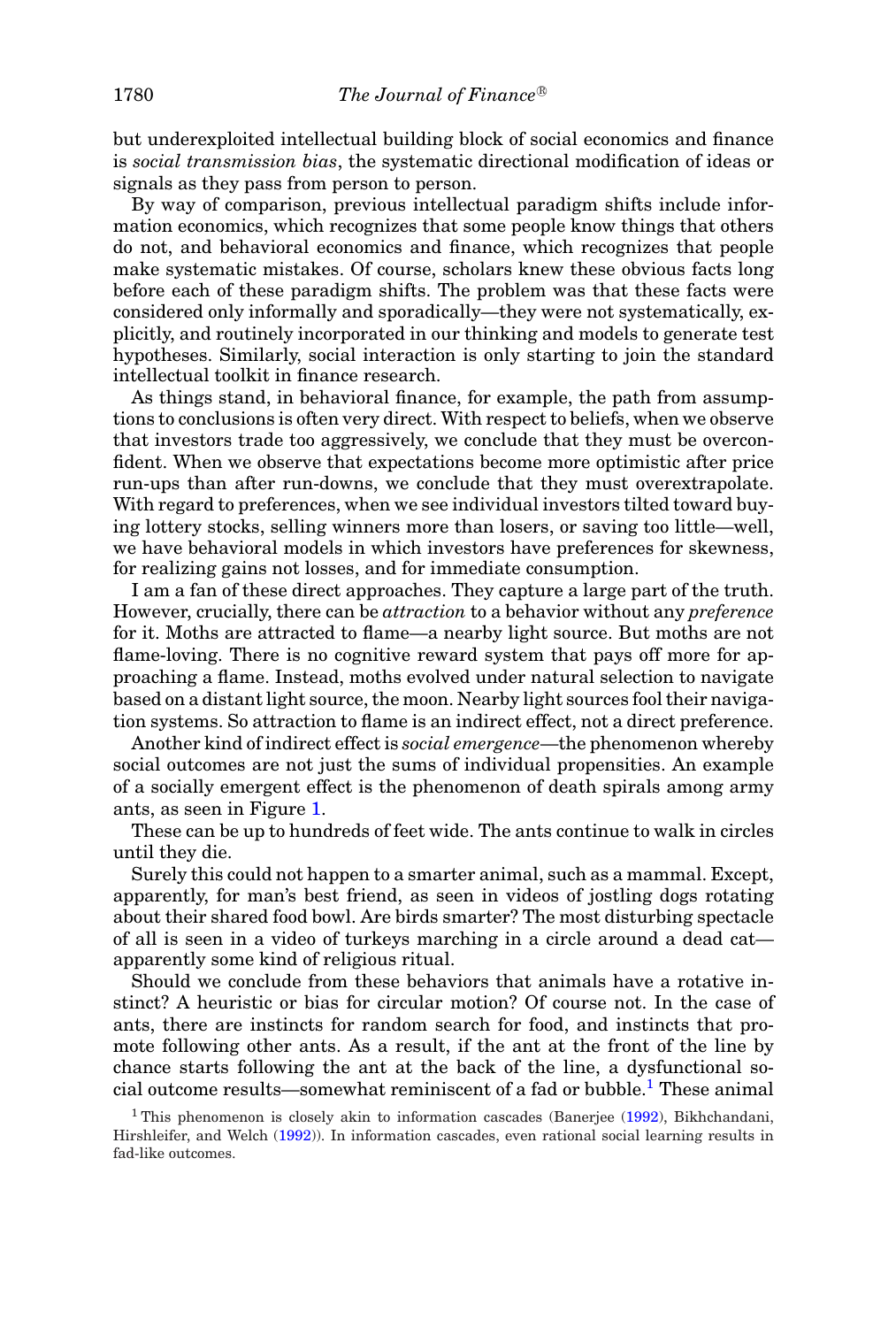<span id="page-3-0"></span>

**Figure 1. Army ant death spiral. Example of a dysfunctional emergent social outcome**. Army ants continue to walk in circles until they die. Source: George Lin, [https://www.youtube.com/watch?v](https://www.youtube.com/watch?v=N0HoqjxfvJ4)=N0HoqjxfvJ4.

circles illustrate that aggregate social outcomes often look nothing like individual propensities. There is no direct instinct for a single ant, dog, or bird to move endlessly in circles. Behavior is socially emergent.

There are also socially emergent human behaviors. Consider, for example, self-enhancing transmission bias—the tendency of investors to discuss their trades with others more after experiencing strong performance than after weak performance.[2](#page-3-1) If listeners fail to adjust for this bias, they will tend to be unduly attracted to the sender's investing strategy. As we will see, this effect favors the spread of some strategies over others (Han, Hirshleifer, and Walden [\(2019a\)](#page-51-0)), but not because of any direct psychological bias for one strategy over another. The attraction to certain kinds of investment strategies is *socially emergent*.

An implication of social emergence is that it is unwarranted to slip from an empirically observed behavior to the conclusion that there is a direct psychological bias "for" that behavior. We often forget this in the finance field. Emergent *social* effects are usually neglected. A key reason for this is that *social transmission bias is missing from our standard intellectual toolkit*.

Social economics and finance seeks to expand the intellectual toolkit. To do so, it needs a firm foundation of standard concepts: preferences, beliefs, psychological bias, optimization, and equilibrium. Furthermore, as with behavioral economics, good social economics and finance requires good assumptions about psychological bias. Such assumptions need to derive from available evidence and evolutionary plausibility. Using this foundation, the purpose is to capture, in systematic and tractable ways, socially emergent effects on economic behavior, as well as more conventional direct effects.

The main body of this talk consists of five "fables" (models) of social transmission bias in economics and finance. These fables describe research, including work-in-progress, by my coauthors and myself. My purpose is to suggest that

<span id="page-3-1"></span><sup>2</sup> Evidence for this is provided by Heimer and Simon [\(2015\)](#page-51-1), Ammann and Schaub [\(2016\)](#page-48-0), Huang, Hwang, and Lou [\(2018\)](#page-51-2), Escobar and Pedraza [\(2019\)](#page-50-0), and Lim, Ng, and Uzzi [\(2020\)](#page-52-0).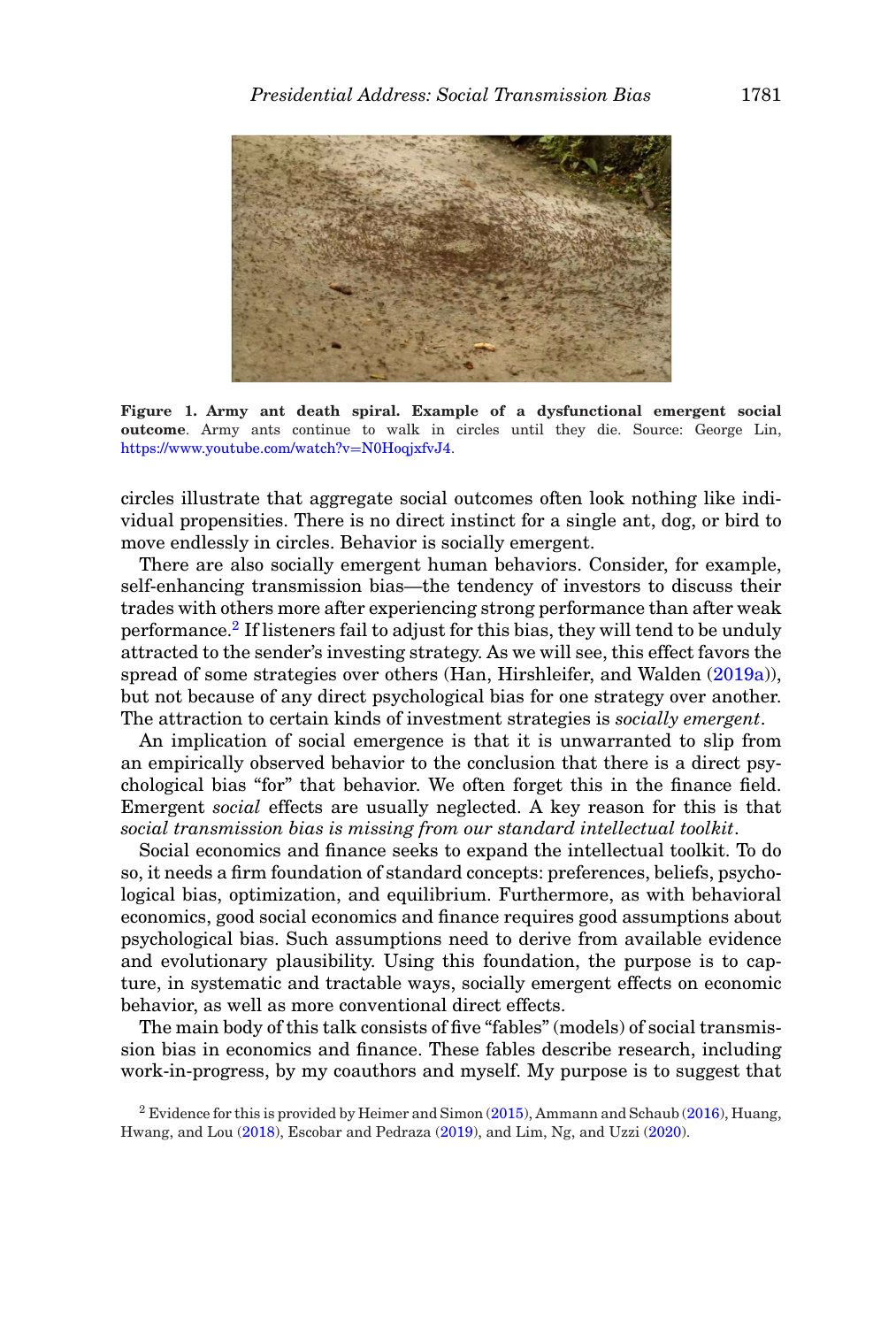# <span id="page-4-0"></span>**Six Themes about Social Economics and Finance**

I offer six themes about a new intellectual paradigm, *social economics and finance*, and one of its key intellectual building blocks, *social transmission bias*.

- *•* **Compounding:** Social transmission bias compounds recursively, so small bias can have large effects.
- *•* **Idiosyncrasy:** Social transmission bias helps explain why aggregate outcomes are often error-prone and unpredictable.
- *•* **Dynamics:** Social transmission bias offers an endogenous *social* explanation for action booms, price bubbles, and swings in investor sentiment.
- *•* **Emergence:** Socially emergent behavior often looks completely different from individual propensities.
- *•* **Mimicry:** Social emergence can easily create the illusion of a direct individual propensity "for" a behavior when no such propensity exists. So the inferences drawn from empirical tests of behavioral hypotheses are often overstated.
- *•* **Proxies:** This approach suggests *new test variables* for empirical research: (i) general social and network proxies, and (ii) proxies for transmission bias.

**Figure 2. Six themes about social economics and finance**. This figure summarizes six themes about a new intellectual paradigm, *social economics and finance*, and one of its building blocks, *social transmission bias*. (Color figure can be viewed at wileyonlinelibrary.com)

the transmission bias approach may have novel messages to offer, and may be wide-ranging in scope of application. I then discuss some themes that emerge from these fables. Figure  $2$  summarizes six main themes about social economics and finance and the effects of social transmission bias.

But first, in a necessarily selective way, I mention a few milestones of the social economics and finance paradigm shift. These include models of rational as well as biased social influence in networks<sup>3</sup>; the cultural transmission of ethnic, religious, and cooperative traits (Boyd and Richerson [\(1985\)](#page-49-2), Bisin and

<span id="page-4-1"></span><sup>3</sup> Rational: Banerjee [\(1992\)](#page-49-0), Bikhchandani, Hirshleifer, and Welch [\(1992\)](#page-49-1), and Acemoglu et al. [\(2011\)](#page-48-1). Biased: Ellison and Fudenberg [\(1993\)](#page-50-1), DeMarzo, Vayanos, and Zwiebel [\(2001,](#page-50-2) [2003\)](#page-50-3), Eyster and Rabin [\(2010\)](#page-50-4), Golub and Jackson [\(2010\)](#page-50-5), and Bohren [\(2016\)](#page-49-3). Surveys include Jackson [\(2008\)](#page-51-3) and Golub and Sadler [\(2016\)](#page-50-6).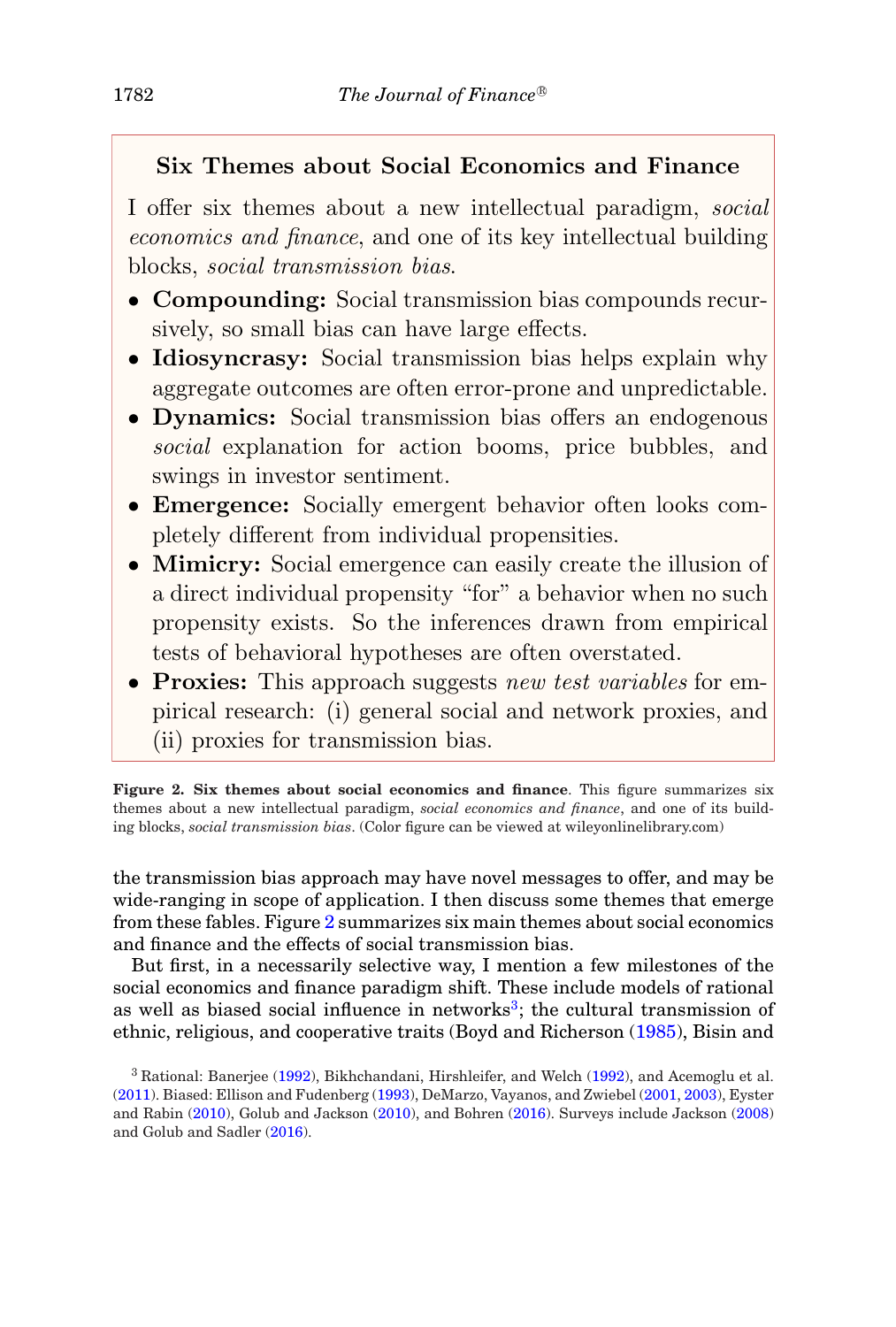Verdier [\(2000\)](#page-49-4), Tabellini [\(2008\)](#page-52-1)), and payoff interactions and games (Sandholm [\(2010\)](#page-52-2)). In addition, empirical literatures have emerged on narratives and folk models in economics and finance<sup>4</sup>; on culture, ideology, norms, and economic outcomes<sup>5</sup>; and on contagion of economic/financial behaviors, at the levels of both individuals  $6$  and firms.<sup>7</sup>

Social transmission bias derives from combinations of bias in the messages that senders convey to others (or what is visible to others about "senders" as targets of observation) and bias on the part of receivers in what is absorbed and understood. There are of course other important intellectual building blocks for understanding human behavior. One such concept is social network structure, which has been the focus of intense interdisciplinary study in recent years. In contrast, the complementary concept of social transmission bias is underexplored and needs to join our standard intellectual toolkit.

Transmission bias can take at least two forms. The first is *signal distortion*: a shift in the sign or intensity of what is transmitted. For example, the owner of a stock may talk up the firm to try to persuade others to buy it. If listeners do not adequately discount for this, their beliefs will be biased.

The second is *selection*: a sender's information is not always conveyed to a potential receiver. The beliefs of a receiver who neglects this fact will be biased. When censorship by a potential sender is a function of the values of the sender's information signals, there is also selection bias, such as self-enhancing transmission bias, as discussed above.

I now turn to five fables of social transmission bias in economics and finance. My main new model in this paper is Fable 4 on biased information percolation.

# **I. Fable 1: Bandwidth Constraints and Simplistic Thinking**

Fable 1 is in-progress research (Hirshleifer and Tamuz  $(2020)$ ).

Communication bandwidth constraints, such as Twitter character limits and time constraints in conversation, are a major obstacle to conveying ideas with nuance. Another major hindrance is limited cognition. It takes considerable effort to convey and absorb message nuance. So there is usually a loss of nuance in social transmission, as is evident in TV sound-bite commentary about social issues.

Suppose that in updating their beliefs, receivers do not adjust for loss of nuance. This is consistent with standard limited attention effects in psychology and in behavioral economics and finance. Suppose further that receivers believe

<span id="page-5-1"></span><span id="page-5-0"></span> $4$  See Shiller, Kon-Ya, and Tsutsui [\(1996\)](#page-52-3) and Shiller [\(2000b,](#page-52-4) [2017,](#page-52-5) [2019\)](#page-52-6).

<sup>5</sup> See, for example, Grinblatt and Keloharju [\(2001\)](#page-51-5), Barro and McCleary [\(2003\)](#page-49-5), Guiso, Sapienza, and Zingales [\(2003,](#page-51-6) [2004\)](#page-51-7), Hong and Kacperczyk [\(2009\)](#page-51-8), Hong and Kostovetsky [\(2012\)](#page-51-9), and Graham et al. [\(2019\)](#page-50-7).

<span id="page-5-3"></span><sup>7</sup> See, for example, Bizjak, Lemmon, and Whitby [\(2009\)](#page-49-7), Chiu, Teoh, and Tian [\(2013\)](#page-49-8), and Fracassi [\(2016\)](#page-50-11).

<span id="page-5-2"></span><sup>6</sup> See, for example, Glaeser, Sacerdote, and Scheinkman [\(1996\)](#page-50-8), Kelly and O'Grada [\(2000\)](#page-52-7), Brock and Durlauf [\(2001\)](#page-49-6), Duflo and Saez [\(2002,](#page-50-9) [2003\)](#page-50-10), Hong, Kubik, and Stein [\(2004\)](#page-51-10), Rantala [\(2019\)](#page-52-8), and Bailey et al. [\(2019\)](#page-48-2).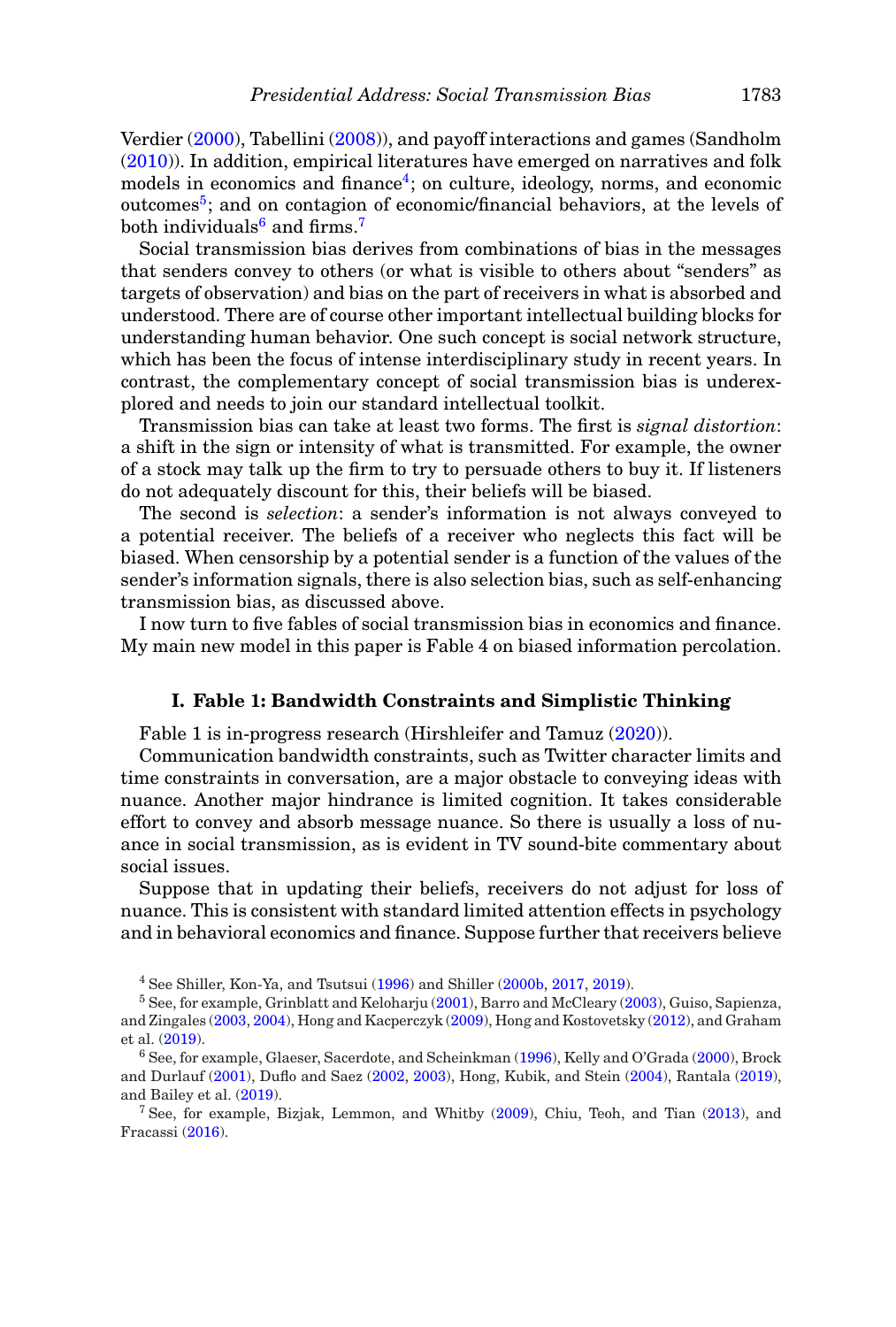that senders possess meaningful information. Then receivers will tend to infer that senders have simple or extreme beliefs. So receivers will adopt beliefs that actually *are* simplistic.

As receivers become senders in turn, this loss of nuance may by iterated. So society can shift toward extremes of simplistic thinking, to the point that (conjecturally) judgments are worse than if people formed judgments in isolation. The reader can decide how realistic this is as a description of public understanding of economics and society.

Of course, often social processes improve our collective intelligence, as emphasized by Henrich [\(2015\)](#page-51-11) and as evidenced by the rise of sophisticated arts and sciences. The conditions under which social interaction lead to these very different outcomes deserves further study.

# **II. Fable 2: Self-Enhancing Transmission Bias**

Fable 2 is a model of self-enhancing transmission bias (Han, Hirshleifer, and Walden [\(2019a\)](#page-51-0)). Suppose that investors adopt one of two strategies: *A* for Active or *P* for Passive, where *A* refers to a strategy with either higher variance or higher skewness. Investors of type *A* or *P* are randomly selected to meet in pairs over time. In each meeting, the Sender has a probability of reporting the Sender's strategy return to the Receiver. The Sender reports high return more often than low return.

Owing to self-enhancing transmission, there is an upward selection bias in the return reports seen by receivers. This has a larger effect for the highvariance strategy, which generates a larger upper tail of high returns that are heavily reported and highly persuasive.

Receivers are subject to two standard behavioral biases: they fail to adjust for self-enhancing transmission, and they think that reported past performance is strongly indicative of future performance. As a consequence, the high-variance *A* strategy tends to spread through the population, even if its payoff distribution is inferior. This can explain some puzzles in trading, such as nondiversification, as well as some pricing anomalies, such as the volatility and beta puzzles. There is also empirical support for this mechanism, as mentioned earlier.

Consider now a variation. Suppose that extreme returns are highly salient, so that receivers pay more attention to very high and very low returns. Suppose that a receiver is only converted to a strategy if the receiver attends to the sender's message. Then positive skewness strategies also tend to spread through the population—even after controlling for variance. Intuitively, positively skewed strategies generate the high-return outcomes that are both heavily transmitted and attended to, and highly persuasive to receivers.

Fable 2 offers some important lessons. In the model, investors are *attracted* to high variance or skewness, but they do not have a *preference* for strategies based on variance or skewness. Nor do they have a *belief* that high variance or skewness is indicative of a superior investing opportunity. Indeed, they may be *unaware* of the variances and skewnesses of the available strategies. The attraction to these strategy characteristics is socially emergent. As we show,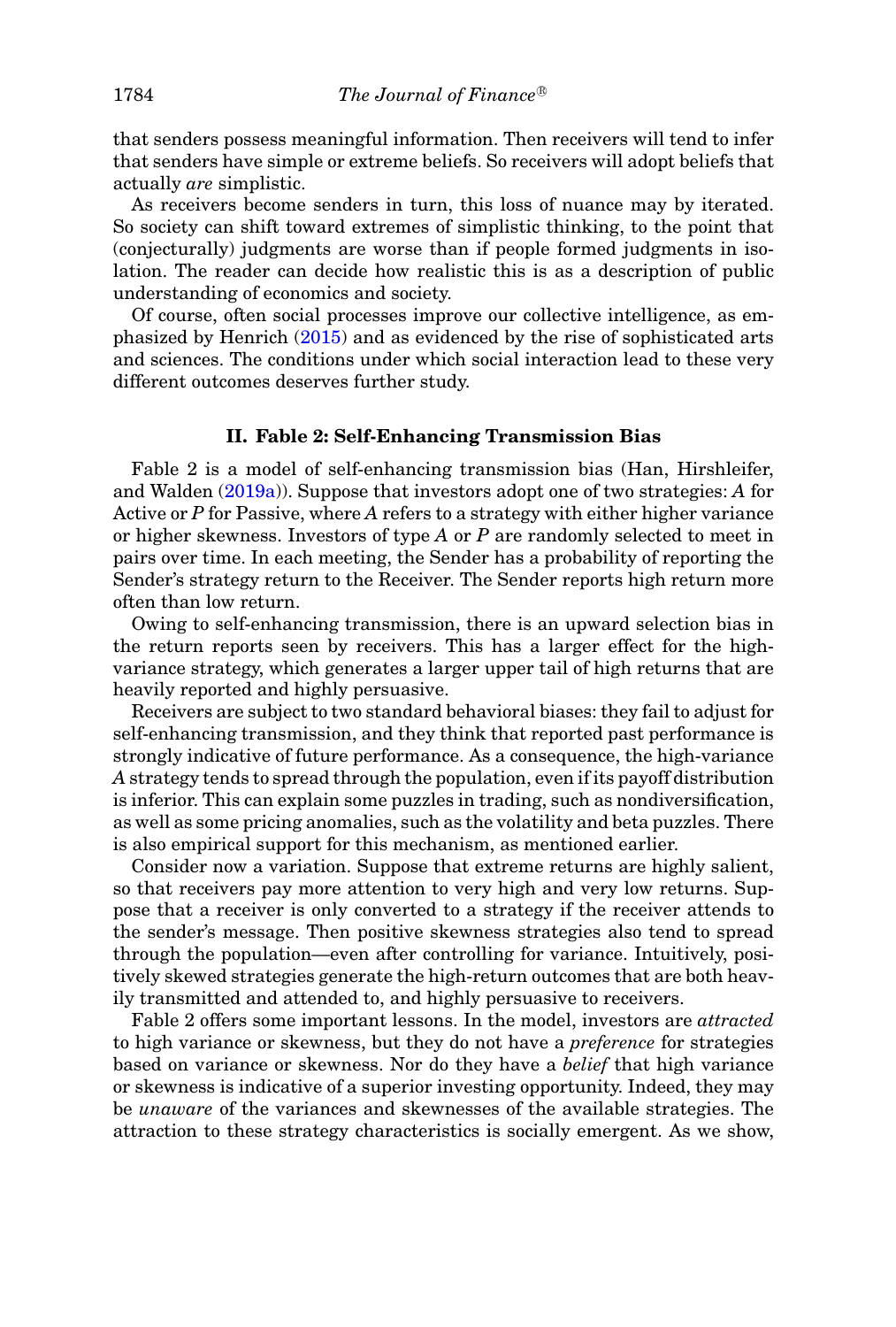the social nature of these effects has distinctive empirical implications about the effects on investment choices of investor personality traits (e.g., degree of self-enhancing transmission bias), the position of an investor in the social network, and overall network connectivity.

## **III. Fable 3: Visibility Bias and Overconsumption**

Fable 3 is a model of visibility bias and overconsumption (Han, Hirshleifer, and Walden [\(2019b\)](#page-51-12)). In our context, *visibility bias* refers to the fact that engaging in a consumption activity is often more visible to others than refraining from doing so. For example, when the first Starbucks in a city in China opened, long lines of people stretching outdoors made it evident to others that many were willing to spend a lot on coffee instead of drinking cheaply at home. Wearable electronics are also highly visible.

Suppose that observers do not adjust for the selection bias toward seeing consumption rather than nonconsumption events. Such neglect of the features of the data-generating process is a standard behavioral bias. Then observers will tend to infer that others are consuming heavily.

Now let *x* denote people's need for saving, such as the probability of experiencing a personal wealth disaster. It is the same for everyone, but its value is uncertain. Different people have different information signals about *x*, so they can learn by observing others. Owing to visibility bias, people mistakenly "learn" from the apparent high consumption of others that there is little need to save. So in equilibrium, there is overconsumption, that is, undersaving. Furthermore, there is a positive feedback effect, because people as targets of observation really are consuming heavily. So the total effect can be large.

This approach to understanding savings decisions has some nonobvious consequences. For example, information asymmetry about others' wealth *weakens* the overconsumption effect, consistent with some empirical findings (Jin, Li, and Wu  $(2011)$ , Coibion et al.  $(2014)$ ). This is in sharp contrast to wealth signaling models (with "Veblen effects"), in which information asymmetry is the *source* of overconsumption. This approach also offers a novel explanation (for reasons I will not get into here) for the large drop in the U.S. savings rate over a period of decades.

The moral of the story is that overconsumption is an emergent social outcome. There is no direct bias for overconsumption. This contrasts with the standard behavioral economic theory that people find it tempting to consume immediately (present-biased preferences; see, Laibson [\(1997\)](#page-52-10)).

Owing to this difference, the social transmission bias approach has different empirical and policy implications from the behavioral economics approach. For example, in our model, overconsumption is driven by mistaken belief updating, so accurate disclosure about others' consumption can help, in sharp contrast with most behavioral models of undersaving. The social transmission bias approach also suggests that there can be benefits to targeting policy interventions to people with central positions in the social network. So for good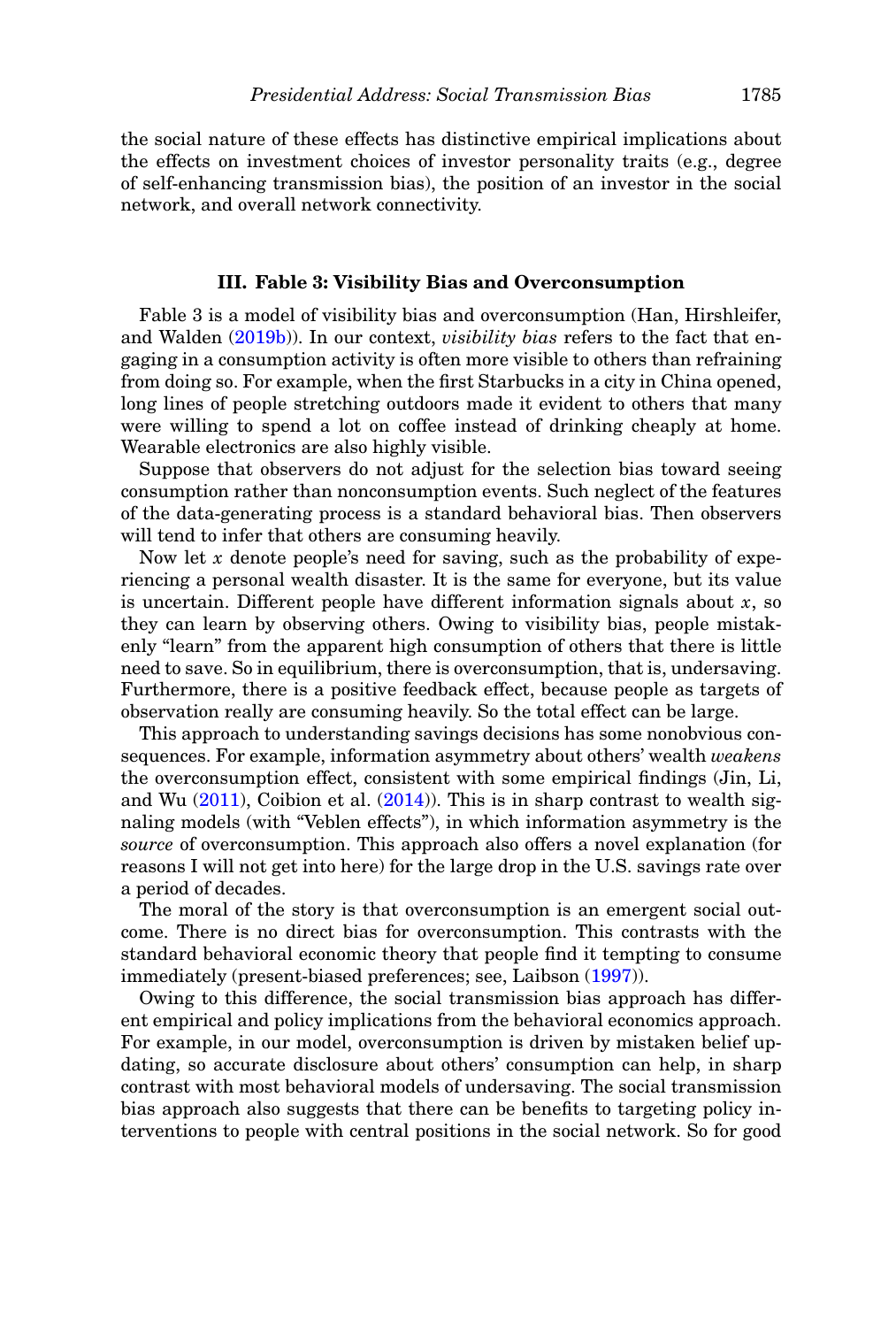policy, empirical testing is vital. As it turns out, there is empirical support for both mechanisms (see, e.g., D'Acunto, Rossi, and Weber [\(2019\)](#page-50-13)).

# **IV. Fable 4: Biased Information Percolation, Action Booms, and Price Bubbles**

In the classic book *The Psychology of Rumor*, Allport and Postman [\(1947\)](#page-48-3) describe transmission chain experiments in which subjects sequentially recount stories to each other, much like the game of telephone or Chinese whispers. A key conclusion is that information is systematically distorted in a process of *leveling and sharpening*. Subjects emphasize the perceived essence of a story by selectively retaining details consistent with it, intensifying details, increasing magnitudes, and adding compatible new details and explanations. As a result, rumors can become inaccurate and extreme.

Like rumors, booms in social and economic activity and asset market bubbles often have a "beyond all reason" flavor, seemingly untethered from any sensible interpretation of publicly arriving news. Examples include sudden religious revivals, surges in the vilification of political enemies, ethnic groups, and foreign countries, and price bubble episodes (as recounted in Shiller [\(2000a\)](#page-52-11)).

In contrast, in existing models of information percolation, beliefs and actions become very accurate as information accumulates. In these models, rational agents meet and sequentially exchange private signals about the payoff of some action of common interest (e.g., Duffie, Malamud, and Manso  $(2009)$ ). Here, I consider *biased information percolation*, a process in which there are distortions in information transmission. I explore whether biased information percolation can explain booms and collapses in aggregate behaviors and market prices.

I consider a setting in which each member of a continuum of agents is endowed with one private signal about the per-unit payoff of an action of common interest (such as buying or selling an asset). The terminal payoff and signals are jointly Gaussian. At a sequence of Poisson arrival times, each agent is drawn in a meeting in which two agents share biased versions of the signals they have acquired up to that date. At each discrete date, public signals of growing informativeness arrive, which eventually correct the action boom or price bubble.

At each continuous date, agents myopically maximize the mean-variance expected utility of their terminal wealth. In the *Action Booms Model*, there is no fixed constraint on the aggregate action taken by agents. So as enthusiasm temporarily grows, agents jointly undertake more—an *action boom* (or negative boom). The Action Booms Model can apply to behaviors of individuals, such as political action or day trading, as well as to firm-level behaviors, such as the adoption of organizational or governance structures, financing strategies, and projects or acquisitions.

In the *Price Bubbles Model*, the action is buying or selling an asset, so the aggregate action—demand for the asset—is constrained to be equal to supply. Supply is an exogenous random variable, as in rational expectations models of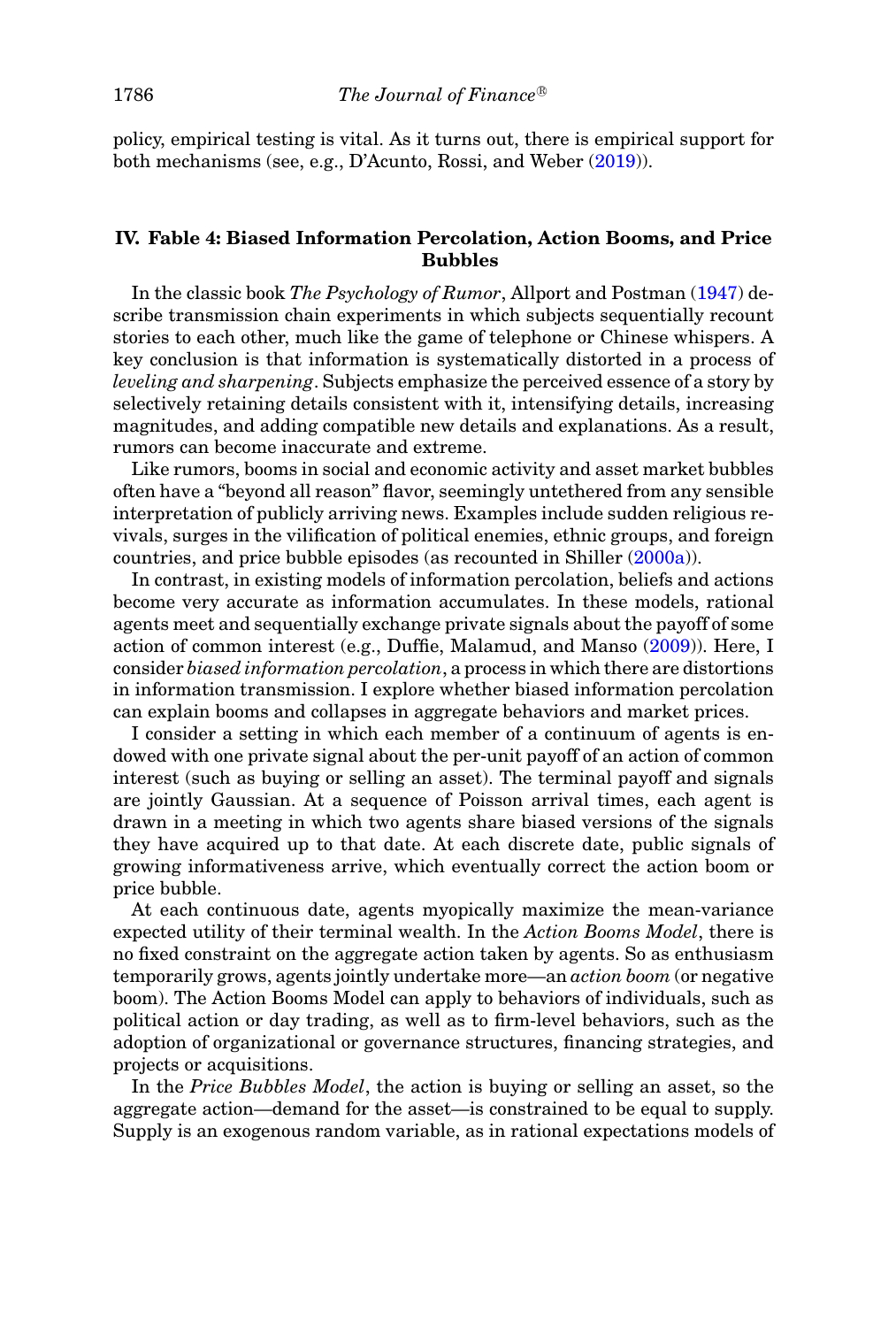securities markets. Investors partially infer the private information of others from market price. Biased information percolation results in asset mispricing.

I introduce two types of *social transmission biases* to the information percolation setting. The first is *misreporting*—an upward or downward bias in senders' reports about their signal by some fixed amount *b*. I call this *b bias*. Each time an agent acquires a biased signal from others, an additional *b* is added to it, so *b* bias compounds recursively. Receivers interpret reports naively—without adjusting for *b* bias. The level of *b* is a random variable, the same for all meetings, and can be positive or negative, with  $E[b] > 0$ .

The second transmission bias is *meeting rate misperception*. Agents underor overestimate the intensity of the Poisson process that selects agents into meetings by some fixed factor  $\kappa$ , where  $\kappa = 1$  indicates no bias. I call this  $\kappa$ *bias*.

For *b* bias, I view *b* > 0 as typical. There is evidence that consumers of media content are more likely to share positive than negative content (Berger and Milkman [\(2012\)](#page-49-9)). As discussed in Berger [\(2014\)](#page-49-10), one possible reason for doing so is to maintain a reputation for providing useful information. As argued in marketing literature, when there is a wide range of product choices, it is often more helpful to hear about what to buy than what not to buy. Furthermore, being positive is often seen as an attractive personality trait, which can be a motive for positive reporting (Tesser and Rosen [\(1975\)](#page-52-12)). Both motives may have shaped the psychology of conscious or unconscious bias in information sharing.

Alternatively, *b* bias can derive entirely from the message receiver. For example, receivers may be more attentive to positive than negative signals about consumer products if positive signals tend to be more useful. A related argument about net stock buying in response to news, given short-sale constraints, is made by Barber and Odean [\(2008\)](#page-49-11). Also, if agents predominantly take long positions, then motivated reasoning ("wishful thinking"; see, e.g., the model of Bénabou and Tirole  $(2002)$  $(2002)$  promotes an optimistic bias in the interpretation of messages,  $b > 0$ .

On the other hand, psychologists have documented *negativity bias* (Rozin and Royzman [\(2001\)](#page-52-13), Baumeister et al. [\(2001\)](#page-49-13))—a general tendency to pay more attention to negative information and to interpret information negatively. An evolutionary justification for negativity bias is that missing a threat just once can be fatal, whereas the cost of missing an opportunity is only incremental.

Receiver naivete about *b* bias is consistent with evidence that people often take information at face value, instead of adjusting for features of the datagenerating process. There is extensive experimental and field evidence of this from several fields.

Limited attention also provides a motivation for  $\kappa$  bias, where I regard downward bias,  $\kappa$  < 1, as typical. An agent does not directly observe most of other agents' meetings. There is much evidence of "out-of-sight, out-ofmind" salience effects, whereby people underweight information that can be inferred rather than directly observed (see, e.g., Payne, Bettman, and Johnson [\(1993\)](#page-52-14)). The  $\kappa$  bias is also in the spirit of models of persuasion bias and of naive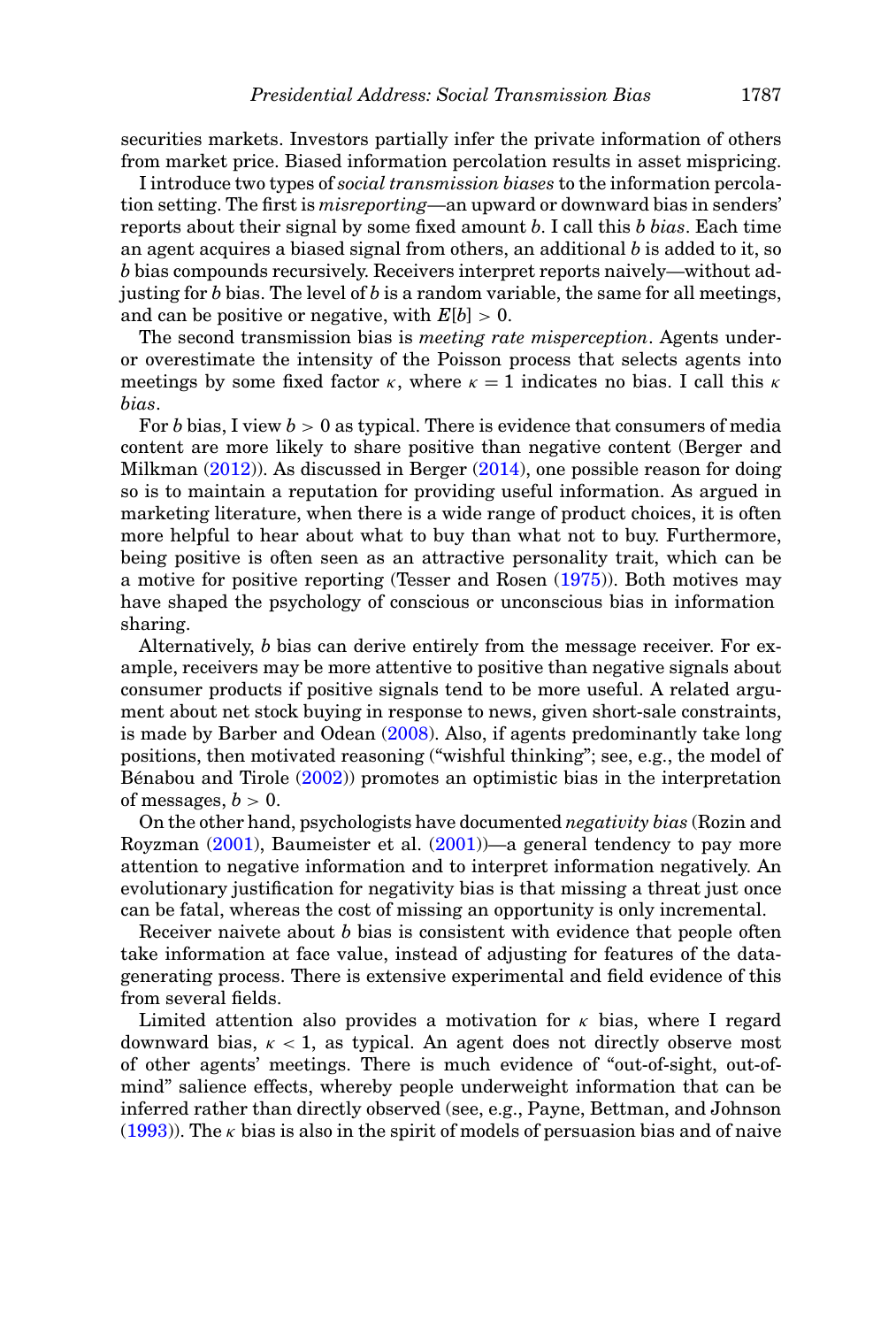<span id="page-10-1"></span>

**Figure 3. Expected price path in the Price Bubbles Model**. The figure plots (32) and shows the smoothed and unsmoothed expected price paths for positive bubbles  $(b > 0)$ , where *b* is the transmission bias. These paths illustrate the following four phases: (i) the inception phase, (ii) the boom phase, (iii) the correction phase, and (iv) the terminal phase. As in (20), smoothed public precision is  $\hat{\tau}_s^Z = e^{\zeta(s-0.5)}\tau^P$ , where  $\zeta$  parametrizes the growth rate in the smoothed precision, *s* is time, and  $\tau^P$  is the initial unsmoothed public precision. Parameter values:  $\tau^P = 0.1$ ,  $\tau^{\theta} = 0.1$ ,  $\tau^S = 0$ 0.1,  $\tau^X = 100$ ,  $\eta = 0.39$ ,  $\gamma = 0.1$ ,  $\kappa = 0.5$ ,  $\zeta = 1$ , and  $b = 10$ , where  $\tau^{\theta}$  is the supply shock precision,  $\tau^{S}$  is private signal precision,  $\tau^{X}$  is the precision of asset payoff,  $\eta$  is the percolation meeting rate,  $\gamma$  is the coefficient of absolute risk aversion, and  $\kappa$  is the coefficient for the misperception of the meeting rate.

herding.<sup>[8](#page-10-0)</sup> In the Action Booms Model,  $\kappa$  bias does not come into play. Owing to *b* bias, when  $b > 0$ , on average the aggregate action follows a path that exceeds the rational benchmark (the case of  $b = 0$ ). I define the *excess action* as the percentage difference between the expected aggregate action and the expected aggregate action under the rational benchmark. The smoothed path of the excess action increases slowly at first, but growth then accelerates. Eventually, as more and more informative public information arrives, the excess action is driven toward zero. Similarly, in the Price Bubbles Model, the expected price path conditional on  $b > 0$ , appropriately smoothed, rises above and then falls back toward fundamental value. So under appropriate parameter values, the smoothed excess action path and expected price path look qualitatively similar, with four phases as illustrated for the Price Bubbles Model in Figure [3.](#page-10-1) For positive bubbles  $(b > 0)$ , these phases are:

 $\bullet$  *The inception phase*. Expected price or excess action grows at an accelerating rate (convexity).

<span id="page-10-0"></span><sup>8</sup> See DeMarzo, Vayanos, and Zwiebel [\(2001,](#page-50-2) [2003\)](#page-50-3) and Eyster and Rabin [\(2010\)](#page-50-4). My model shares with these the feature that agents do not properly account for how their information sources acquire signals from others. In these models, agents double-count signals that are received via multiple pathways in a social network. A difference here is that in the percolation setting, no signal is ever received from some other agent via multiple pathways.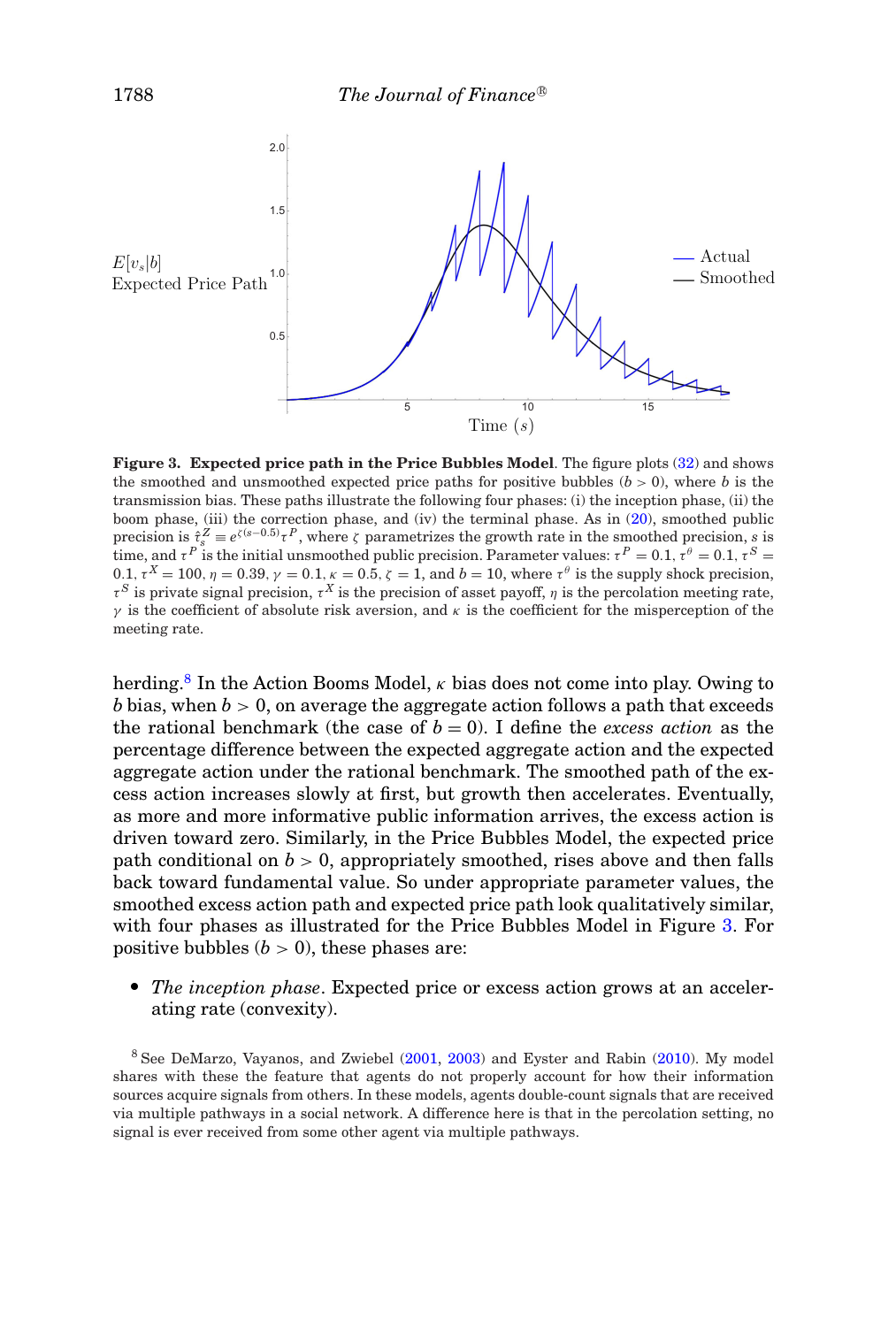- *The boom phase*. Expected price or excess action grows at a decreasing rate
- (concavity), and reaches a peak.<br> *The correction phase*. Starting from its peak, expected price or excess action
- declines at an increasing rate (concavity).<br>The terminal phase. Expected price or excess action declines at a decreasing rate (convexity), asymptoting toward its fundamental value.

For  $b < 0$ , these phases are inverted to create a U-shape instead of a hump-shape.

The accelerating growth during the inception phase results from complementarity between the increase in the per capita number of signals that agents possess and the increase in the biases of those signals. As in previous models of information percolation, the per capita number of signals rises exponentially over time. Furthermore, I show that the average bias per signal possessed by agents increases linearly with time. Thus, at first, price or action rises, on average, more and more quickly relative to a zero-bias benchmark. Eventually, public information arrival corrects the overoptimism. Since these boom or price bubble effects are socially driven, a cross-sectional empirical implication is that more social agents take more extreme actions.

Zooming in on the bubble trajectory without smoothing reveals oscillatory dynamics. In the  $b > 0$  case, on each of the public information release dates, overoptimism is on average partially corrected, inducing discrete drops in the excess action. The reverse applies when  $b < 0$ . During the inception phase of the boom, these drops are quickly reversed and followed by further steepening. As the boom peaks, under appropriate parameter values there is a period during which the amplitude of the oscillations gets large, as the downward pressure on public news dates contends with the upward pressure of biased percolation between these dates. This *peak oscillation* is a distinctive testable property of the model. Eventually, public resolution of uncertainty starts to overwhelm biased percolation, so that on average the bubble enters the terminal phase and oscillations are dampened.

Furthermore, dispersion across investors in their accumulated *b* biases promotes disagreement. This results in large cross-sectional differences in behavior, which, in the Price Bubbles Model, takes the form of heavy speculative trading. So irrational trading also tends to rise and fall with the bubble. Furthermore, if  $\kappa < 1$ ,  $\kappa$  bias causes agents to perceive market price to be less informative than it really is. This also encourages irrational trading, even though there is no direct bias, such as overconfidence, "for" trading aggressively.

As in the Action Booms Model, when *b* > 0, bias is amplified recursively. This results in convex growth in overvaluation that is only overcome when a very strong opposing force finally starts to operate. So the model is consistent with the "beyond all reason" flavor of many bubble episodes, such as the stupefying swings in Bitcoin prices. The implication of an accelerating initial rate of growth of bubbles is consistent with the evidence in Greenwood, Shleifer, and You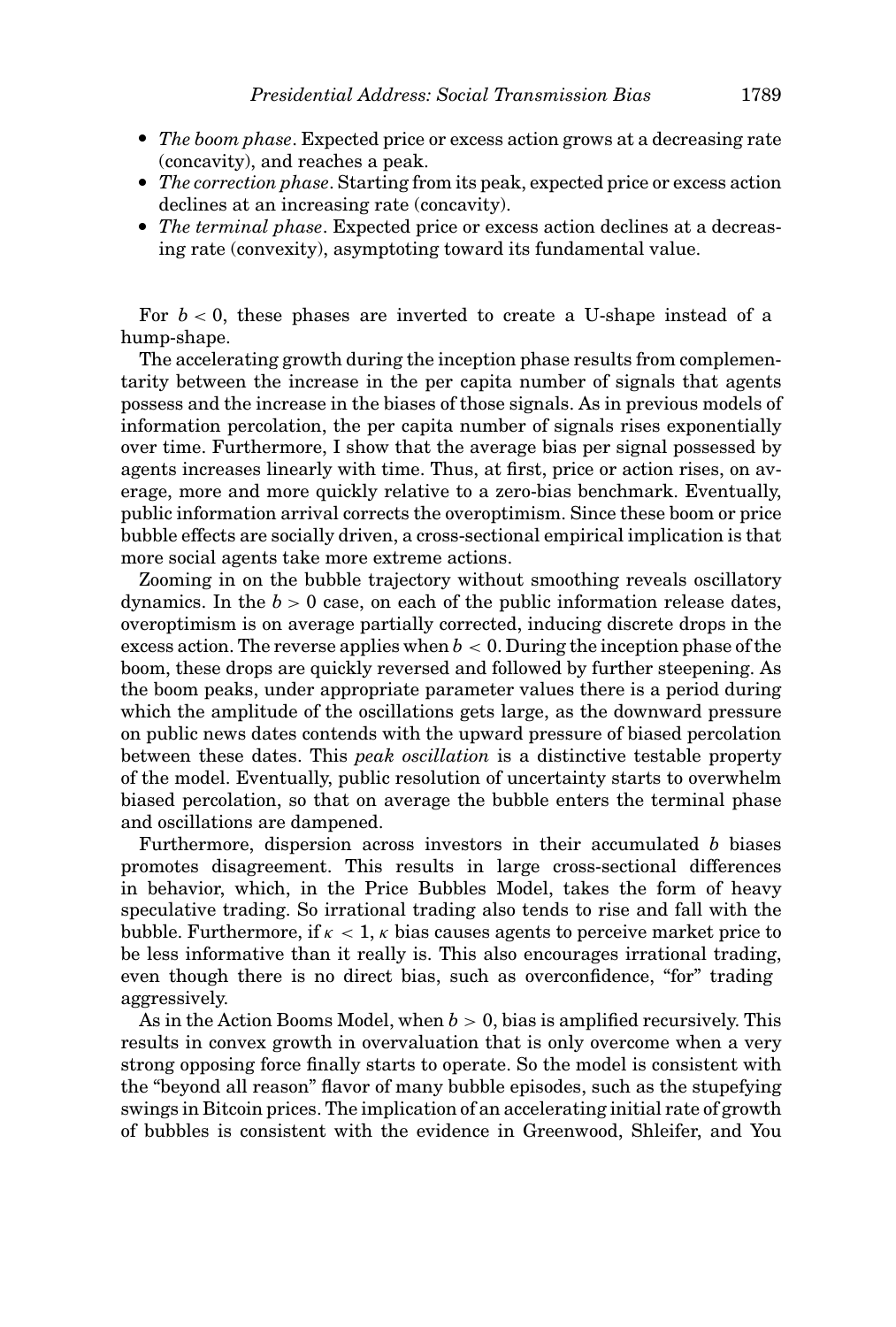[\(2019\)](#page-51-13) that the price run-up in bubbles tends to have an explosive, that is, convex, shape before correcting.

On average, when  $b > 0$ , there is a run-up over time during the inception and boom phases, with the expected price dropping discretely at each discrete news arrival date; the reverse applies when  $b < 0$ . So as in the Action Booms Model, there is peak oscillation— market valuations tend to totter before collapse.<sup>[9](#page-12-0)</sup> During the correction and terminal phases of the bubble, the wiggling dampens as mispricing converges toward zero.

The Price Bubbles Model also implies event-based return predictability. One reason for this is standard: firms may systematically undertake certain actions in response to mispricing, such as a new issue when  $b > 0$  and a repurchase when  $b < 0$ . Furthermore, even for news events that do not depend on  $b$ , under appropriate parameter conditions there is on average postevent return continuation. Intuitively, public news events only partially correct misvaluation. So variation in *b* generates similar variation in both corrective event-date reactions and corrective postevent returns.

The smoothed expected price path, conditional on *b*, is similar to the humpshaped or U-shaped impulse response functions that generate momentum and reversal in some behavioral models (e.g., Daniel, Hirshleifer, and Subrahmanyam [\(1998\)](#page-50-15)). The randomness of *b* promotes positive comovement in returns that are separated by short time lags, and negative comovement in returns that are separated by longer lags, so that they lie on opposite sides of the hump- or U-shape. Furthermore, the oscillatory dynamics of the model—the high-frequency zigzags in price—suggest that under appropriate parameter values, serial correlations may be negative at short lags.

# *A. The Basic Setting*

I now present explicitly the model introduced in the previous pages. I first lay out the assumptions common to the Action Booms and Price Bubbles models. Proofs are in the Appendix.

## *Agents, Actions, and Payoffs*

At each continuous date  $s \in [0, T)$ , each agent from a continuum  $i \in [0, 1]$ undertakes some action with intensity  $\theta_s^i$ . The common payoff per unit of the action is

$$
X \sim \mathcal{N}\left(\overline{X}, \frac{1}{\tau^X}\right),
$$

where  $\tau^X$  is the precision of *X*, defined as the reciprocal of the variance. As seen in the timeline in Figure [4,](#page-13-0) the payoff is realized and received at finite date *T*. In the context of security trading, *X* is the terminal dividend of the risky asset.

<span id="page-12-0"></span><sup>9</sup> Barberis et al. [\(2018\)](#page-49-14) offer a model of wavering of investor beliefs at the peak of bubbles.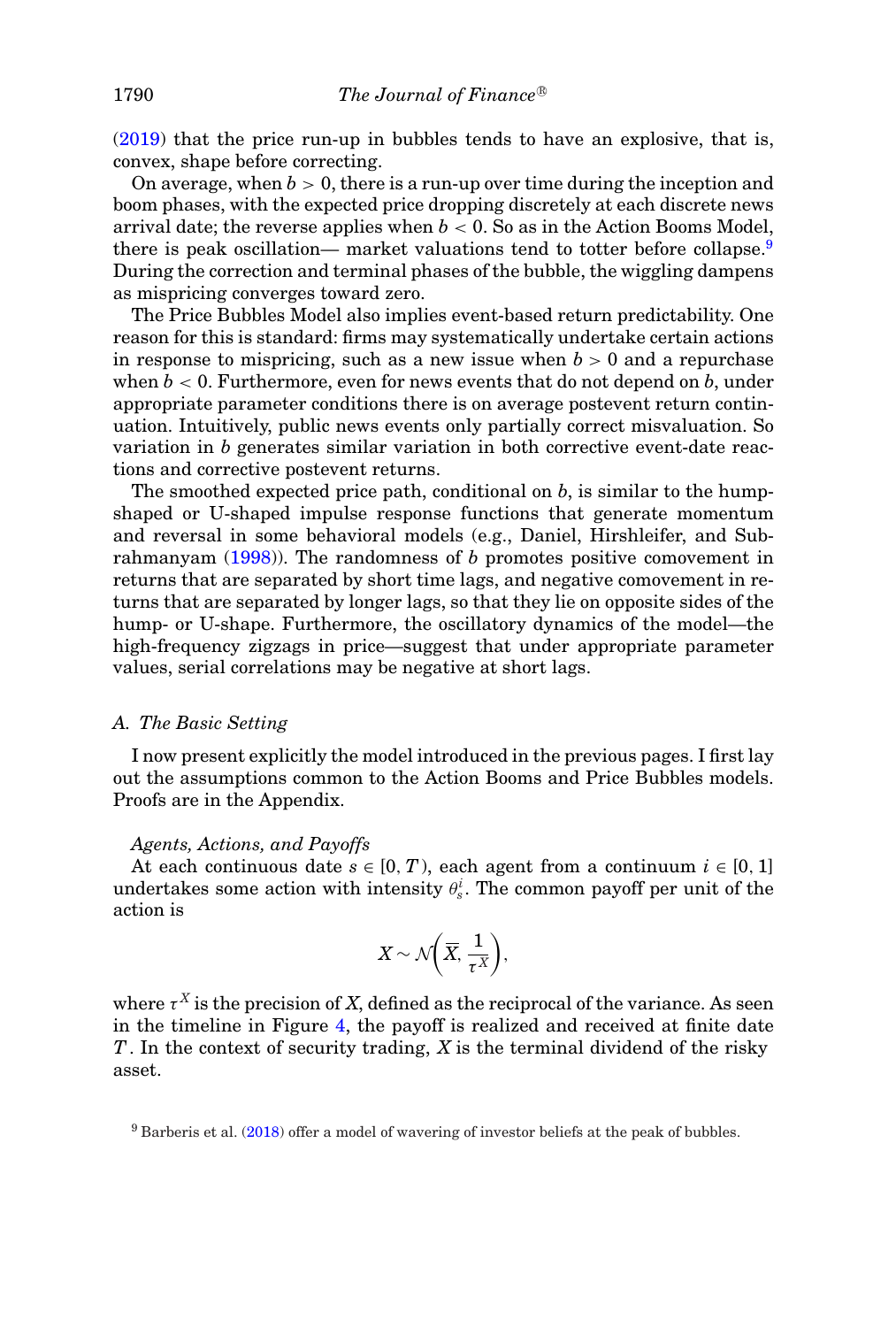<span id="page-13-0"></span>

**Figure 4. Timeline of payoffs for the basic setting of Action Booms and Price Bubbles Models**. At each continuous date  $s \in [0, T)$ , each agent *i* chooses the level of an action with intensity  $\theta_s^i$ . Each agent is endowed with one private signal  $S^i$  at date 0. Agents are randomly drawn in pairs in continuous time to meet and share private signals. At each discrete date agents receive public signals  $S_t^P$ . The payoff *X* per unit of the action is realized and received at finite date *T*. In the context of security trading, *X* is the terminal dividend of the risky asset.

*Signals*

At date 0, each agent *i* directly obtains one private signal about *X*, of the form

$$
S^i = X + \epsilon^i, \quad \epsilon^i \sim \mathcal{N}\left(0, \frac{1}{\tau^S}\right),
$$

where  $\tau^{S}$  is the precision of the private signal.

Agents also receive public signals, denoted by a *P* superscript, at discrete dates  $t = 0, 1, 2, \ldots T - 1$ . These signals satisfy

$$
S_t^P = X + \epsilon_t^P, \quad \epsilon_t^P \sim \mathcal{N}\left(0, \frac{1}{\tau_t^P}\right),
$$

where  $\tau_t^P$  is the precision of the date-*t* public signal, and by convention unsubscripted  $\tau^P \equiv \tau_0^P$ .

The new public signals arriving at each discrete date  $t < T$  are assumed to have growing precision in such a way that the total precision of the history of public signals grows exponentially at rate  $\zeta > 0$ ,

$$
\tau_s^Z = e^{\zeta \lfloor s \rfloor} \tau^P, \quad 0 \le s < T,\tag{1}
$$

where the floor function indicates the greatest integer less than or equal to *s*. This is much like assuming that newly arriving public signals have exponen-tially growing precision.<sup>[10](#page-13-1)</sup> An alternative to this assumption is to assume that each agent is also endowed with an unbiased but low-precision signal, and that the percolation process for unbiased signals has a greater meeting rate than for biased signals. In such a setting, unbiased signals would have little effect at

<span id="page-13-1"></span><sup>10</sup> There is full resolution of uncertainty (infinite precision) at terminal date *T*, so exponentially growing precision partially smooths the rate at which uncertainty is resolved over time.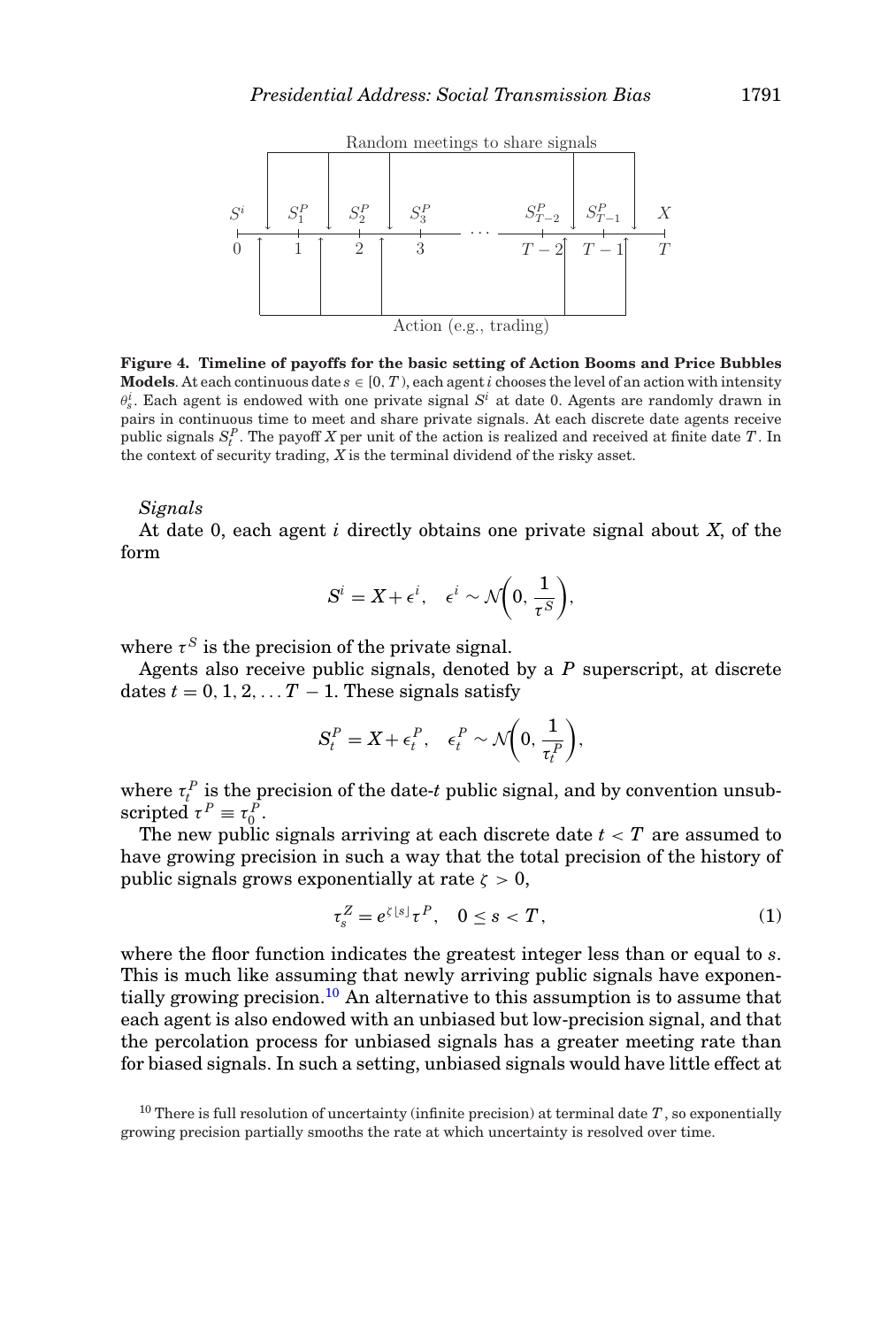first, but as in Aesop's fable of the tortoise and the hare, they would eventually outrace biased percolation.

# *Meetings and Biased Signal Transmission*

Agents are selected randomly to meet in pairs and share private signals through conversation in continuous time. In each meeting, agents exchange biased summaries of their accumulated signals. We can view signals as transmitted either by physical meetings, or in a process in which bloggers randomly see each other's posts at different moments in time.<sup>11</sup>

# *Objective and Constraints*

At each date *s*, agents choose how much of the action,  $\theta_s^i$ , to undertake. The cost per unit of the strategy is  $v_s$  units of date-*T* consumption. In the Action Booms Model,  $v_s = v$ , an exogenous constant, where  $\overline{X} > v > 0$ .

At each date  $0 \leq s < t$  in continuous time, agent *i* myopically maximizes an exponential utility function,

$$
\max_{\theta_s^i} \mathbb{E}\Big[-e^{-\gamma W_T^i}|\Phi_s^i\Big] \quad \text{subject to}
$$
  

$$
W_T^i = W_s^i + \theta_s^i (X - v_s), \tag{2}
$$

as if this were the last action the agent would ever take.<sup>[12](#page-14-1)</sup> Here,  $\gamma$  is absolute risk aversion, and  $W^i_s$  is the agent's wealth. Wealth is defined as either the date-0 endowed claims upon date-*T* consumption, or, in a market setting, the total market value at date *s* of the agent's safe and risky claims denominated in date-*T* consumption.<sup>13</sup> The investor's information set  $\Phi_s^i$  includes the private and public signals the agent has received. As is standard under normality and exponential utility, there is a mean-variance conditional expected utility function. So agent *i*'s optimal action is

$$
\theta_s^i = \frac{\mathbb{E}[X] \Phi_s^i] - v_s}{\gamma \mathbb{V}(X] \Phi_s^i},\tag{3}
$$

where V denotes variance.

### *B. Meeting Regimes, Signal Accumulation, and Average Beliefs*

#### *The Meeting Regimes and Transmission Bias*

When two agents meet, they exchange messages about their accumulated private signals. With a continuum of agents and Gaussian learning, as in past

<span id="page-14-0"></span><sup>11</sup> In a "blogger" setting, each "meeting" would have only one-way information transmission, but that distinction is not important for the qualitative nature of the results.

<span id="page-14-1"></span> $12$  Myopic optimization is algebraically convenient, and is perhaps more realistic than the opposite extreme of rational dynamic optimization. Also, since rational dynamic models generate closed-form solutions with convenient properties, similar conclusions to those that I derive may apply with forward-looking agents.

<span id="page-14-2"></span> $^{13}$  Owing to the CARA (exponential) utility assumption, the value of  $W^i_s$  is irrelevant for the optimal action level, so I omit the details of its stochastic dynamics for case of the Price Bubbles Model.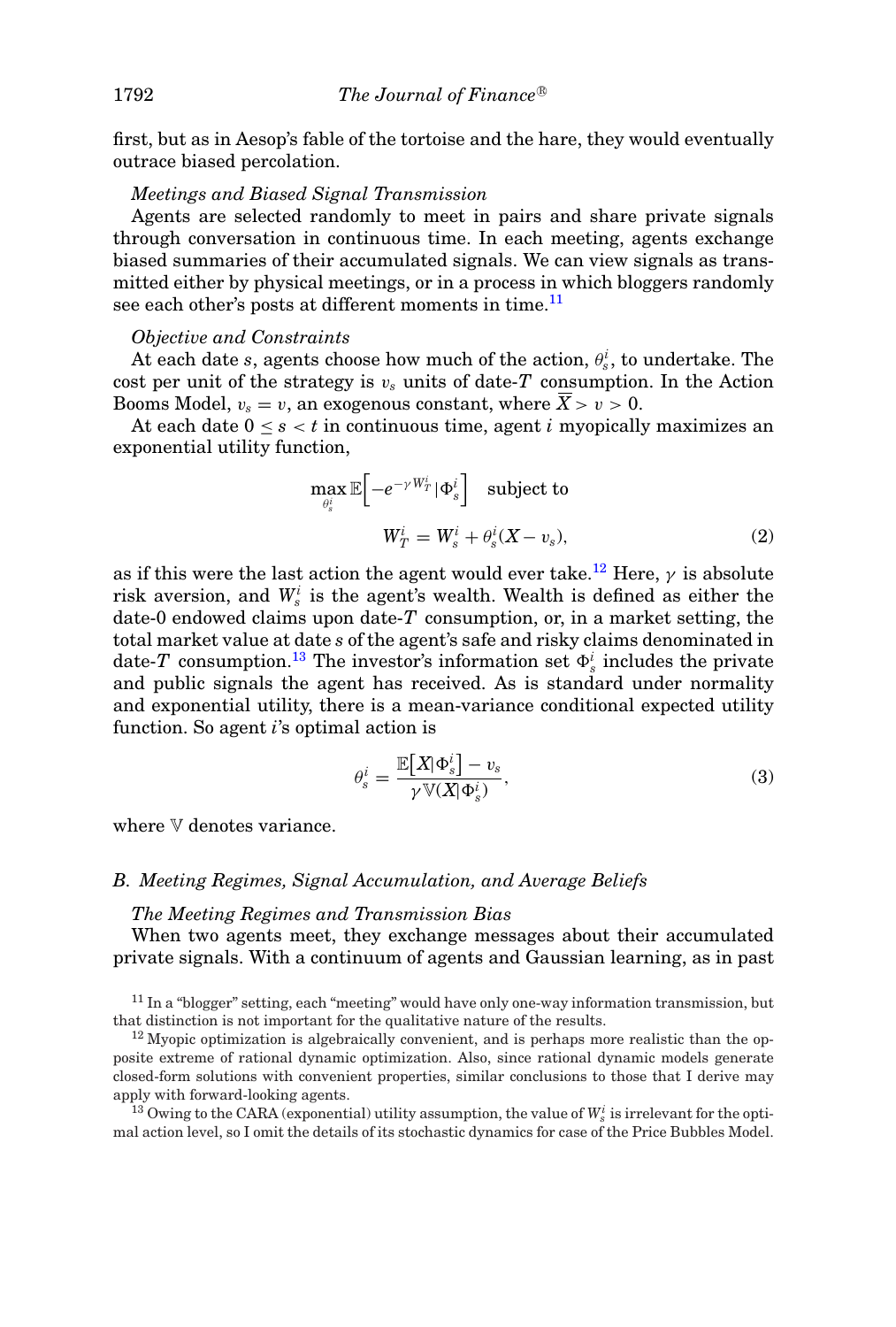percolation models, the cross-population distribution of the number of signals possessed by different agents evolves deterministically over time. As the per capita average number of signals increases, agents can become better informed.

Unfortunately for the agents, in my model these signals are biased, and all agents think that the messages they receive are unbiased. Specifically, the sender of a report adds a bias of size *b* to the mean of the sender's signal batch each meeting. This would occur, for example, with one bias added to each of the signals. This can be referred to as *full-batch transmission bias*. Since meetings occur repeatedly, bias is amplified recursively. This transmission assumption reflects the fact that sometimes people are surprisingly credulous about favorable reports as excitement grows. The bias *b* is a random variable with  $\mathbb{E}[b] > 0$  that is realized at date 0, where *b* is independent of all other exogenous variables.

For tractability, I further assume that at any date, only pairs of agents with the same number of signals are drawn to meet. This assumption is relaxed in a version of the model analyzed in the Internet Appendix.<sup>[14](#page-15-0)</sup> A tendency to interact with similar others is called homophily.<sup>15</sup> Here, homophily by signal count causes the number of signals possessed by each agent to double with each meeting.

After percolation has proceeded for some time, so that the per capita signal count is large, adding a bias to the agent's entire batch of signals is, in a sense, a much stronger distortion than biasing a few signals. This raises the question of how robust the conclusions are to milder assumptions. In the Internet Appendix, I analyze an alternative possibility whereby at every meeting the sender of a batch of signals adds an additional bias of *b* to just *one* of the signals in this batch—*single-signal transmission bias*. This severely limits recursive amplification of bias. Almost all of the qualitative conclusions derived here apply in this setting as well (with no need for the homophily assumption), except that booms and busts are no longer of potentially unlimited magnitude.<sup>16</sup>

#### *The Information in Private and Public Signals*

Let  $n_s^i$  be the running total number of private signals possessed by agent  $i$ at date  $s$  about the value of the action,  $X$ ,  $0 \leq s < T$  , where  $n_0^i = 1$  for all  $i$ . Let  $S^{ij}$  denote the value of the  $j^{\text{th}}$  signal about *X* obtained by agent *i* through date *s*, exclusive of any biases that are added to signals during the sharing process,  $j = 1, \ldots, n_s^i$ . Let  $S^{bij}$  be the signal inclusive of biases.

Let  $\Delta n_s^i$  be the number of signals that agent *i* obtains about *X* conditional upon *i* having a meeting at date *s*. For  $s \in (0, T)$ , the average signal value,

<span id="page-15-0"></span><sup>14</sup> The Internet Appendix is available in the online version of this article on *The Journal of Finance* website.

<span id="page-15-2"></span><span id="page-15-1"></span><sup>15</sup> Cujean [\(2020\)](#page-50-16) also models homophily in information percolation and securities trading.

<sup>16</sup> A technical advantage of either the homophily assumption or single-signal transmission bias is that the number of biases that an agent has is a single-valued function of the number of signals. This reduces the dimensionality of the evolution of signals and biases. With regard to recursive amplification of bias, an interesting further direction would be to model an intermediate case in which the compounding of *b*-bias per signal in the population is concave, but is not bounded above at one bias per signal. This would still allow for "beyond all reason" bubbles.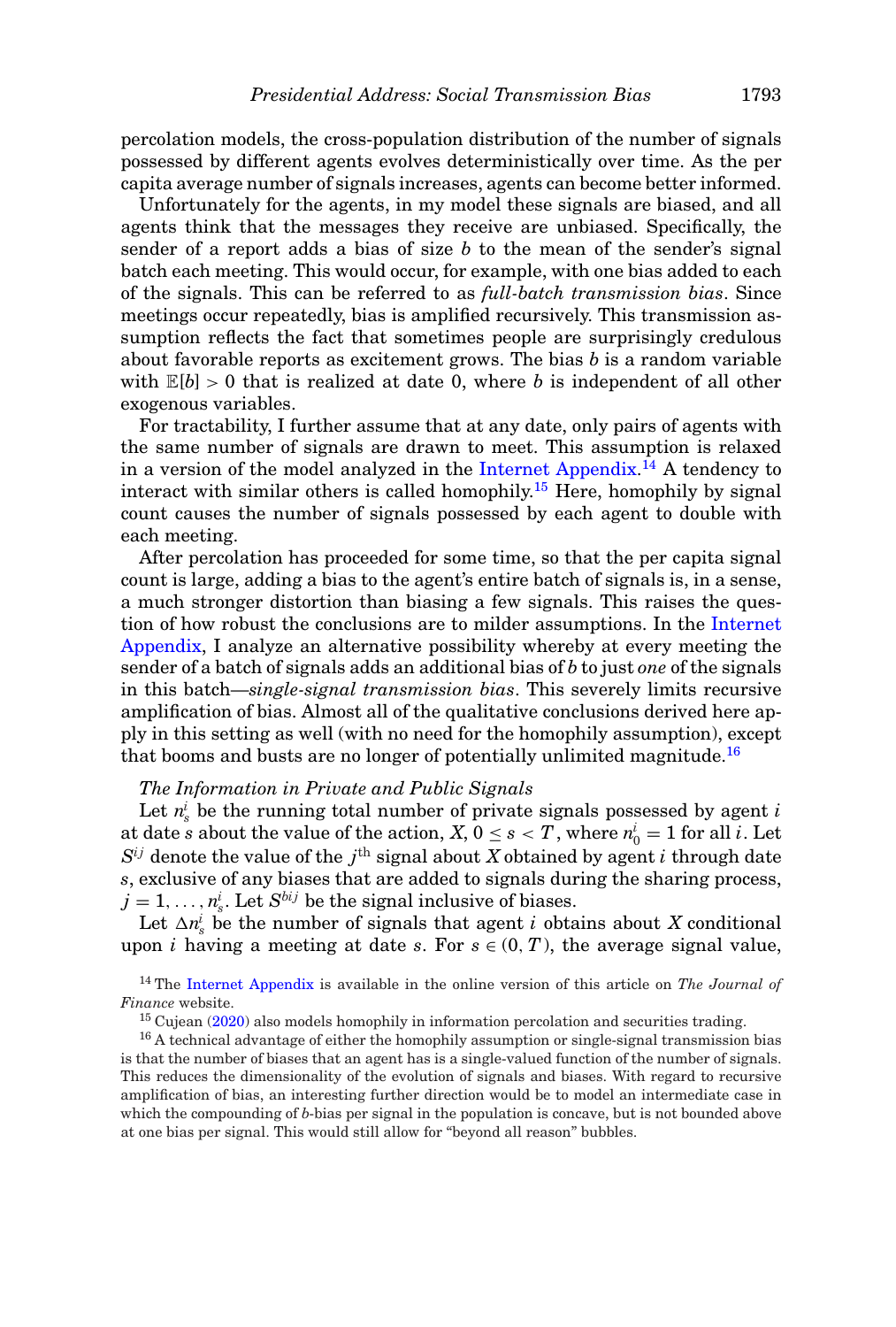inclusive of biases, obtained by receiver *i* about *X* in a meeting at date *s*, if such a meeting occurs, suppressing *s* subscripts, is

$$
Y^{i} \equiv \frac{1}{\Delta n^{i}} \sum_{k=1}^{\Delta n^{i}} S^{b,i,k+n^{i}} , \qquad (4)
$$

where the "−" subscript denotes the number of signals possessed the instant (in a limiting sense) before the meeting at date *s*. Let the debiased mean of the signal batch be denoted by  $Y^{i}(b=0)$ . With Gaussian distributions, a sufficient statistic for the information in a batch of signals acquired in a meeting is the total number of signals and their debiased mean,  $(\Delta n^i, Y^i(b=0))$ .

I denote the average of the private signals accumulated by agent *i* through date *s*, inclusive of biases, as

$$
\overline{Y}_{s}^{i} = \frac{\sum_{j=1}^{n_{s}^{i}} S^{bij}}{n_{s}^{i}}.
$$
\n
$$
(5)
$$

The precision-weighted average of the public signals through discrete date *t* is

$$
\overline{Z}_t \equiv \frac{\sum_{r=0}^t \tau_r^P S_r^P}{\sum_{r=0}^t \tau_r^P}.
$$
\n(6)

For continuous date *s*, equation (6) holds with *t* replaced by *s* on the left-hand side (LHS) and by  $\lfloor s \rfloor$  on the right-hand side (RHS).

# *C. Population Dynamics of Signal and Bias Counts*

Owing to the continuum of agents assumption, as in previous percolation models, the probability that a given agent's meeting lineage ever overlaps with that of another given agent is zero. This allows a law of large numbers to be applied to matching outcomes (see Duffie and Sun [\(2007\)](#page-50-17)).

Let  $\mu_s(n)$  and  $\mu_s^R(n)$ , respectively, be the perceived and actual cross-sectional distribution of agents at date *s* who possess *n* private signals about the payoff, where the *R* superscript denotes a rational perception. The Poisson arrival rate for meetings is  $\eta > 0$ , but agents perceive this to be  $\kappa \eta$ , where  $\kappa > 0$ , with an emphasis on the case  $\kappa \leq 1$ . Owing to the perfect homophily assumption, the support of  $\mu_s(n)$  is  $\{n : n = 2^k, k \in \mathbb{N}^0\}.$ 

Let the perceived and actual per capita number of signals in the population at date *s* be

$$
\phi_s \equiv \sum_{n=1}^{\infty} n\mu_s(n)
$$
  

$$
\phi_s^R \equiv \sum_{n=1}^{\infty} n\mu_s^R(n),
$$
 (7)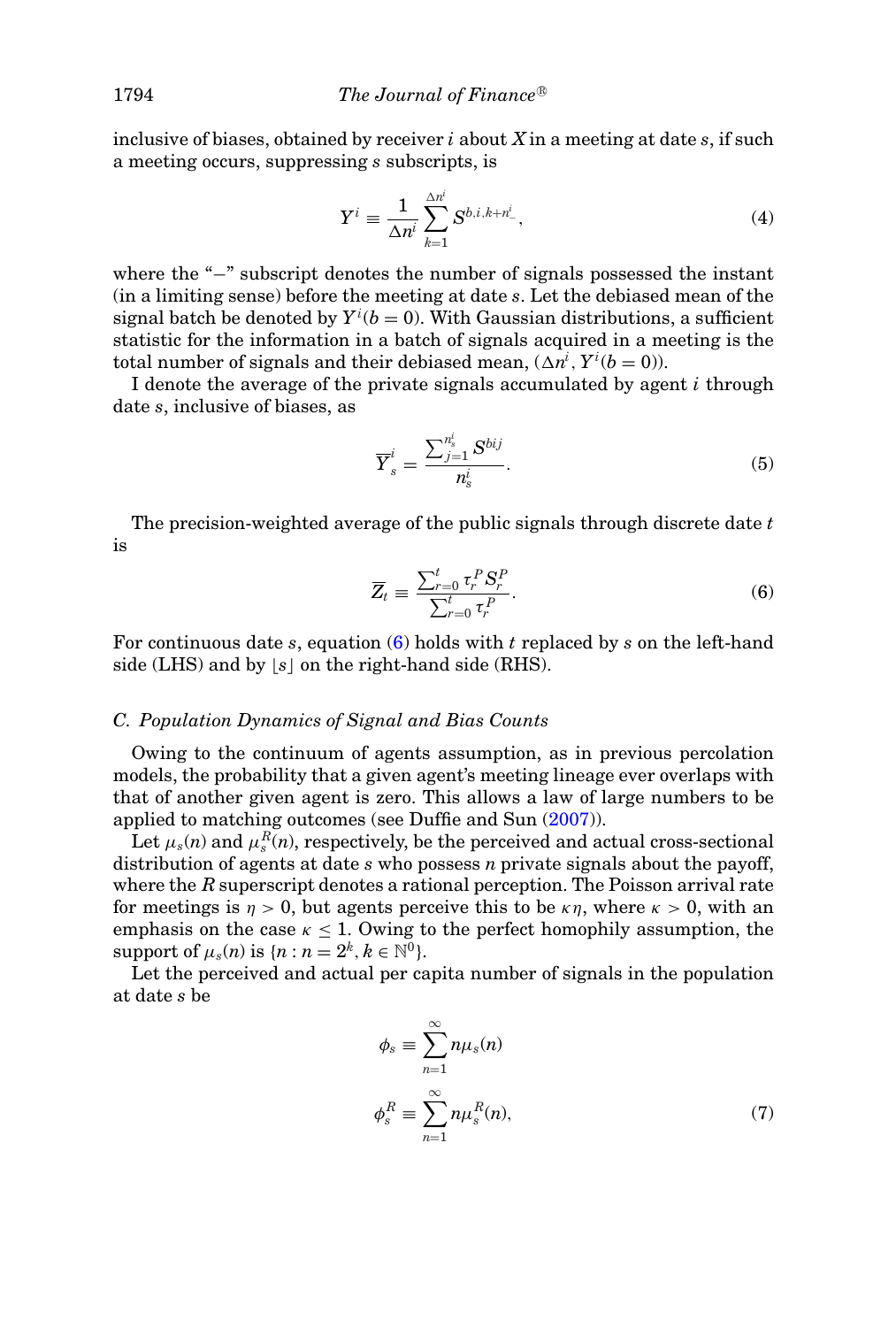where the *R* superscript (for "Rational") highlights that an expression is based on a rational perception, and where  $\mu_s$  and  $\mu_s^R$  are the perceived and actual distributions of agent signal counts in the population.

To compare against the benchmark of unbiased updating, we count the number of biases per signal as batches get transmitted and bias accumulates. We call a signal *r*-biased if its value is  $S^k + rb = X + \epsilon^k + rb$ , where *r* is a positive integer, and where agent *k* is the *original* holder of signal with value *Sk*.

Let  $n_s^{bi}$  be the number of *b* biases in an agent's signal set at date *s*. For example, if the agent has a total of one 1-biased signal and one 2-biased signal, then  $n^{bi} = 1 + 2 = 3$ . Agent *i*'s number of biases per signal (the per-signal bias count) is defined as  $f_s^{bi} \equiv n_s^{bi}/n_s^i$ . Let the per-signal bias be the product  $bf_{s}^{bi}.$ 

Let  $\nu_s(n^b)$  be the frequency across the investor population of the number of biases  $n^b$  possessed by investors. Let  $f_s^b$  be the per-signal bias count over the whole economy, defined as the ratio of the per capita number of signal biases to the per capita number of signals,

$$
f_s^b \equiv \frac{\sum_{n^b}^{\infty} n^b v_s^R(n^b)}{\phi_s^R}.
$$
 (8)

Let  $N_s$  be the number of meetings an agent has experienced by date  $s$ . Agents perceive that this has a Poisson distribution,  $N_s \sim \text{Pois}(\eta \kappa s)$ , while in reality,  $\kappa = 1$ . The number of signals and the per-signal bias of an agent turns out to be an increasing function of the number of meetings that the agent has had. Based on this fact, we can also derive the population evolution of signals and biases as a function of *time*.

PROPOSITION 1: *At date s:*

- <span id="page-17-0"></span>*(1) Agents perceive the per capita number of signals in the population to be*  $\phi_s = e^{\eta \kappa s}$ . The actual per capita number is  $e^{\eta s}$ .
- *(2)* The aggregate per-signal bias count is  $f_s^b = \eta s$ .
- *(3) The perceived cross-sectional distribution for the number of signals possessed by agents in the population is*

$$
\mu_s(n) = \frac{(\eta \kappa s)^{\log_2 n} e^{-\eta \kappa s}}{(\log_2 n)!},\tag{9}
$$

 $n \in \{2^N\}_{N=0,1,\dots,\infty}$ *, where N is the number of meetings experienced by an agent with n signals. The actual distribution has*  $\kappa = 1$ .

From Proposition [1,](#page-17-0) we see that per-signal bias count increases linearly with time and therefore is unlimited. With recursive amplification of bias, there is explosive growth in the total number of biases in the population that is only partly offset by the exponential growth in the total number of signals.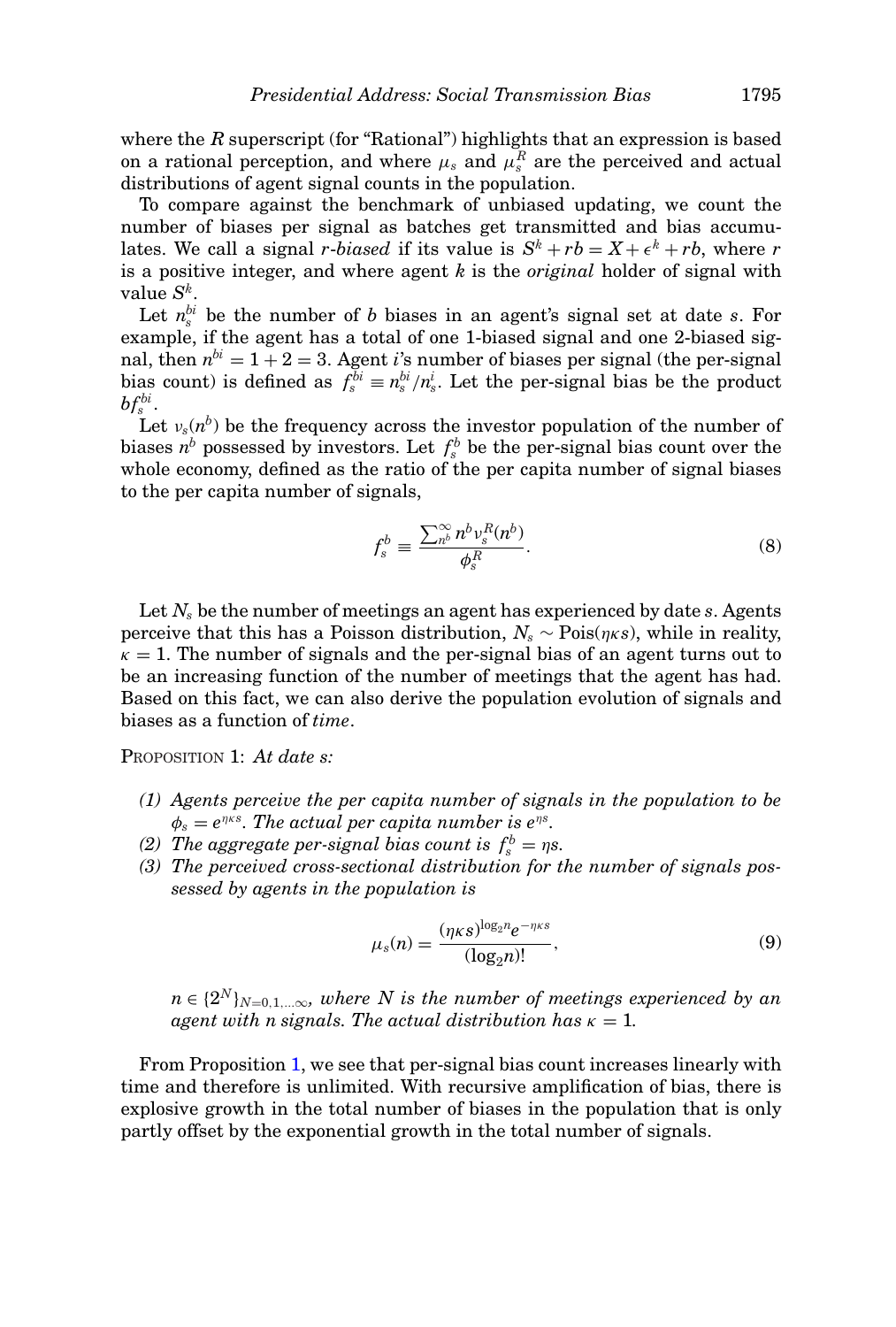## *D. The Action Booms Model and b-Bias*

In the Action Booms Model, for simplicity there is no learning from observing aggregate actions or their consequences. In many applications, such as acquisitions, there *is* such observation, as reflected in models in which agents learn from an aggregate summary statistic of past actions (e.g., Bikhchandani, Hirshleifer, and Welch [\(1992\)](#page-49-1)) or in rational expectations models in which investors learn from securities prices. The basic insights I wish to provide about biases in learning from aggregate consequences (κ bias effects) are captured in the Price Bubbles Model of Section IV.E. However, in some practical contexts aggregate consequences have low visibility or are observed very noisily, limiting such learning.

# *D.1. Belief Updating with Learning from Private and Public Signals*

Under Gaussian updating, for a rational agent with *n* private signals and a set of public signals with total precision  $\tau^Z$ , the conditional precision of *X* is  $\tau^X$  +  $n\tau^{S} + \tau^{Z}$ . The conditional expectation of *X* given private signals with average value  $\overline{Y}$  and public signals with average value  $\overline{Z}$  places weights in proportion to the relative precisions of these signals. These precisions are identical for a biased agent and for a rational observer. So the signal weights, written as functions of dummy inputs, are

$$
\lambda^{X}(n, \tau^{S}, \tau^{X}, \tau^{Z}) \equiv \frac{\tau^{X}}{\tau^{X} + n\tau^{S} + \tau^{Z}}
$$

$$
\lambda^{P}(n, \tau^{S}, \tau^{X}, \tau^{Z}) \equiv \frac{\tau^{Z}}{\tau^{X} + n\tau^{S} + \tau^{Z}}
$$

$$
\lambda^{S}(n, \tau^{S}, \tau^{X}, \tau^{Z}) \equiv \frac{n\tau^{S}}{\tau^{X} + n\tau^{S} + \tau^{Z}}.
$$
(10)

Everyone correctly understands that these are the weights that everyone uses to form their updates. When applied to a biased or unbiased average of signals, these weights generate a biased or rational expectation of the fundamental. Let *Y* be the agent's average private signal inclusive of biases. Since the agent believes these biases are zero, the agent believes the expected fundamental to be

$$
\mathbb{E}\Big[X|\overline{Y},n;\overline{Z},\tau^Z\Big]\stackrel{\text{B}}{=} \left(\frac{\tau^X}{\tau^X+n\tau^S+\tau^Z}\right)\overline{X}+\left(\frac{n\tau^S}{\tau^X+n\tau^S+\tau^Z}\right)\overline{Y}+\left(\frac{\tau^Z}{\tau^X+n\tau^S+\tau^Z}\right)\overline{Z},\tag{11}
$$

where *B* (for "bias") denotes an equality that is incorrectly *perceived* by an agent to hold.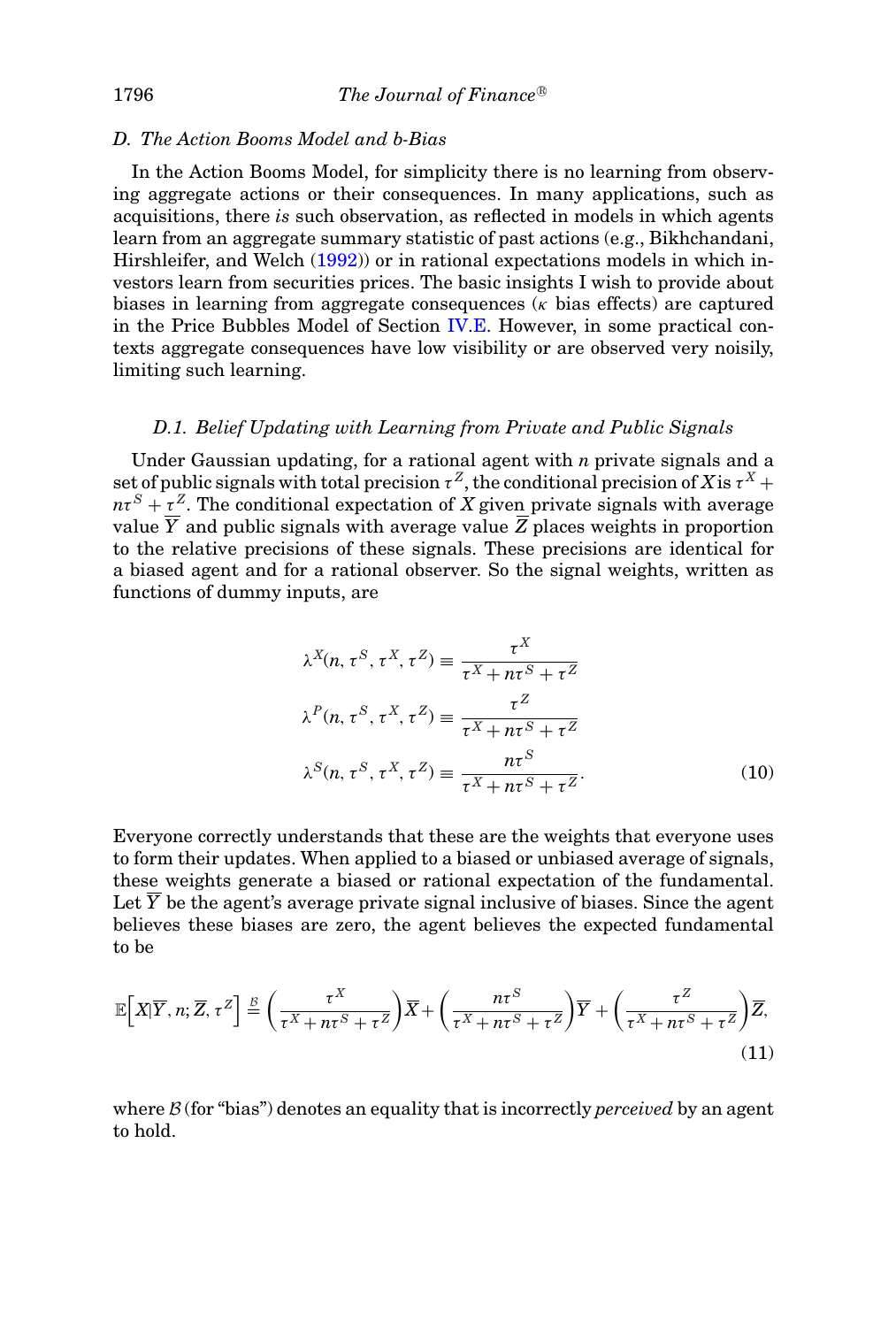# *D.2. Optimal Action and Aggregate Action*

The average signal error of an agent *i* with *n* private signals is

$$
\overline{\epsilon}^i \equiv \frac{1}{n} \sum_{j=1}^n \epsilon^{ij}.
$$
 (12)

By optimal action condition (3), and suppressing *s* subscripts, agents *perceive* the condition for an optimum to be

$$
\gamma \left( \tau^X + n\tau^S + \tau^Z \right)^{-1} \theta^i = \mathbb{E}[X] \Phi^i] - v
$$
  
\n
$$
\stackrel{B}{=} \lambda^X \overline{X} + \lambda^S \overline{Y}^i + \lambda^P \overline{Z} - v
$$
  
\n
$$
\stackrel{B}{=} \left( \frac{\tau^X}{\tau^X + n\tau^S + \tau^Z} \right) \overline{X} + \left( \frac{n\tau^S}{\tau^X + n\tau^S + \tau^Z} \right) \underbrace{\left( X + \overline{\epsilon}^i \right)}_{\text{perceived unbiased}}
$$

$$
+\left(\frac{\tau^Z}{\tau^X + n\tau^S + \tau^Z}\right)\overline{Z} - v.
$$
 (13)

Since the signals that agents obtain are biased, their optimized positions *actually* satisfy

$$
\gamma \left(\tau^X + n\tau^S + \tau^Z\right)^{-1} \theta^i = \left(\frac{\tau^X}{\tau^X + n\tau^S + \tau^Z}\right) \overline{X} + \left(\frac{n\tau^S}{\tau^X + n\tau^S + \tau^Z}\right) \underbrace{\left(X + \overline{\epsilon}^i + bf^{bi}\right)}_{\text{biased}}
$$

$$
+ \left(\frac{\tau^Z}{\tau^X + n\tau^S + \tau^Z}\right) \overline{Z} - v. \tag{14}
$$

Solving for agent *i*'s actual position gives

$$
\theta^{i} = \frac{\tau^{X}(\overline{X} - v) + n\tau^{S}(X + \overline{\epsilon}^{i} + bf^{bi} - v) + \tau^{Z}(\overline{Z} - v)}{\gamma}.
$$
 (15)

So *b* bias boosts optimism and action (when  $b > 0$ ) as reflected in the per-signal bias  $bf^{bi}$ , which grows recursively as increasingly biased signals are exchanged.

Aggregating across agents in the population gives the true aggregate action.

PROPOSITION 2: *In the Action Booms Model, the aggregate action*  $\Theta_s$  *satisfies* 

<span id="page-19-0"></span>
$$
\Theta_s = \frac{\tau^X(\overline{X} - v) + \phi_s^R \tau^S \left(X + b f_s^b - v\right) + \tau_s^Z(\overline{Z}_s - v)}{\gamma}.
$$
\n(16)

Taking the expectation gives the expected aggregate action path conditional on *b*,

$$
\mathbb{E}^R[\Theta_s|b] = \frac{(\tau^X + \tau_s^Z + \phi_s^R \tau^S)(\overline{X} - v) + \phi_s^R \tau^S b f_s^b}{\gamma},\tag{17}
$$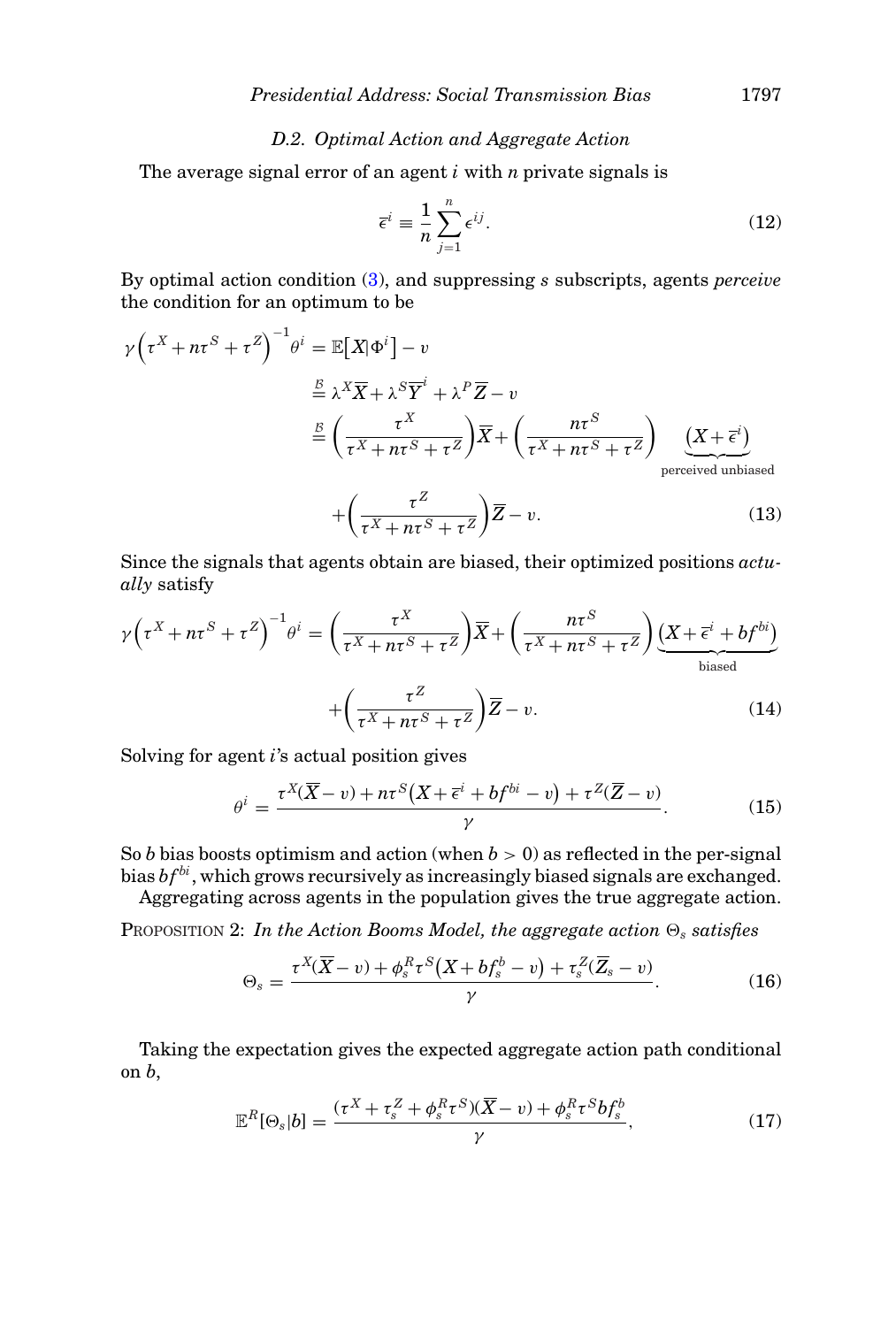where  $\overline{X}-v>0.$  This depends on the actual per capita signal count  $\phi^R_s$ , not on the perceived count  $\phi_s$  as biased by  $\kappa$ . Since there is no observation of, nor learning from, aggregate consequences in the Action Booms Model, misperception of the meeting rate has no effect on beliefs andoutcomes.

When  $b > 0$ , social interaction drives overoptimism, and when  $b < 0$ , it drives overpessimism. Since these effects derive from social interaction, a testable implication is that more social agents are especially prone to bubble exuberance.

<span id="page-20-0"></span>PROPOSITION 3: *In the Action Booms Model, consider a deviant agent i who is more sociable than others, that is, has a meeting rate*  $\eta' > \eta$ *. Then if b > 0,*  $a$ gent i's action is on average above the per capita action,  $\mathbb{E}^R[\theta_s^i|b] > \mathbb{E}^R[\Theta_s|b]$ . *The reverse is the case if b* < 0*.*

Since action can positively or negatively boom even under full rationality, I focus on the percentage deviation of the expected aggregate action from the rational benchmark. This benchmark is the expected aggregate action if there were no transmission bias,  $b = 0$  in (17). So the *excess action* is

$$
\overline{\Delta\Theta}_s(b) \equiv \frac{\mathbb{E}^R[\Theta_s|b] - \mathbb{E}^R[\Theta_s|b=0]}{\mathbb{E}^R[\Theta_s|b=0]} = \frac{\phi_s^R \tau^S b f_s^b}{(\tau^X + \phi_s^R \tau^S + \tau_s^Z)(\overline{X} - v)}.
$$
(18)

To describe this action path, I substitute the percolation dynamics for the number of signals and the per-signal bias count into (16) through (18). Substi- $\tau_s^Z$  from  $f_s^b$  from Proposition [1](#page-17-0) and for  $\tau_s^Z$  from (1) gives

$$
\overline{\Delta\Theta}_s(b) = \frac{e^{\eta s} \tau^S b \eta s}{(\tau^X + e^{\eta s} \tau^S + e^{\zeta \lfloor s \rfloor} \tau^P)(\overline{X} - v)}.
$$
\n(19)

To build intuition about the excess action path, suppose that public news arrives continuously. Then relative to (19), the jumps in precision are smoothed away, with public precision path  $\tau_s^Z = e^{\zeta \lfloor s \rfloor} \tau^P$  replaced by

$$
\hat{\tau}_s^Z \equiv e^{\zeta(s-0.5)} \tau^P. \tag{20}
$$

A steady contributor to action booms here is the linear increase in per-signal bias as a function of time (Proposition [1\)](#page-17-0). So focusing on the  $b > 0$  case, the average bias in expectations can become arbitrarily large until opposed by some countervailing force. Here that force is an initially slow but accelerating rise in total public signal precision. Growth in per-signal bias affects beliefs and actions slowly at first, because with only a few signals, updating is weak relative to the prior. Updating then accelerates, owing to exponential growth in the per capita number of signals, φ*s*. Together with rising persignal bias, there can be, for a time, explosive growth in overoptimism and action.

If public signal precision takes long enough to have substantial force, action boom expectations about the fundamental come close to asymptoting to a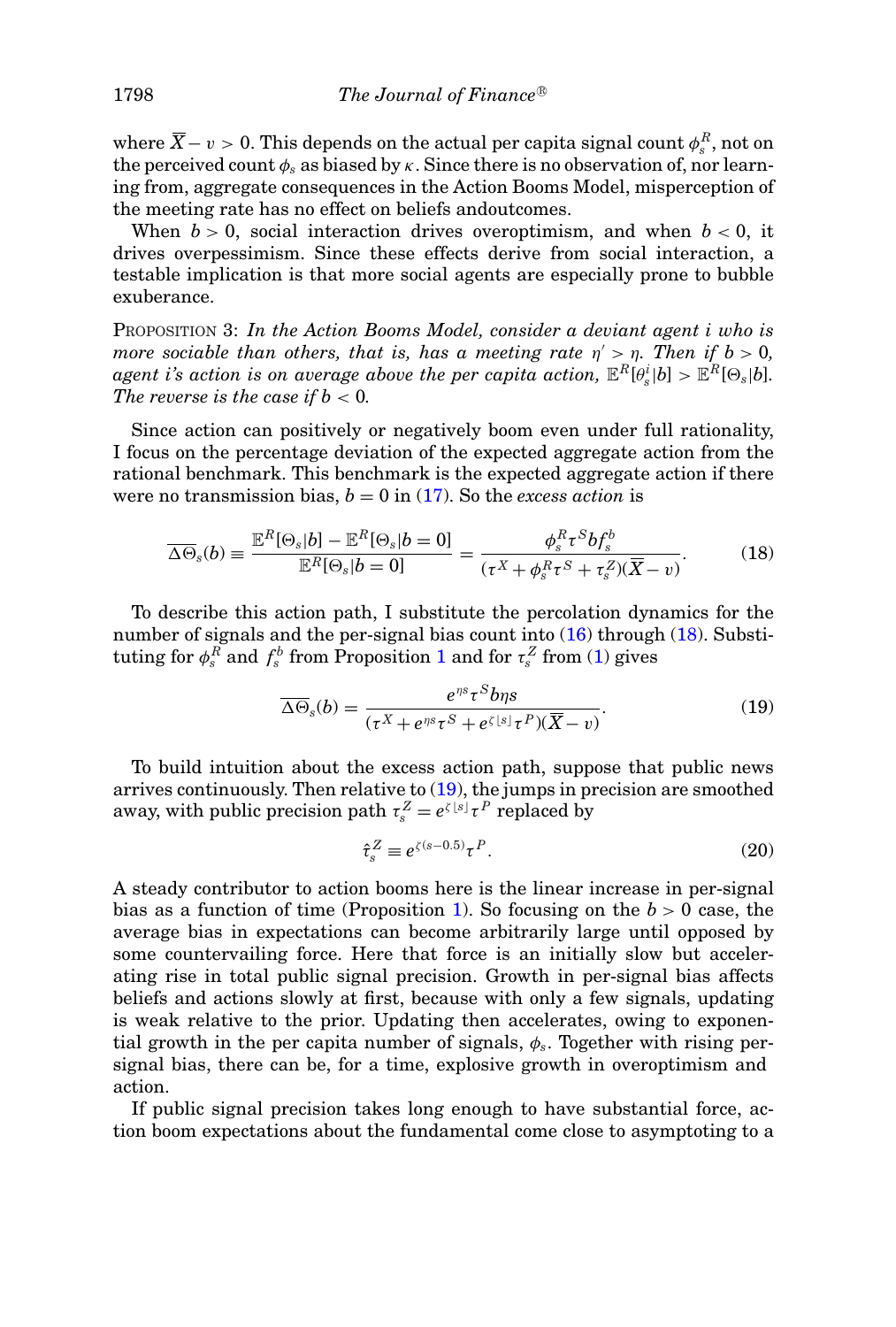positively sloped straight line. This line reflects the linear increase in per-signal bias. With enough signals, the prior is swamped—expectations are dominated by the average of the biased private signals. Even a large increase in the number of signals no longer causes much further updating per se. Rather, further updating comes mainly from the rising per-signal bias.

Eventually, public signals, as reflected in  $\overline{Z}$ , force correction, owing to the assumed exponential growth rate (with high enough exponent) in public signal precision  $\tau^Z$ . So there is a boom and bust in the excess expected aggregate action  $\Delta \Theta_s$ .

In the benchmark, for comparison, as *s* grows, there would be a *rational* positive (if  $X > v$ ) or negative (if  $X < v$ ) boom even when  $b = 0$ . The *b* bias induces large temporary swings away from this rational path. In summary, when  $b > 0$  the trajectory of the excess action is hump-shaped, and when  $b < 0$ it is *U*-shaped.

What about the unsmoothed excess action path? Since public information actually arrives discretely, the excess action path oscillates. Intuitively, when  $b > 0$ , at each date *t* on the lattice  $t = 1, 2, \ldots, T-1$ , the public signal on average partly corrects overoptimism, so that the aggregate excess expected action drops discretely. Percolation then on average causes the aggregate action to recover until the next lattice date arrives.

The Internet Appendix provides a figure describing the excess action in the Action Booms Model. As in Figure [3](#page-10-1) for the Price Bubbles Model, the amplitude of oscillations is very strong near the peak, as the boom loses impetus. Intuitively, for a boom to grow quickly, the expected decreases in excess action coming from public news arrival dates need to be small relative to the percolation-driven expected increases. For a boom to reach its peak, the drops deriving from public news arrival must grow to be comparable in size to the biased-percolation-driven increases, implying large zigzags. As in Figure [3,](#page-10-1) vigorous oscillation can persist until the accumulated precision of public information starts to overwhelm biased percolation. As this occurs, the percolationdriven recoveries are dampened. This stabilizes the excess action path closer and closer to zero in the terminal phase of the action boom. I call this pattern *peak oscillation*. (It is equally "trough oscillation," since it occurs in mirror reflection near the trough of a negative boom,  $b < 0$ ). It would be valuable to test empirically the prediction that action booms are characterized by peak oscillation.

# *E. The Price Bubbles Model and* κ *Bias*

Suppose next that there is a centralized asset market with supply noise, and that investors draw biased inferences from market price. If investors underestimate (for example) the extent to which other agents meet and share private information— $\kappa$  bias—they will underestimate the informativeness of the market price, which encourages excessive trading. There is also an interplay between *b* bias, trading, and mispricing.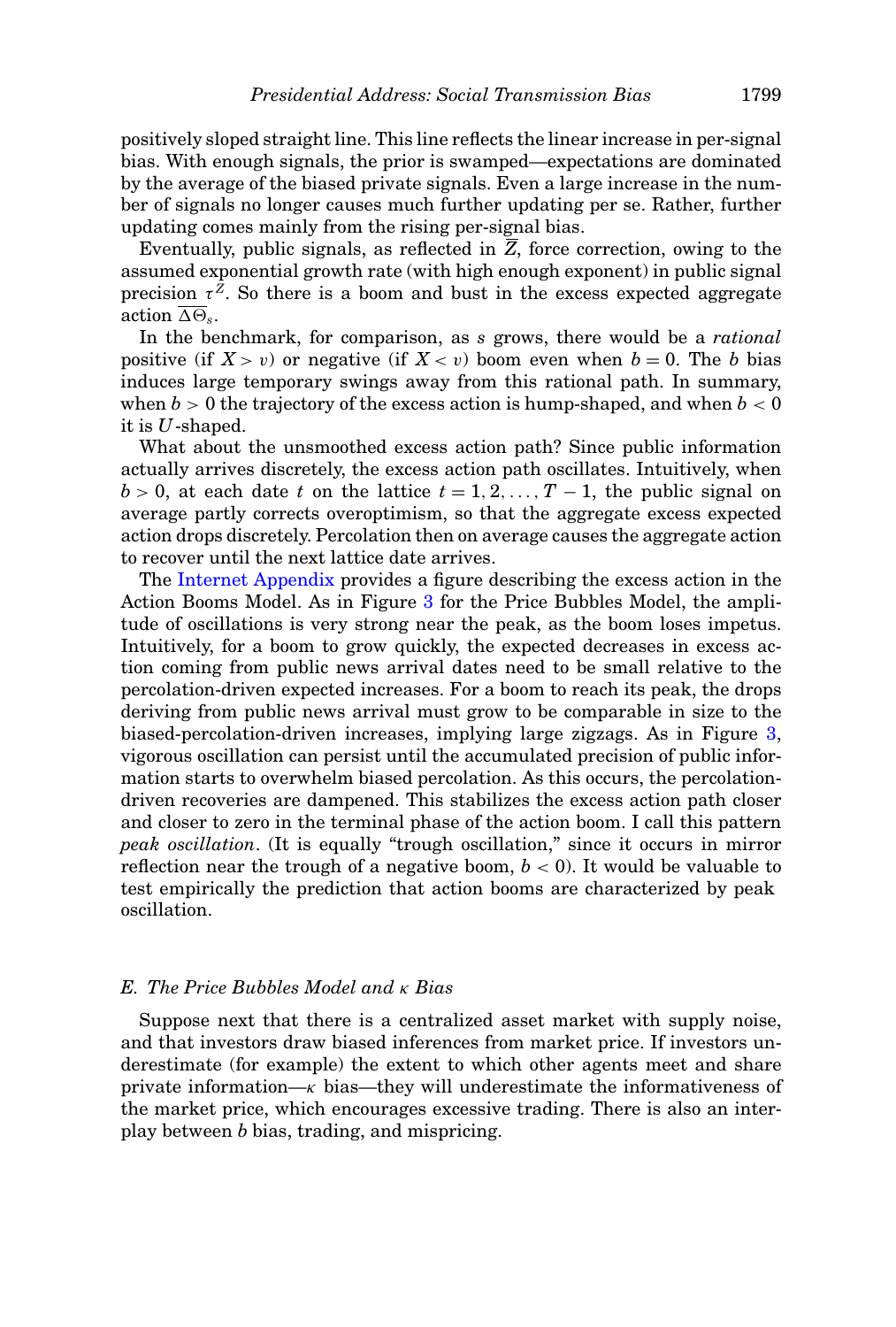# *E.1. Belief Updating with Mislearning from Price*

Let aggregate supply of a risky asset be distributed normally,

$$
\Theta \sim \mathcal{N}\left(\overline{\Theta}, \frac{1}{\tau^{\Theta}}\right),
$$

with precision  $\tau^{\Theta}$ . Unlike the Action Booms Model,  $\Theta$  is time-independent. Without loss of generality, for algebraic convenience I now set  $\overline{X} = 0$ .

Suppose that at each date agents forget the past history of prices, and form beliefs based solely on the current price (together with the full history of private and other public signals).<sup>17</sup> Together with myopic optimization, this implies that at each date we can solve for a two-date trading equilibrium. It is standard in rational expectations models to conjecture and verify an equilibrium price function that is linear in the fundamental and the supply noise. In my setting price also depends on the average public signal and on the per-signal bias,  $bf_{s}^{fb}$ :

$$
v_s = \alpha_s^{RX} X + \alpha_s^{RP} \overline{Z}_s + \alpha_s^{R\Theta} \Theta + \alpha_s^{Rb} b f_s^b. \tag{21}
$$

Here *R* indicates that this is the pricing function from the viewpoint of a rational observer. Since agents in the model are unaware of *b* bias, their *perceived* pricing function is

$$
v_s \stackrel{B}{=} \alpha_s^X X + \alpha_s^P \overline{Z}_s + \alpha_s^{\Theta} \Theta, \qquad (22)
$$

where the values of these alphas differ from the values of the corresponding rational alphas in  $(21)$ .

I define the normalized price signal as

$$
\xi_s \equiv \frac{v_s}{\alpha_s^X} - \left(\frac{\alpha_s^P}{\alpha_s^X}\right) \overline{Z}_s \stackrel{B}{=} X + \left(\frac{\alpha_s^{\Theta}}{\alpha_s^X}\right) \Theta,\tag{23}
$$

where the second equality in (23) is *perceived* by investors to hold based on the incorrect pricing coefficients of (22). Conditional on *X*, agents mistakenly perceive that

$$
\xi_s \stackrel{\mathcal{B}}{\sim} \mathcal{N}\left(X, \left(\frac{\alpha_s^{\Theta}}{\alpha_s^X}\right)^2 \frac{1}{\tau_{\Theta}}\right),\tag{24}
$$

so agents view  $\xi$  as another signal of the form " $X$  plus independent noise." By normality, the perceived variance of the fundamental, *X*, conditional on observing *n* private signals with precision  $\tau^S$ , public signals with total precision  $\tau^Z$ , and the normalized price signal with precision  $\tau^{\xi}$  is

$$
o(n, \tau^S, \tau^X, \tau^Z, \tau^{\xi}) \equiv \left(\tau^X + n\tau^S + \tau^Z + \tau^{\xi}\right)^{-1},\tag{25}
$$

where the actual precision of the normalized price  $\tau^{R\xi} \neq \tau^{\xi}$ .

<span id="page-22-0"></span><sup>&</sup>lt;sup>17</sup> Though unrealistic, the forgetting assumption suffices to illustrate some basic concepts simply.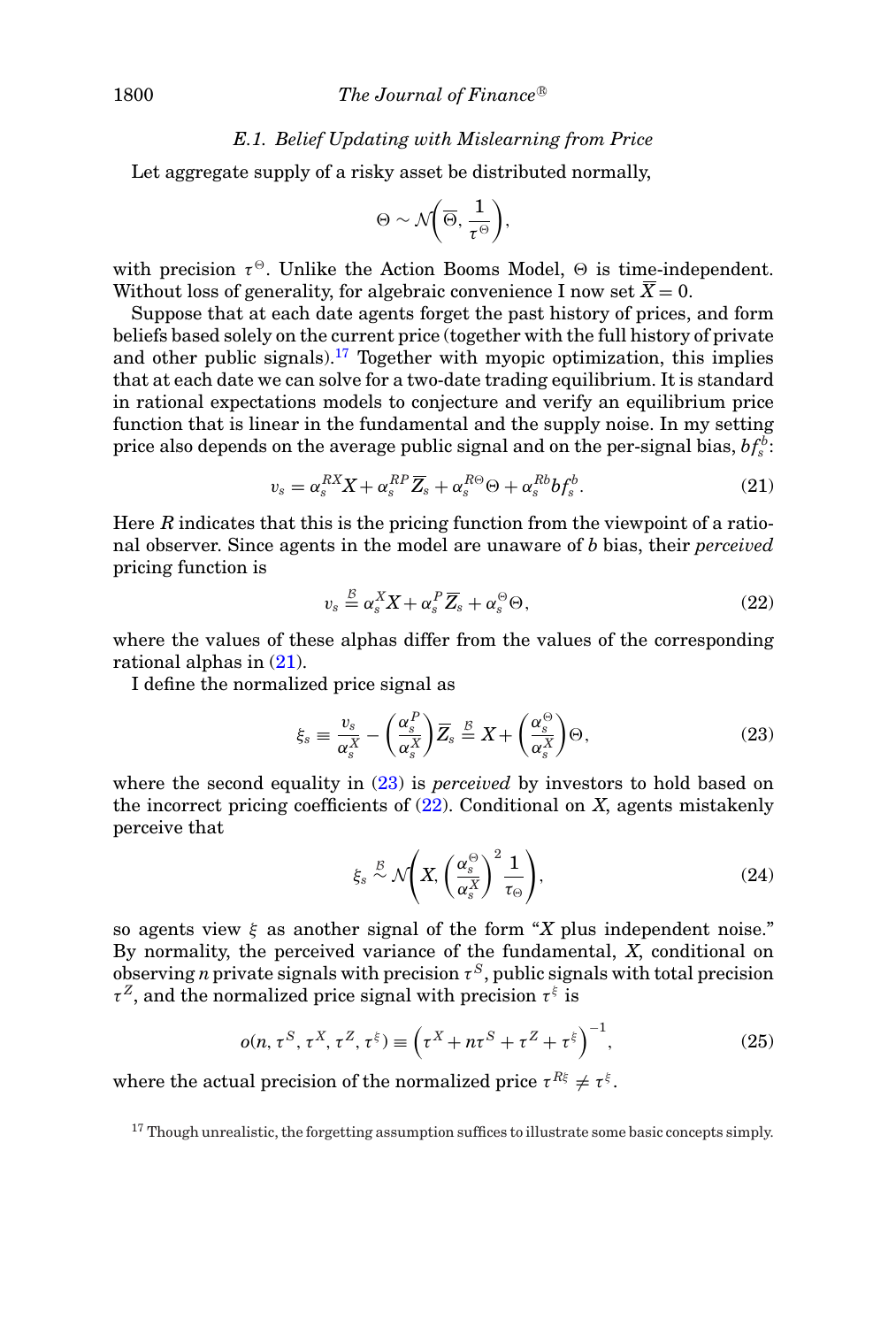By normality and the equilibrium price conjecture, an investor who updates based on *n* private signals about *X* with average value  $\overline{Y}$ , public signals with average value  $\overline{Z}$ , and one normalized price signal  $\xi$ <sub>s</sub> weights these signals by their perceived relative precisions. These precisions are assessed without bias, except for that of the price signal. I omit the *s* subscripts and view these weights as functions of dummy inputs:

$$
\lambda^{P}(n, \tau^{S}, \tau^{X}, \tau^{Z}) \equiv \frac{\tau^{Z}}{\tau^{X} + n\tau^{S} + \tau^{Z} + \left(\frac{\alpha^{X}}{\alpha^{\Theta}}\right)^{2} \tau^{\Theta}}
$$

$$
\lambda^{S}(n, \tau^{S}, \tau^{X}, \tau^{Z}) \equiv \frac{n\tau^{S}}{\tau^{X} + n\tau^{S} + \tau^{Z} + \left(\frac{\alpha^{X}}{\alpha^{\Theta}}\right)^{2} \tau^{\Theta}}
$$

$$
\lambda^{\xi}(n, \tau^{S}, \tau^{X}, \tau^{Z}) \equiv \frac{\left(\frac{\alpha^{X}}{\alpha^{\Theta}}\right)^{2} \tau^{\Theta}}{\tau^{X} + n\tau^{S} + \tau^{Z} + \left(\frac{\alpha^{X}}{\alpha^{\Theta}}\right)^{2} \tau^{\Theta}}.
$$
(26)

These coefficients depend on time through their dependence on *n* and  $\tau^2$ .

The above weights give an agent's biased conditional expectation of the fundamental. Agents mistakenly assess the conditional expectation of *X* to be

$$
\mathbb{E}\Big[X|\overline{Y},n;\overline{Z},\tau^Z;\nu\Big]\stackrel{\beta}{=}\lambda^S(\cdot)\overline{Y}+\lambda^P(\cdot)\overline{Z}+\lambda^{\xi}(\cdot)\xi.
$$
 (27)

Everyone correctly understands the weights that are used by everyone else to update their beliefs given signals and price. Substituting agents' equilibrium price conjecture  $(22)$  into  $(26)$  and  $(27)$  gives their perception of how beliefs depend on fundamentals  $X$ , supply shock  $\Theta$ , and signal realizations.

# *E.2. Optimal Positions and Market Clearing*

To pin down the equilibrium pricing parameters, I solve for optimal positions and impose market clearing. I first use these conditions to derive the perceived pricing function, which is only perceived by agents to be self-confirming. I then derive the actual pricing function, which is actually self-confirming given agents' misperceptions.

# *E.3. Agents' perceived pricing function*

Since investors think they are in a rational expectations setting, we can solve for their perceived self-confirming expectations in a standard way. Investors' expectations can be substituted into the investor optimality condition (3), together with the perceived conditional precision of the fundamental from (25). Integrating over investors (based on their perceptions of the distribution across the investor population of the number of private signals), the market-clearing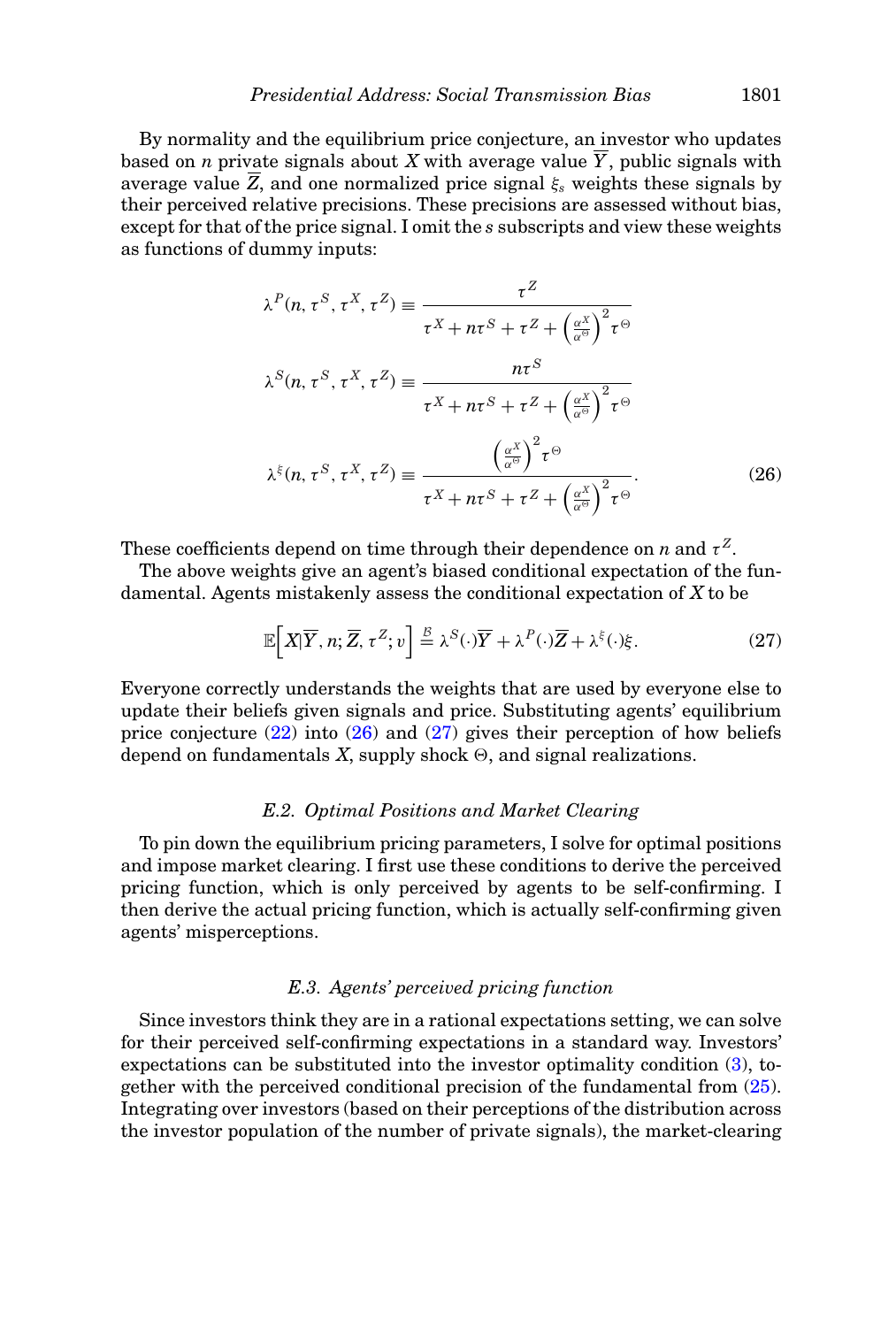condition for the asset pins down the coefficients of the perceived pricing function.

PROPOSITION 4: *In the Price Bubbles Model, the coefficients on the fundamental, the supply noise, and the public signal in the agents' perceived equilibrium pricing function (22) are*

<span id="page-24-0"></span>
$$
\alpha_s^X = \frac{\phi_s \tau^S (\gamma^2 + \phi_s \tau^S \tau^{\Theta})}{(\phi_s \tau^S)^2 \tau^{\Theta} + \gamma^2 (\tau^X + \phi_s \tau^S + \tau_s^Z)}
$$
(28)

$$
\alpha_s^{\Theta} = -\frac{\gamma(\gamma^2 + \phi_s \tau^S \tau^{\Theta})}{(\phi_s \tau^S)^2 \tau^{\Theta} + \gamma^2 (\tau^X + \phi_s \tau^S + \tau_s^Z)}
$$
(29)

$$
\alpha_s^P = \frac{\gamma^2 \tau_s^Z}{(\phi_s \tau^S)^2 \tau^{\Theta} + \gamma^2 (\tau^X + \phi_s \tau^S + \tau_s^Z)}.
$$
\n(30)

The pricing coefficients are time-dependent, since the per capita signal count,  $\phi_s$ , and the public signal precision,  $\tau_s^Z$  as given in (1), are increasing with time. The market-clearing condition aggregates over investors, as their firstorder conditions are linear in their numbers of private signals (see the proof of Proposition [4\)](#page-24-0). So by market clearing, the price coefficients are functions of the per capita signal count in the population, φ*s*.

#### *E.4. Actual Trading and Equilibrium Prices*

The perceived  $\alpha$  coefficients describing the dependence of price  $v_s$  on state variables are incorrect. To pin down the coefficients of the true pricing function as given in  $(21)$ , I again impose market clearing. The solution procedure takes into account the fact that investors' optimized positions reflect their incorrect perceptions of several variables and the parameters of the pricing function. So in using the first-order condition for optimal investor trades, we must *not* replace the subjective  $\alpha$ 's with the correct ones. We must substitute out for market price in (A9) using the *true* pricing function in (21). We must also replace the mistaken perception of each agent's average private signal value,  $X + \overline{\epsilon}^i_s$ , with its true value  $\overline{Y}_s^i = X + \overline{\epsilon}_s^i + bf_s^{bi}$  . Also, when  $\kappa \neq 1$ , agents' perceived aggregate signal count differs from the actual, as the agents misestimate the meeting rate.

PROPOSITION 5: *In the Price Bubbles Model, the market price in (21) is*

<span id="page-24-1"></span>
$$
v_s(X, \overline{Z}_s, \Theta, b) = \frac{\tau_s^Z \gamma^2 \overline{Z}_s + (\gamma^2 + \phi_s \tau^S \tau^{\Theta}) [\phi_s^R \tau^S (X + b f_s^b) - \gamma \Theta]}{\gamma^2 (\tau^X + \phi_s^R \tau^S + \tau_s^Z) + \phi_s \phi_s^R (\tau^S)^2 \tau^{\Theta}},
$$
(31)

 $where the coefficients on X, bf_s^b, \ \overline{Z}_s, \ and \ \Theta \ are \ the \ \alpha \ coefficients \ in \ the \ true$ *equilibrium pricing function (21).*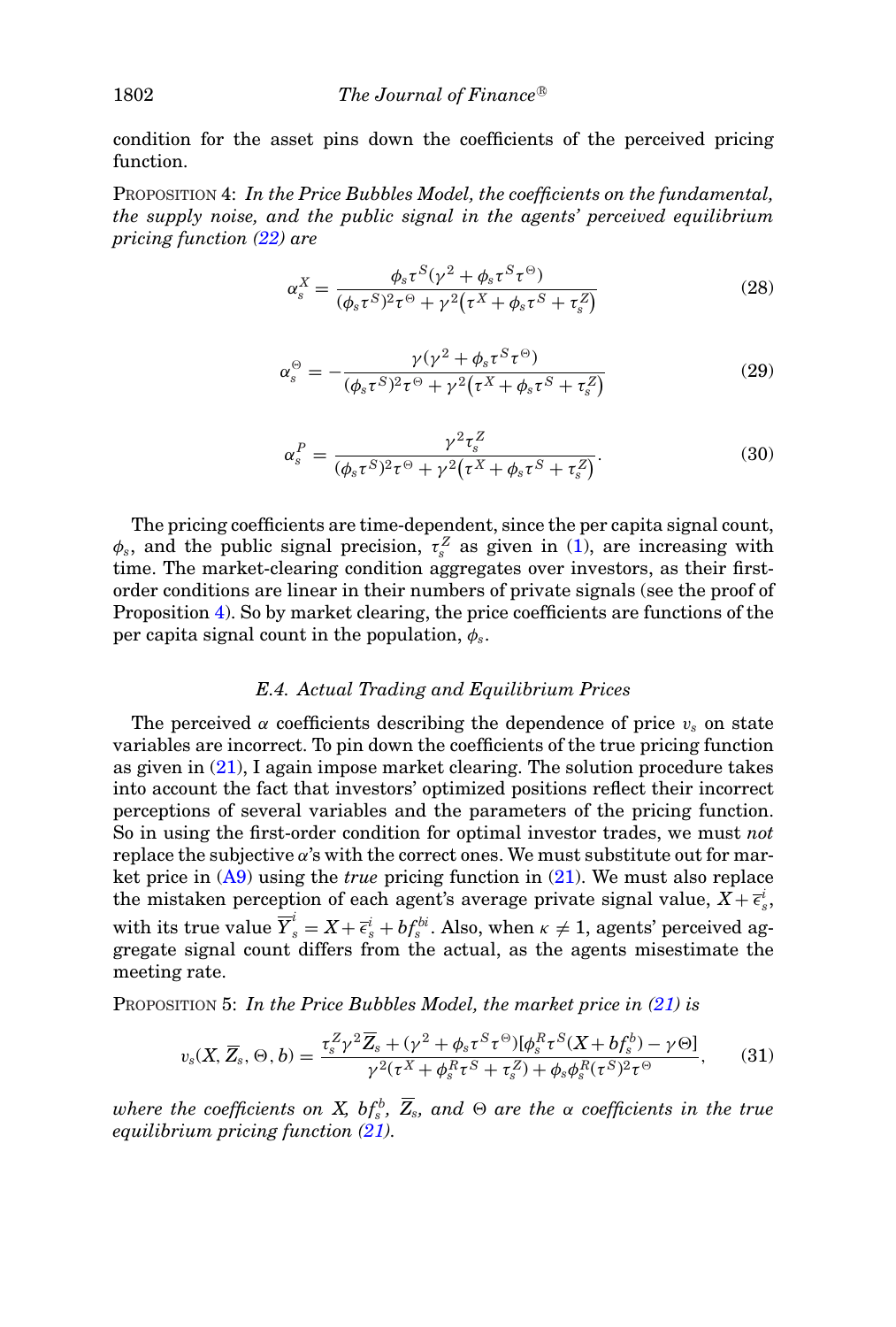Equating the corresponding coefficients in  $(31)$  and the equilibrium pricing function (21) gives the true equilibrium pricing function in terms of exogenous parameters and the perceived and actual per capita signal counts  $\phi_s$  and  $\phi_s^R$ . Taking ratios of the corresponding alpha coefficients  $\alpha^R/\alpha$ , true versus as perceived by agents in the model, reveals that if  $\kappa < 1$ , the true coefficients place greater weight on *X* and lower weight on the average public signal,  $Z_s$ , and  $\Theta$ . Owing to  $\kappa$  bias, agents underestimate how much information about X is impounded into price, and correspondingly overestimate the dependence of price on public signal noise and on the supply shock.

<span id="page-25-0"></span>PROPOSITION 6: *In the Price Bubbles Model, if*  $\kappa < 1$ *, then*  $\alpha_s^{RX} > \alpha_s^X$ ,  $\alpha_s^{RP} < \alpha_s^P$ , and  $\alpha_s^{R \Theta} < \alpha_s^{\Theta}$  for all  $0 < s < T$ . If  $\kappa > 1$ , the inequalities are reversed.

## *E.5. Bubble Price Dynamics*

The biased percolation model captures several features of asset market trading, mispricing, and bubble episodes.

# *Bubble Phases*

Market price is stochastic owing to supply shocks and the randomness of the public signal realizations. Taking the expectation of (31) conditional upon *b*, the true expected price dynamic is

$$
\mathbb{E}^R[v_s|b] = \frac{(\gamma^2 + \phi_s \tau^S \tau^{\Theta}) \phi_s^R \tau^S b f_s^b}{\gamma^2 (\tau^X + \phi_s^R \tau^S + \tau_s^Z) + \phi_s \phi_s^R (\tau^S)^2 \tau^{\Theta}}.
$$
\n(32)

The per capita number of signals is a determinant of the market price (see also Andrei and Cujean [\(2017\)](#page-48-4), Cujean [\(2020\)](#page-50-16)). The biased percolation process determines the increase over time in signal counts  $\phi_s^R$  and  $\phi_s^R$  and in per-signal  $\text{bias } bf_s^b$  in (32).

Over time, percolation shifts the distribution toward higher per capita signal counts, both perceived and actual,  $\phi_s$  and  $\phi_s^R$ , in the sense of First-Order Stochastic Dominance. Intuitively, when  $b > 0$ , higher  $\phi_s^R$  increases the market price, because a larger number of signals, as reflected in  $\phi_s^R$ , causes stronger impounding of the growing per-signal bias, as reflected in  $f_s^b$ , into price. This amplification of bias over time is reflected in the *b* term in the numerator.

It is evident that expected price is increasing with the size of the bias, *b*. Indeed, when  $b = 0$  the expected price is zero, so unconditionally,  $\kappa$  bias does not induce price bubbles on average. For  $b > 0$ , it is evident that expected price is at first increasing with time, since  $v_0 = 0$ , whereas  $\mathbb{E}^R[v_s|b] > 0$  when  $s > 0$ (since  $\phi_s$ ,  $\phi_s^R$ ,  $f_s^b > 0$  when  $s > 0$ ).

Focusing on  $b > 0$ , to describe the curvature of the expected price path, consider the smoothed version of the path of public signal precision as in (20). Under appropriate parameter values, as depicted in Figure [3,](#page-10-1) the expected price dynamic in (32) has four phases, as described earlier, though of course realizations are very different from expectations. If, as is realistic for many asset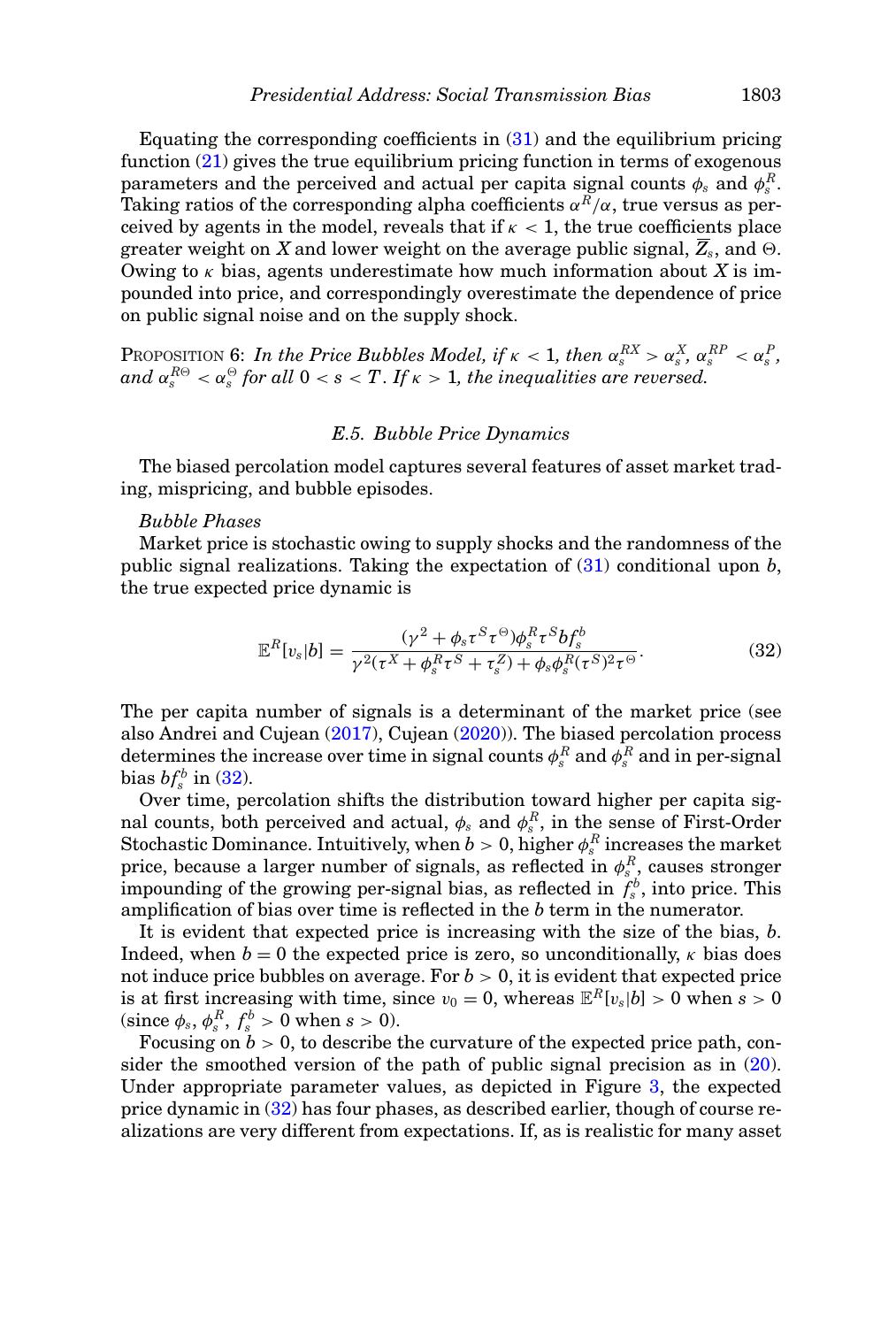markets, there are costs associated with or constraints on short-selling, positive bubbles (the  $b > 0$  case) will tend to be more pronounced than negative ones.

What causes the rise and fall in expected price? During the inception phase, recursive amplification of bias causes growth in expected price to accelerate. To build intuition from equation (32), first treat  $\tau_s^Z$  as approximately constant. The slow initial growth in expected price is reflected in the numerator by the fact that in the term in parentheses,  $\phi_s \tau^S \tau^{\Theta}$  is at first small relative to  $\gamma^2$ , so that there is only a modest effect of an increase in  $\phi_s$  on the overall ratio (bearing in mind that the coefficient on this term and the denominator are also increasing with time). As  $\phi_s$  grows exponentially, its effect intensifies.

As *s* grows (still treating  $\tau_s^Z$  as approximately constant), the terms in the numerator and denominator containing the product  $\phi_s^R \phi_s$  in (32) dominate. This reflects a high degree of certainty of investors who have accumulated many private signals, which leads them to incorporate per-signal bias  $bf_g^b$ almost completely into price. Owing to biased information percolation, this is linearly increasing with time (Proposition [1,](#page-17-0) Part 2). So the expected price is convex at first, but this acceleration ends eventually. Indeed, since  $\tau_s^Z$  grows exponentially (with a sufficiently high exponent), public information arrival eventually overwhelms mispricing and correction ensues.

Ceteris paribus, higher  $\kappa$  (meaning lower  $\kappa$  bias) increases perceived per capita signal count  $\phi_s$ . The partial derivative of the RHS of equation (32) with respect to  $\phi_s$  is negative, so greater  $\kappa$  tends to attenuate (but cannot eliminate) the price effects of *b* bias. When  $\kappa$  is higher (lower  $\kappa$  bias), investors think price is more informative, so their trades weight their private signals less. So price reflects less *b* bias, reducing the bubble.

# *Market Reactions to Public News Events*

Owing to mispricing, during bubbles the returns on the dates of foreseeable news arrival are predictable, even without conditioning on the value of the event realization.

<span id="page-26-0"></span>PROPOSITION 7: *In the Price Bubbles Model, when b* > 0*, on average the price drops discretely when the date-t public signal arrives,*  $t \geq 1$ *. The opposite is the case when*  $b < 0$ .

Intuitively,  $b > 0$  on average temporarily results in growing overpricing over time as signals are shared with bias. Public news arrival partly corrects overpricing at each date. When  $b < 0$ , public news partly corrects underpricing. (The  $b > 0$  implication would be modified if there were a positive expected supply of the asset, which would incrementally induce a positive announcement date risk premium.) To empirically test these predictions, the sign of *b*, that is, whether the asset is in an upward or downward bubble, can be proxied by price run-ups or run-downs not justified by fundamentals, that is, run-ups in value proxies.

This return predictability does *not* derive from a general propensity to misinterpret value-relevant information signals, as in models of investor overconfidence or limited attention (Hirshleifer and Teoh [\(2003\)](#page-51-14), Peng and Xiong [\(2006\)](#page-52-15)).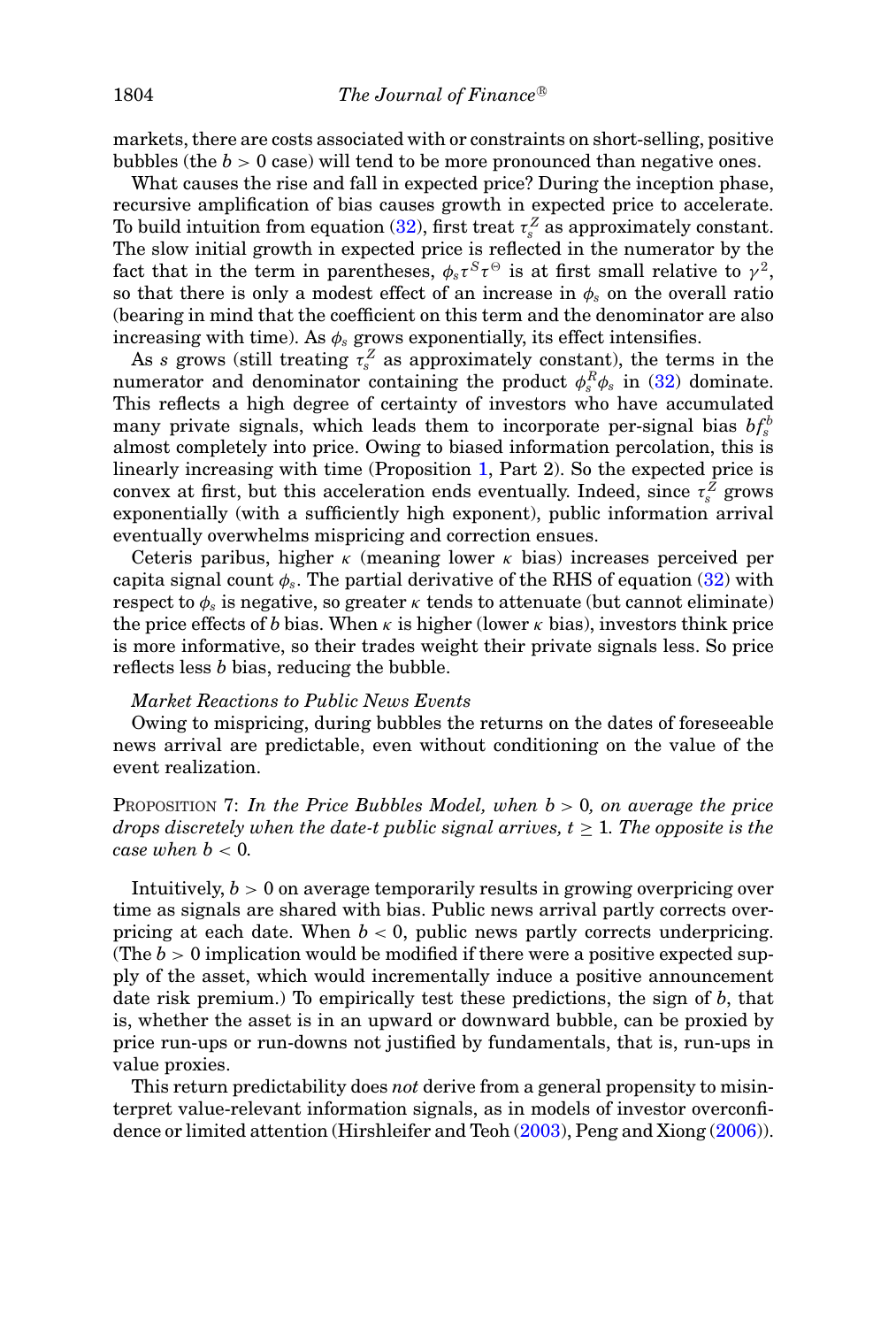This predictability instead derives from investor misunderstanding of the social transmission process. This is also true of the return anomaly predictions of Section IV.E.6.

When  $b > 0$ , the price drops in the model suggest that there is some truth to the Wall Street adage, "Buy on the rumor, sell on the news." This reflects the idea that favorable rumors about a stock cause its price to rise, but that when reliable information arrives it tends to disconfirm the rumor, correcting price downward. Aboody, Lehavy, and Trueman [\(2010\)](#page-48-5) provide evidence suggesting that earnings news has a downward corrective effect on stocks that have experienced run-ups.<sup>[18](#page-27-0)</sup>

# *Peak Oscillation and Dead Cat Bounce*

As illustrated in Figure [3,](#page-10-1) the model can generate predictable oscillations that, on average, intensify near the peak of the bubble and augur its collapse. There is a natural tottering of market valuations at the peak of a bubble before corrective forces come to dominate. Even in the terminal phase of the bubble, there is zigzagging, albeit less extreme, along the journey to zero—"dead cat bounce."

Intuitively, as discussed earlier, in the inception phase of the bubble, there is accelerating expected price growth. In the limit as time becomes large, if there were no public information arrival, the system would asymptote toward an increasing straight line. That line reflects certainty on the part of investors, based on sharing many signals, that the value of the fundamental is  $X + b f_s^b$ , the sum of the true fundamental and the per capita per-signal bias. Expected valuations would in principle increase without limit.

Public signals arrive with exponentially growing precision. If, as I assume, the growth rate for public precision is high enough, investors' optimistic faith in their biased private information is eventually challenged. There is, on average, a price drop on each discrete news arrival date, followed by recovery toward the peak owing to biased percolation and new meetings. As public information becomes more conclusive, the recovery curves successively flatten and the bubble collapses. The bubbly effects of biased percolation never completely vanish, however, so diminishing oscillations continue along the expected price path as it approaches zero.

# *Trading Statics and Dynamics*

Both κ bias and *b* bias introduce irrational motives for trading. This provides a new perspective on empirical findings that investors trade actively and lose money thereby (Barber and Odean [\(2000\)](#page-49-15)). Even when there is no direct behavioral bias, such as overconfidence, "for" excessive trading, social processes can *attract* investors to this behavior (see also Fable 2).

<span id="page-27-0"></span><sup>&</sup>lt;sup>18</sup> These authors find that on average price rises in the lead-up to earnings announcement dates and drops immediately following them, after conditioning on longer term past price runups. Average run-ups are indeed a feature of the *b* > 0 case, which precedes a more rapid run-up near the public news event and subsequent reversal. However, the walkdown by analysts toward beatable forecasts also induces other return patterns over the earnings cycle (Richardson, Teoh, and Wysocki [\(2004\)](#page-52-16), Linnainmaa and Zhang [\(2019\)](#page-52-17)).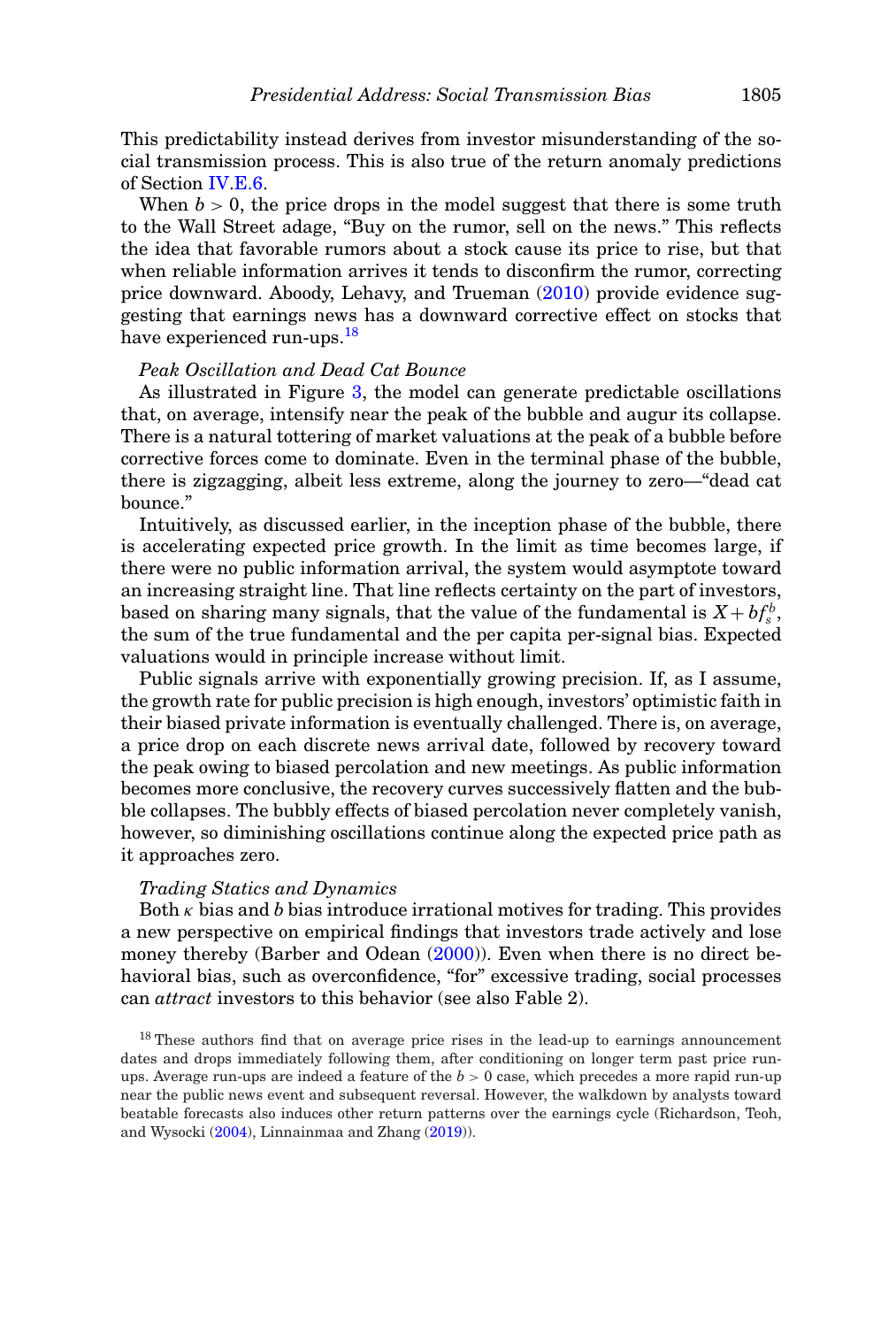If  $\kappa$  < 1 (my focal case), investors underestimate the per capita number of private signals, φ*s*, that are reflected in price. This results in underweighting of price in forming beliefs, which favors extreme expectations and willingness to take bets against the market. At date 0, there is no such underestimation since there have been no meetings. So underweighting of the private information in price becomes more severe over time. At least for a time, as a bubble grows, speculative trading increases. Eventually, the bubble corrects and disagreement dissipates. So eventually speculative investor trading declines toward zero, and investors just absorb the supply shock.

The underweighting of the information in market price is akin to cursedness as in Eyster, Rabin, and Vayanos [\(2018\)](#page-50-18), that is, investor neglect of the extent to which the actions of others reflect private information. Here the underweighting of others' information is endogenous. Investors underestimate how informative price is because they do not realize how often others are meeting to exchange signals. The model therefore describes the conditions under which people impute too little information into price versus too much (which would occur when the meeting rate is overestimated,  $\kappa > 1$ ). Furthermore, the biased percolation approach suggests that such effects are modulated by the other parameters of the social interaction process, such as the intensity of social interaction (as reflected in the meeting rate  $\eta$ ).

The *b* bias further contributes to investor disagreement. Over time there is a tendency for signal counts  $n_s^i$  and per-signal biases  $bf_s^{f^{bi}}$  to become more dispersed as investors randomly experience different meetings and acquire different numbers of private signals. This is reflected in the true cross-population signal count distribution (with  $\kappa = 1$ ) in equation (9). By part 3 of Proposition [1,](#page-17-0) the distribution of the number of meetings *N* across investors is Pois(η*s*), so the mean and variance are proportional to time, *s*. So a higher *s* also tends to spread the distribution of the number of signals,  $n = 2^N$ .

Greater dispersion across investors in their signal counts also tends to increase the cross-investor dispersion in per-signal bias, since an investor's per-signal bias is linearly increasing in the investor's signal count (Proposition [1\)](#page-17-0). As dispersion in per-signal bias accumulates, highly biased investors are motivated to buy (if, e.g.,  $b > 0$ ) from low-bias investors. Furthermore, the growing number of signals over time increases an investor's confidence in the investor's (biased) average signal value, further encouraging speculative trading.

However, owing to public news arrival and the impounding of private information into market price, eventually disagreement must decline. So eventually, as the bubble loses impetus, open interest and trading volume decline. Accordingly, there is a rise-and-fall path for trading in a bubble analogous to the path for expected price. An interesting further direction would be to develop and contrast the implications for volume and price volatility of the biased information percolation approach to dynamic models of asymmetric information under rational updating (He and Wang [\(1995\)](#page-51-15)).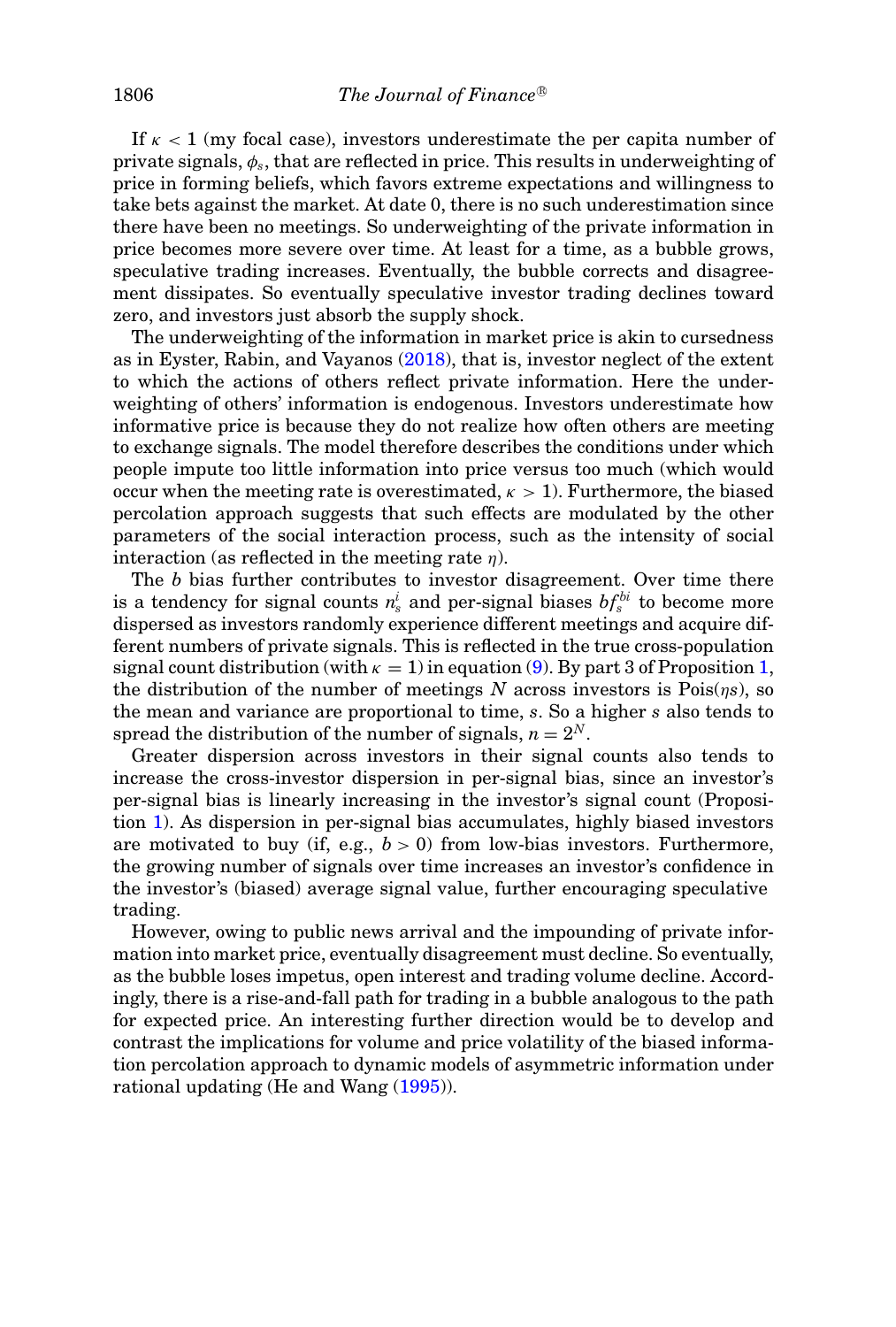#### *E.6. Return Anomalies*

Biased information percolation induces other patterns of abnormal return predictability, trading, and expectations based on both public news events and past returns.

#### *Event-Based Return Predictability*

Public news events positively predict future abnormal security returns. At the discrete arrival date  $t$  of a public signal, when  $b > 0$ , the stock is on average overpriced and the public news tends to correct it downward (Proposition [7\)](#page-26-0). But on average the correction is only partial, resulting in a negative postevent long-run expected return. Symmetrically, when  $b < 0$ , on average the public news exceeds expectations and is followed by a positive postevent expected return. I describe this effect in terms of price reactions. Let the event-date price change be  $\Delta v_t \equiv v_t - v_{t-}$ , where *t* − denotes a time just before date *t*.

<span id="page-29-0"></span>PROPOSITION 8: *Conditional on b, after the arrival of the date-t public signal, the sign of the expected postevent price change through the terminal date T is the same as the sign of the expected event-date price reaction,*  $Sign(\mathbb{E}^R[X - v_t|b]) =$  $Sign(\mathbb{E}^R[\Delta v_t|b])$ *. Both expectations are negatively proportional to b.* 

This implication of long-horizon return continuation after public corporate news events—that is, that when  $b > 0$ , on average the price falls on the event date and then has long-horizon downward drift, whereas when  $b < 0$ , on average the price jumps on the event date and has a long-run upward return drift—is consistent with the new issues puzzle (Loughran and Ritter [\(1995\)](#page-52-18)) and the repurchase anomaly (Ikenberry, Lakonishok, and Vermaelen [\(1995,](#page-51-16) [2000\)](#page-51-17)). These effects may be reinforced if, as evidence suggests, firms deliberately take informative actions in response to preexisting mispricing (Dong, Hirshleifer, and Teoh [\(2012\)](#page-50-19)), as reflected in *b* here.

The model further predicts that *short-horizon* postevent drift varies conditionally depending on the phase of the bubble. For example, when  $b > 0$ , during the bubble upswing a public news event is met on average with a price drop, but is followed on average by price increases through the peak of the bubble before eventual correction.

So an untested implication here is that conditional on being in a bubble upswing, postearnings announcement drift (PEAD) is reversed (i.e., there is postearnings announcement reversal), and that PEAD is especially strong during the downward correction phase.

Arguably, firms will time IPOs when  $b > 0$  and during the inception or boom phases rather than the correction or terminal phases ("striking while the iron is hot" to ensure a successful offering). So it is intriguing that after IPOs we observe on average positive mean abnormal returns for several quarters before the eventual long-run underperformance (Ritter and Welch [\(2002\)](#page-52-19)).

The return predictability pattern is subtler during the correction phase of a bubble. When  $b > 0$ , between the price drops on discrete public news dates, percolation still promotes price increases. So there can still be reversal at very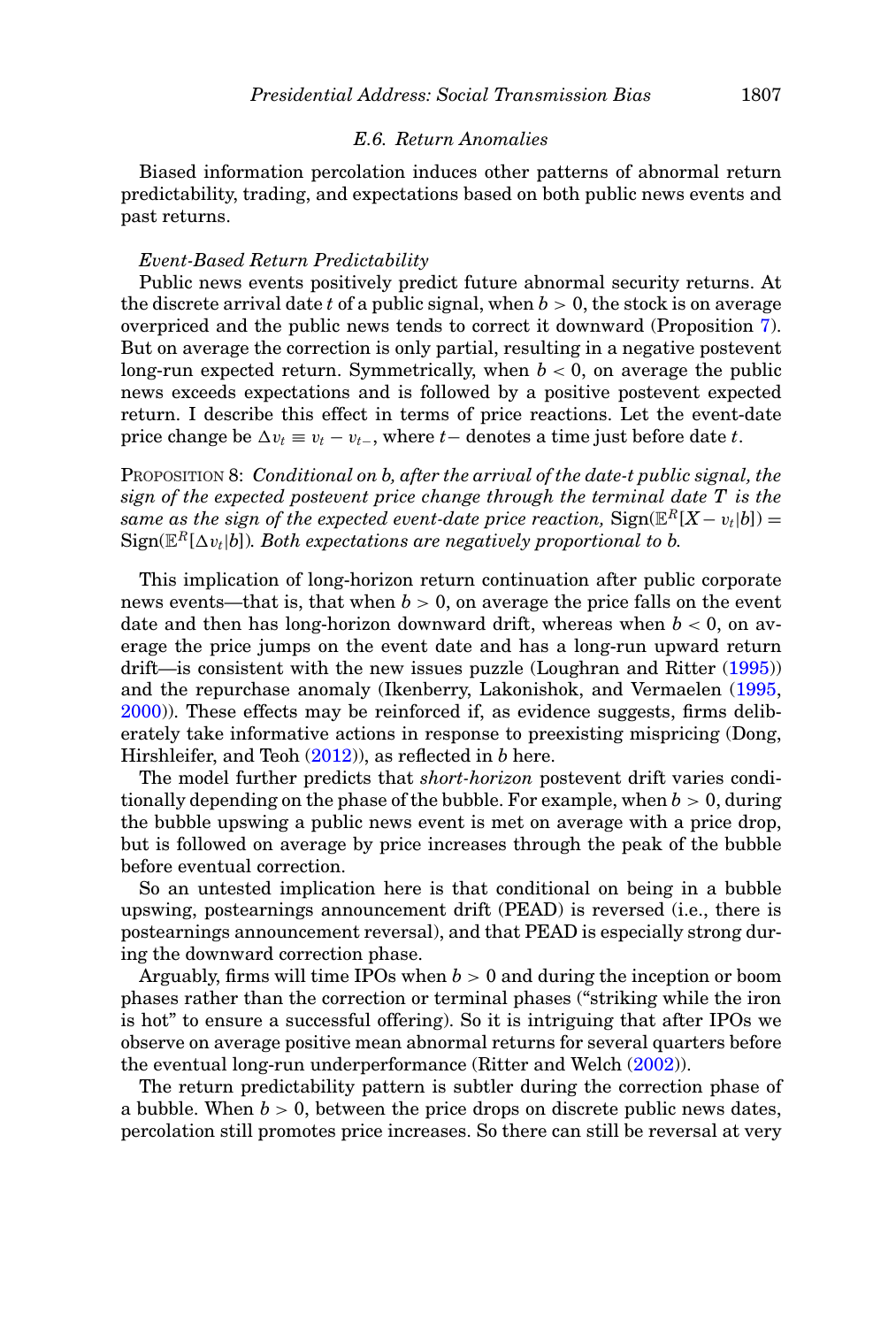short horizons. However, returns over an only moderately short horizon—one that is long enough to include the next discrete news arrival date and the associated price drop—will exhibit postevent downward correction.

We have seen that since higher *b* induces preevent overvaluation, on average it induces a lower (less positive or more negative) event-date price reaction and postevent price drift. This suggests that when we do not condition on *b*, its variability induces comovement between event-date corrective price reactions and subsequent corrective drift. For simplicity, I show this for public news at date 1.

<span id="page-30-0"></span>PROPOSITION 9: *Consider a random sample of public news events in which different possible realizations of b are possible. If* V(*b*) *is sufficiently large, there is*  $long\text{-}horizon \ return \ continuation \ after \ public \ news \ events, \ cov^R(\Delta v_t, X - v_t) > 0.$ 

Proposition [9](#page-30-0) is consistent with PEAD, the tendency for earnings surprises to positively predict future returns up to three quarters forward, with the surprise measured by the market return reaction on the announcement date (or by earnings relative to analyst forecasts, which is highly correlated).

Turning to postevent drift over a short horizon, the next proposition relies on public announcements occurring at regular intervals, as with quarterly earnings announcements.

<span id="page-30-1"></span>PROPOSITION 10: *Conditional on b, in a sample of public announcements randomly selected from among the announcements at dates t* = 1, ...,  $T-1$ , on av*erage there is* short-horizon *price change continuation*,  $Sign(\mathbb{E}^R[v_{t+1} - v_t|b]) =$  $Sign(\mathbb{E}^R[\Delta v_t|b])$ *. Both expectations are negatively proportional to b.* 

A favorable earnings surprise is associated with high profits, since the current earnings level includes its latest change. So the sluggish response to earnings news in the model is also consistent with the profitability anomaly the finding that profits are a positive predictor of future abnormal returns (Novy-Marx [\(2013\)](#page-52-20), Wahal [\(2019\)](#page-52-21))—and with evidence that the profitability anomaly is associated with sluggish updating in expectations of fundamentals (Bouchaud et al. [\(2019\)](#page-49-16)).

# *Serial Correlation of Returns*

The average price trajectories after  $b > 0$ , as in Figure [3,](#page-10-1) or  $b < 0$ , are reminiscent of the hump-shaped and U-shaped impulse response functions that can generate momentum and reversal in behavioral models (see, e.g., figure 1 of Daniel, Hirshleifer, and Subrahmanyam [\(1998\)](#page-50-15)). Intuitively, conditional on *b*, the shapes of the expected price paths suggest that at short horizons high returns tend to be followed by high returns while low returns tend to be followed by low returns, that is, there is momentum. In contrast, with long lags, positive price changes during the boom phase tend to be followed by negative price changes during the correction (in the hump-shaped case), while negative price changes tend to be followed by positive ones (in the U-shaped case).

The randomness of *b* tends to further promote positive autocorrelation at short lags and negative autocorrelation at long lags. By  $(31)$ , a higher positive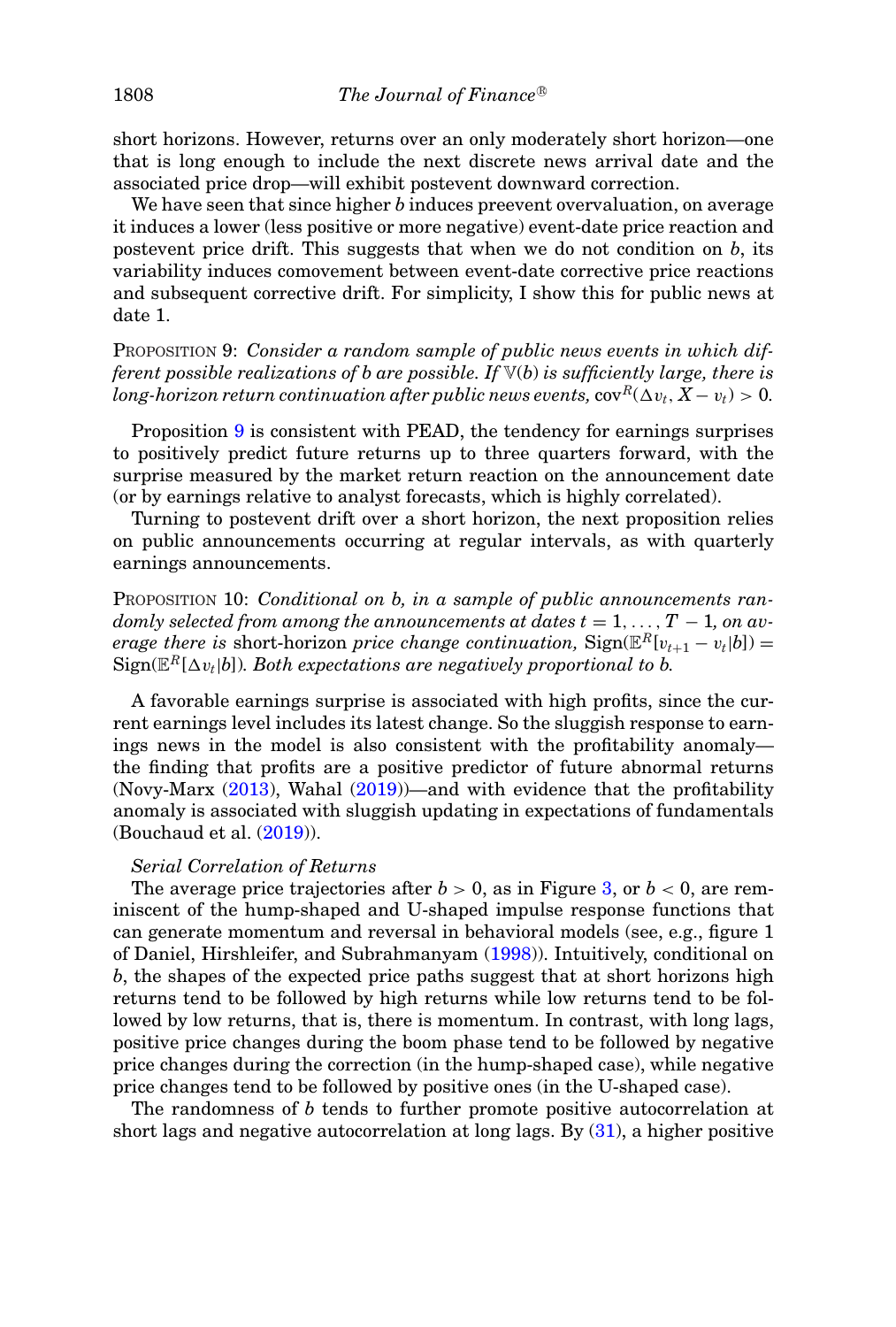value of *b*, for given realizations of other random variables, increases the date 0 to 1 price change, since  $f_s^b$  increases from zero to a positive quantity. During the early phase of the bubble, a similar effect promotes successive price increases at short lags, which contributes positively to positive autocorrelation. Similarly, during bubble correction, a higher positive value of *b* promotes successive price decreases at short lags. As time increases and public precision grows, the  $\gamma^2 \tau_s^Z$  term in the denominator discounts the *b* term more heavily. This also contributes to positive autocorrelation. Similar points apply to lower negative values of *b* during negative bubbles.

Similar reasoning further suggests that *b* realizations have opposite effects on price changes separated by long lags that cross between the upswing and the downswing of the bubble. This suggests that randomness of *b* contributes negatively to long-lag return autocorrelation.<sup>[19](#page-31-0)</sup> I formally verify the contribution of *b* to short-lag momentum, where for simplicity I assume that public information arrives smoothly.<sup>20</sup>

<span id="page-31-2"></span>PROPOSITION 11: *Suppose that public information arrives smoothly, such that precision satisfies*  $\hat{\tau}_s^Z \equiv e^{\zeta(s-0.5)} \tau^P$ ,  $s \in [0, T)$ , and  $\mathbb{V}(b)$  is sufficiently large. Then *at a sufficiently short time horizon, successive price changes are positively autocorrelated.*

Without smoothing, as we have seen, there is oscillation in short-horizon conditional expected returns. The frequency of oscillation should depend on how often public news arrives (e.g., in the form of press releases, manager interviews, communications between investor relations staff and analysts, and investigative reports by financial media and commentators). So an interesting question for exploration is whether the model is consistent with the short-term reversal anomaly of Jegadeesh [\(1990\)](#page-51-18), along with medium-term momentum and long-term reversal. If so, the approach may unify these seemingly disparate serial correlation effects.

Several behavioral finance models offer explanations for return momentum and/or reversal when agents do not talk to each other (see, e.g., Barberis, Shleifer, and Vishny [\(1998\)](#page-49-17), Daniel, Hirshleifer, and Subrahmanyam [\(1998\)](#page-50-15), Hong and Stein [\(1999\)](#page-51-19), and Duffie [\(2010\)](#page-50-20)). Here, I offer a type of possible explanation that is seldom considered: rather than individual-level biases for over- or underrreaction, such as overextrapolation, overconfidence, or limited attention, return predictability derives from *biases in the social transmission process*.

The social nature of this explanation implies that return predictability depends on features of the social interaction process, such as how heavily in-

<span id="page-31-0"></span><sup>19</sup> Andrei and Cujean  $(2017)$  derive momentum and reversal in a fully rational information percolation setting. The imperfectly rational approach considered here addresses return predictability as an *anomaly*, in the sense of generating Sharpe ratios that are extreme relative to a rational assessment of risk. Biased percolation offers a new explanation for this quantitative puzzle.

<span id="page-31-1"></span> $20$  For simplicity, Proposition [11](#page-31-2) is premised on public information arriving smoothly in continuous time. Conjecturally, this is much like assuming that the time horizon for the price-change autocorrelation, while short, is not too short.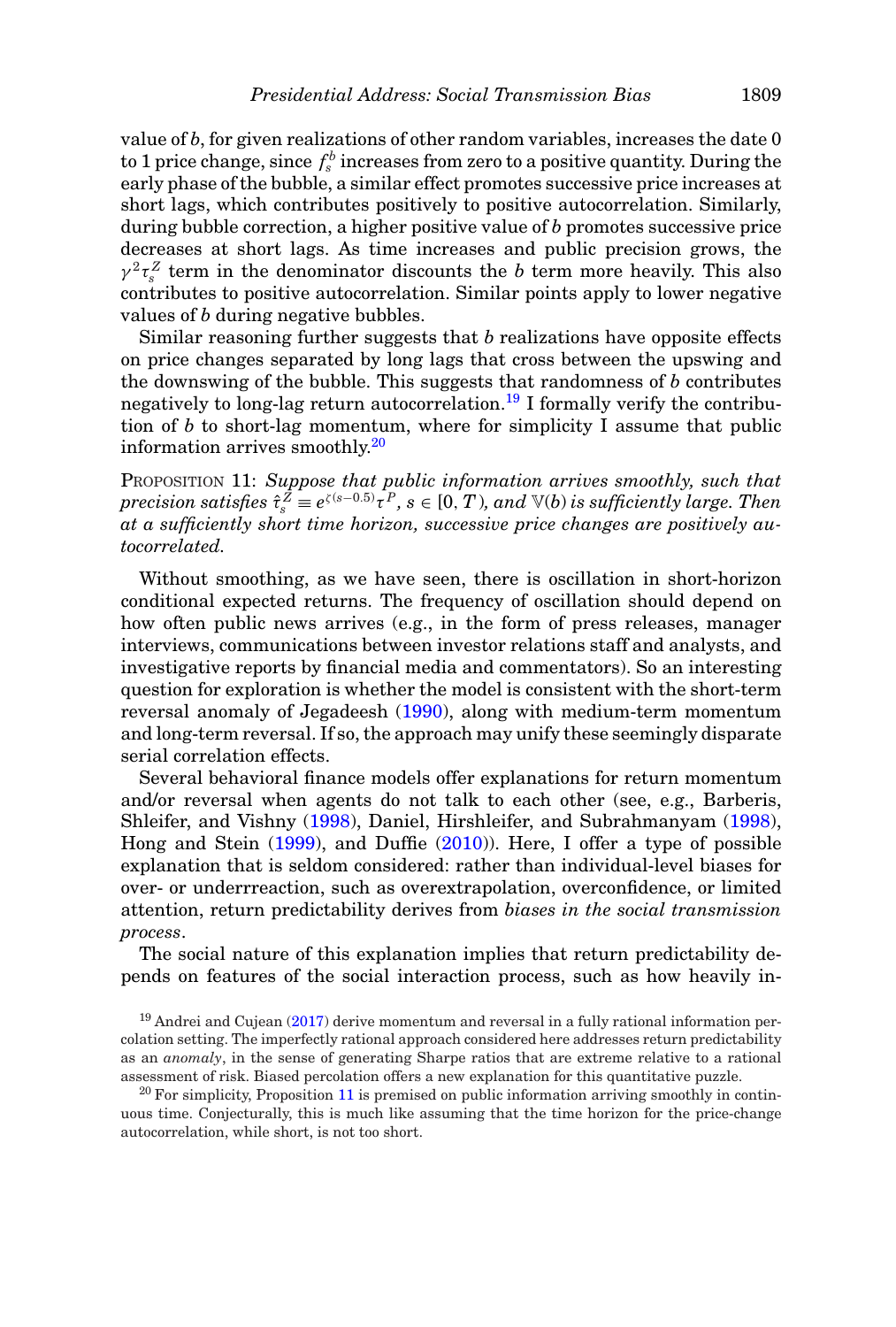vestors interact and how bias is generated in these communications. This suggests looking to proxies for the extent to which people communicate through personal meetings versus electronically, communicate in a one-to-one fashion versus in blogs or social media, are socially connected, and bias or censor the reports they make to others. The implication that social structure affects bubbles and return anomalies deserves empirical testing.

Let the precision-weighted expectation of the fundamental in the investor population be defined as in equation (IA.5) in the Internet Appendix. The next proposition verifies that after a recent price run-up, investor expectations become more optimistic.

<span id="page-32-0"></span>PROPOSITION 12: *Suppose that public information arrives smoothly, such that precision satisfies*  $\hat{\tau}_s^{\bar{Z}} \equiv e^{\zeta(s-0.5)} \tau^P$ ,  $s \in [0, T)$ , and  $\mathbb{V}(b)$  *is sufficiently large. Then at a sufficiently short time horizon, the change in the precision-weighted expectation of the fundamental X is positively correlated with the immediately preceding price change.*

(I am grateful to Yushui Shi for help with the proof, which is in the Internet Appendix.) Intuitively, the rise-and-fall pattern of expected price suggests that beliefs become more optimistic after price run-ups than after run-downs. Again, the smoothness assumption seems much like assuming that the horizon is short but not "too short." Proposition [12](#page-32-0) is consistent with the evidence that forecasts are positively associated with past returns (Greenwood and Shleifer [\(2014\)](#page-51-20)). Here, this correlation is an emergent, noncausal effect. Agents do not extrapolate past returns in forming their expectations. Rather, the illusion of extrapolation is created by the biased percolation process. During the rise of a bubble, percolation on average increases prices, and investors become increasingly optimistic. Similarly, during the correction phase of the bubble, correction of overpricing on average foreshadows further downward correction in investor beliefs.

This highlights one of my key themes, which I call *mimicry*. In general, we cannot infer from an individual's behavior that there is a direct bias "for" that behavior. Social transmission bias generates emergent outcomes that can look very similar to direct individual-level behavioral biases.

# *F. Caveats and Extensions of Fable 4*

We have seen that biased information percolation offers an explanation for a wide set of trading and return patterns that are almost always attributed to relatively direct psychology biases "for" certain investor beliefs and behaviors. Missing from the model are rational arbitrageurs who understand *b* bias and  $\kappa$  bias. As in other behavioral asset pricing models, introducing rational arbitrageurs would reduce but not eliminate mispricing.

How plausible is the assumption of *b* bias? Why would someone add *b* as a sender, and yet, as a receiver, neglect the fact that others do so? One reason, as mentioned earlier, is that *b*-bias may be introduced unconsciously. A second reason is that in reality people do indeed often fail to put themselves into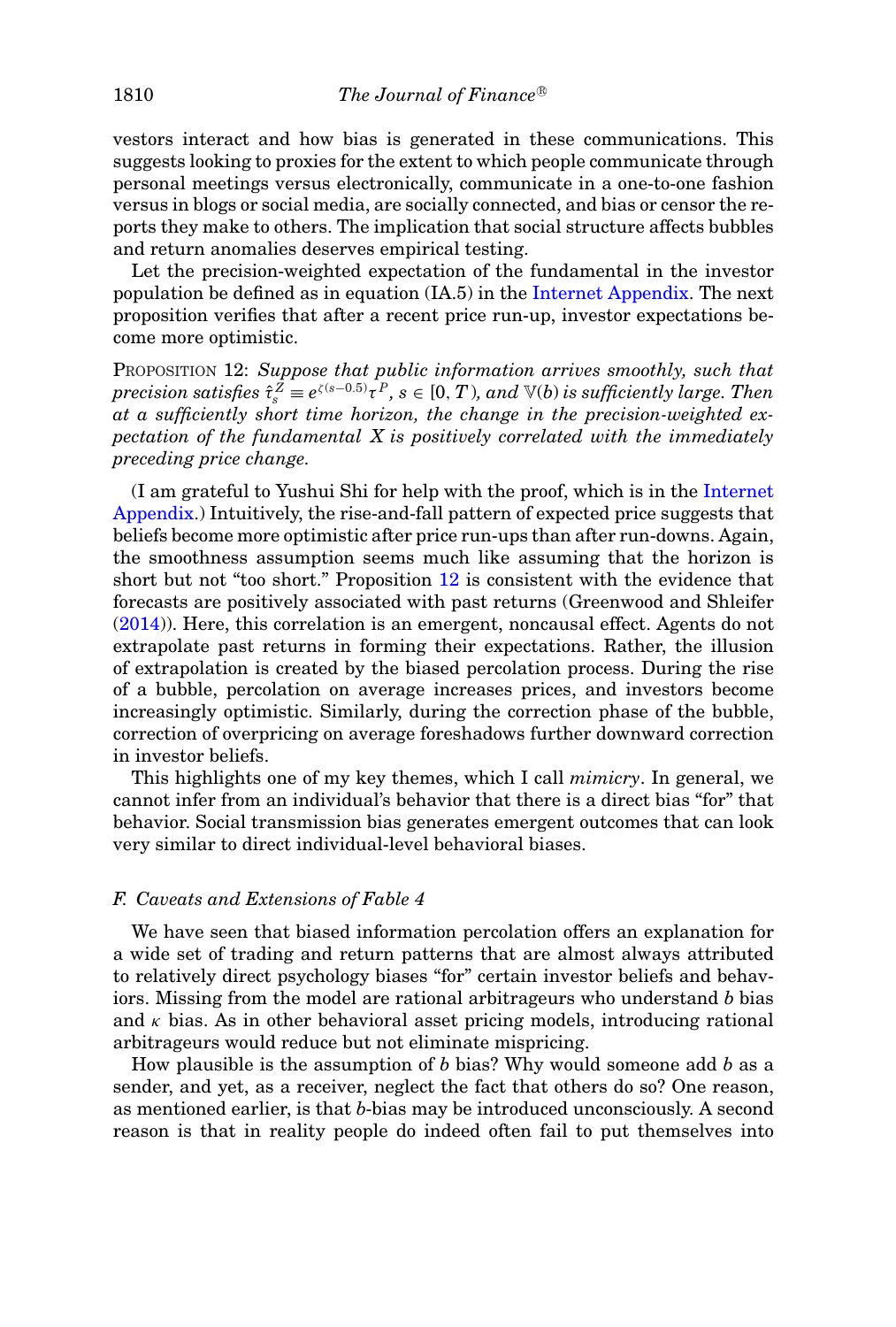others' shoes, that is, to think through how others use information or behave strategically.<sup>21</sup>

More broadly, if *b* were stochastic across agents (or they think that it is), then knowledge that one personally has a value  $b_i > 0$  would not conclusively refute, in the agent's mind, the possibility that in the population  $\mathbb{E}[b_j] = 0$ . In a related vein, there are plausible errors in higher order beliefs that would effectively induce neglect of *b* bias.<sup>22</sup>

Since even small biases in the model are amplified recursively, outcomes are highly sensitive to small variations in bias *b*, making the sign and scale of action booms and price bubbles hard to predict. For example, an arbitrarily small difference in *b* between positive and negative values eventually makes the difference between a large positive or negative bubble.

Importantly, the conclusions of the model apply even when *b* is very close to zero. Owing to recursive amplification of bias in sequential meetings, even a small bias ultimately has a very large effect. The  $b \approx 0$  possibility also suggests another reason why people would ignore  $b$ , that is, act as if  $b = 0$ . A heuristic of ignoring parameters that are very close to zero is highly effective in many decision domains. So treating  $b = 0$  may be a misapplication of a generally effective heuristic. Furthermore, people may be fooled by early experience, since, when  $b \approx 0$ , the model implies that for a long time the behavior of the system will be very close to the behavior when  $b = 0$ .

The model takes the distribution of *b* bias as exogenous. What causes the level of transmission bias to be high or low? One likely contributor is general public mood. Good mood tends to induce more positive evaluations and recall (Wright and Bower [\(1992\)](#page-53-0)). This suggests that good mood will induce more positive transmission of evaluations of possible actions, such as buying an asset, to others as well. This argument raises the question of whether episodes that induce good versus bad mood, such as the United States' defeat in the Vietnam War during the mid-1970s or the victory of the West in the Cold War, affected social transmission dynamics.

The millennial high-tech stock market boom is consistent with a high realization of *b* in reporting one's opinion about high-tech start-ups. There was general positive mood about a strong economy, and the world felt much safer to many after the end of the Cold War. In addition, there was excitement about the rise of the internet and a sudden increase in admiration for the being techsavvy. This episode highlights the need for empirical study of whether and how general mood affects transmission bias, action booms, and mispricing.

Mood is also likely to shift *endogenously* during a boom period, resulting in positive feedback to transmission bias. Growing excitement may cause people to bias their signals reports favorably during the inception phase of an action

<span id="page-33-0"></span><sup>21</sup> This is reflected in the cognitive hierarchy model in game theory (level- $k$  thinking; see, Camerer, Ho, and Chong [\(2004\)](#page-49-18)), cursed equilibrium (Eyster and Rabin [\(2005\)](#page-50-21)), and the extensive experimental evidence that motivates these approaches.

<span id="page-33-1"></span><sup>22</sup> Suppose most people understand *b* bias, but wrongly believe that everyone does. If some fools fail to adjust the signals they receive downward by  $b > 0$ , the signals they pass on will be upward biased and such bias will be amplified through the meeting process.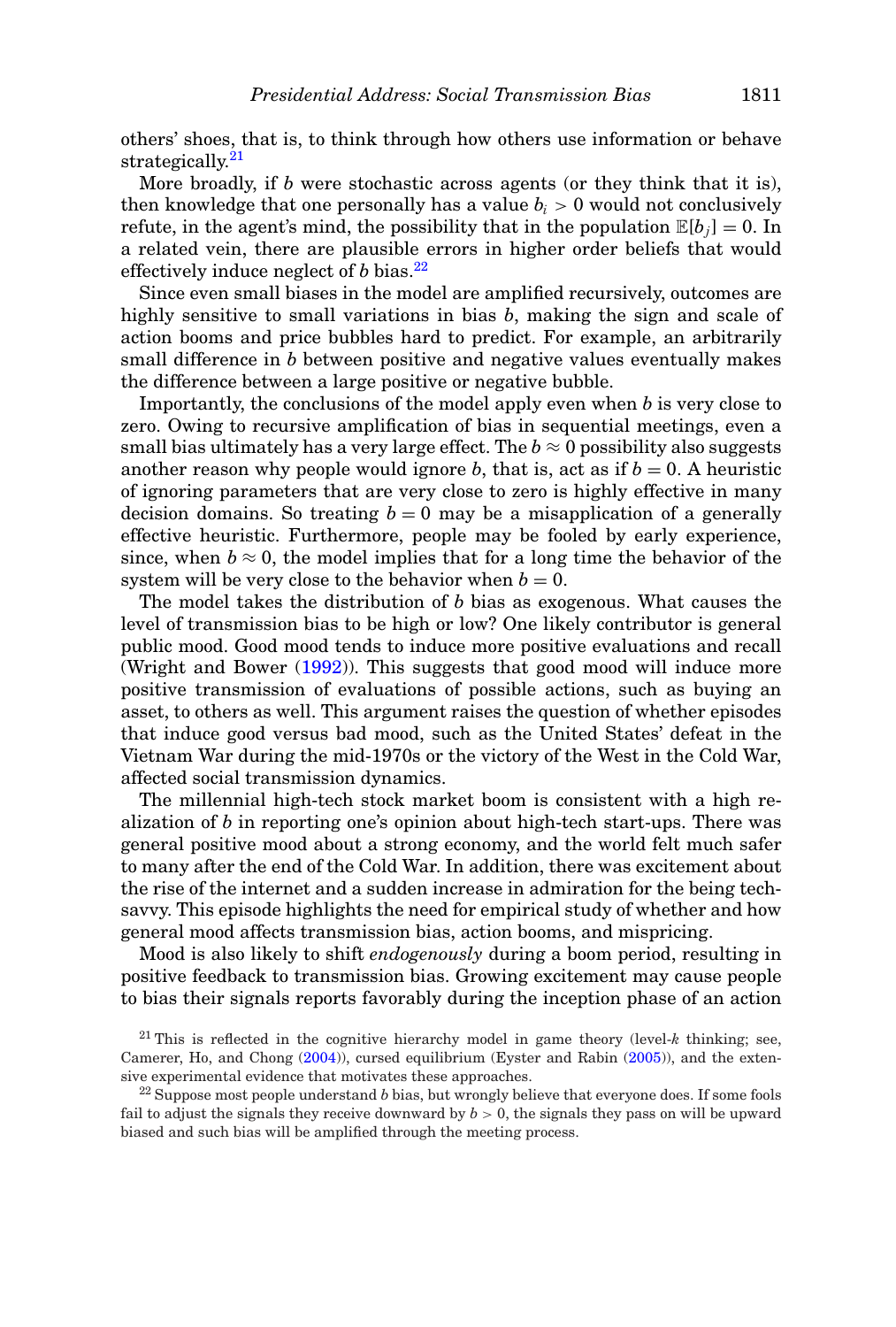boom or market bubble, with downward bias during the correction phase. There is evidence that people tend to pass on exaggeratedly bad news when a topic is emotionally negative, and exaggeratedly good news when a topic is positive (Heath [\(1996\)](#page-51-21)). Such behaviors may exacerbate booms and their collapse. So the effect of mood on social transmission deserves exploration.

In pioneering empirical tests of the effects of investor sentiment (Lee, Shleifer, and Thaler [\(1991\)](#page-52-22), Baker and Wurgler [\(2006,](#page-48-6) [2007\)](#page-49-19)), fluctuations in sentiment are taken as exogenous. The shifts in optimism or pessimism about an asset in the Price Bubbles Model endogenize swings in investor sentiment as an emergent *social phenomenon*. Behavioral finance has offered theories of sentiment as a direct reflection of individual-level psychological biases. So empirical testing is needed of the effects of the conditioning variables motivated by the social approach to investor sentiment. These include proxies for sociability, network structure, and shifts in communication technologies (such as the rise of the internet, blogs, and social media).

# **V. Fable 5: Biased Transmission of Folk Models**

My final fable is about the biased transmission of folk models. I discuss why folk models are important, and I briefly sketch some work-in-progress to suggest how contagion of economic folk models can be analyzed.

A *folk model* is an understanding of how the world works—an internal representation of external reality.[23](#page-34-0) Examples include belief in Heaven and Hell, or in the payback criterion for capital budgeting. (After all, Hell is a kind of payback.) Distinguished scholars have argued that what I refer to as folk models are key drivers of human behavior. As lenses for seeing the world, different folk models induce different biases in the social transmission of information signals.

Folk models are often shaped by vivid narratives—stories (descriptions of sequences of events), often with emotional and moral overtones. But folk models also often consist of mundane beliefs about how the world works. In either case, since thinking is costly and requires effort, folk models are often oversimplified representations of reality.

Folk models spread from person to person through conversation, and *compete* for human attention and belief. This competition is greatest for directly conflicting folk models. For example, the folk model that holds that past returns tend to continue ("the trend is your friend") is opposed by the folk model that holds that they tend to reverse ("buy on the dips"). Shifts in the population frequencies of different folk models over time are examples of *cultural evolution* (see,

<span id="page-34-0"></span><sup>23</sup> An equivalent term from cognitive science and psychology is *mental model* (Craik [\(1943\)](#page-50-22), Johnson [\(1983\)](#page-52-23)). Folk economic models have been discussed under a variety of names, such as popular models (Shiller [\(1990\)](#page-52-24)), mental constructs (Denzau and North [\(1994\)](#page-50-23)), folk economics, models, or beliefs (Rubin [\(2003\)](#page-52-25), Hirshleifer and Teoh [\(2009,](#page-51-22) [2018\)](#page-51-23), Boyer and Petersen [\(2018\)](#page-49-20)), mental models (Hoff and Stiglitz [\(2016\)](#page-51-24)), and others (Rubin [\(2002\)](#page-52-26), Caplan [\(2007\)](#page-49-21), Hirshleifer [\(2008\)](#page-51-25)).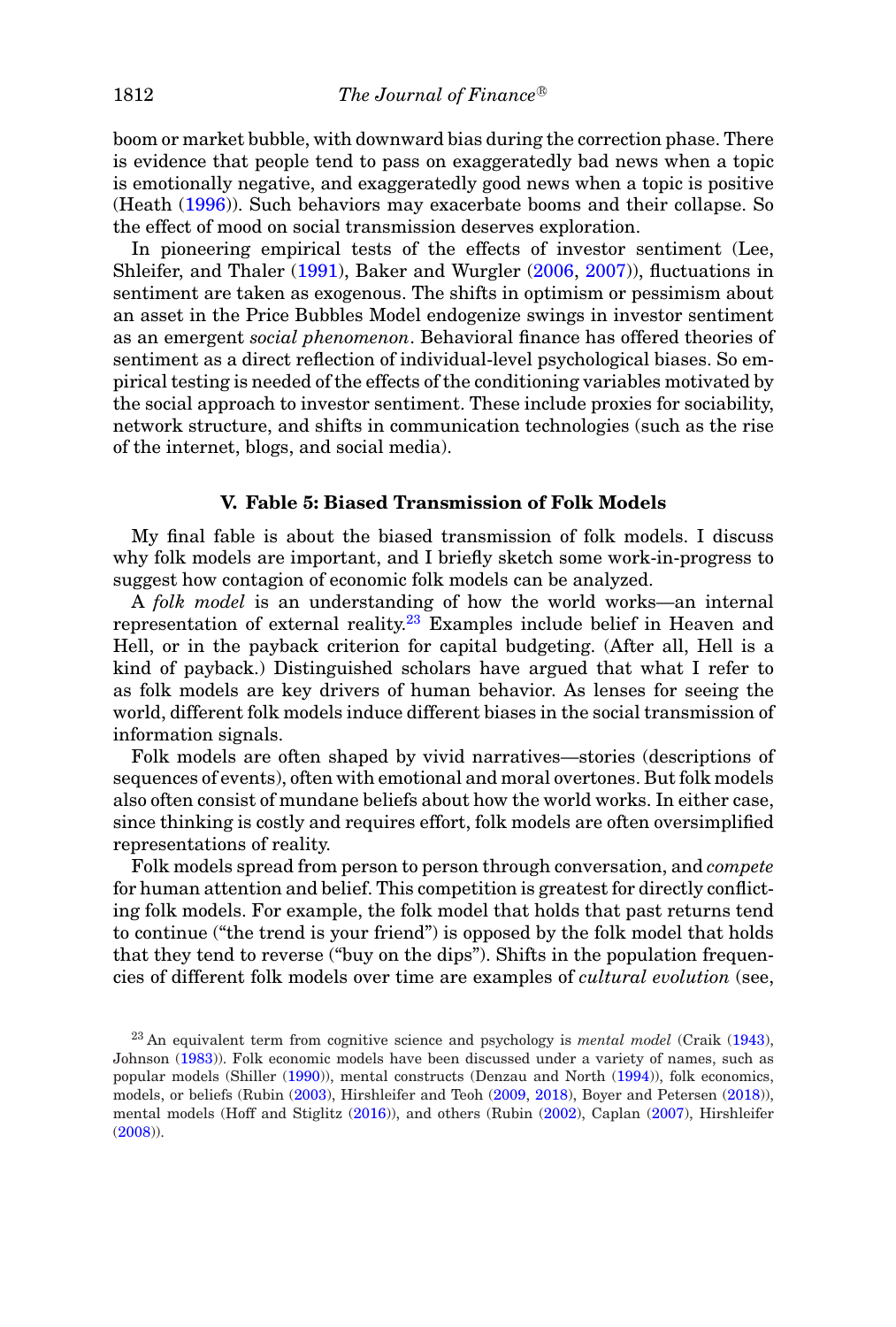for example, the survey of Mesoudi, Whiten, and Laland [\(2006\)](#page-52-27)). Behavioral finance takes extrapolative versus contrarian investor beliefs as *given*—perhaps even hard-wired. In contrast, in social finance, such beliefs spread contagiously and are potentially in competition.

Several authors propose that compartmental models from epidemiology can capture the spread of folk models and financial behavior. In such models, an infection with a financial belief, such as enthusiasm for a technical strategy or for Bitcoin, spreads through a population over time via random contacts. Some versions of compartmental models, such as the SIR Model, have an epidemic rise-and-fall time path. So the SIR Model has been applied to help explain trading and price bubbles.<sup>[24](#page-35-0)</sup>

In the SIR Model, there are three types of agents:  $S$  (Susceptible),  $\mathcal{I}$  (Infected), and  $R$  (Recovered/Resistant/Removed). Under appropriate parameter values, the fraction of *I* agents can rise in a bubble-like trajectory before declining toward zero. At the start, almost everyone is susceptible. In a random meeting, there is a probability that an *S* agent becomes infected. This probability is a measure of transmission bias toward infection. The infected randomly recover over time. Having joined the  $R$  compartment, an agent never changes again, so in the long run the fraction of infecteds declines to zero.

The rise of infection is at first self-reinforcing. When the infected fraction increases, meetings more often include an *I* instead of a pair of *S*'s. So there is a convex upswing in the fraction of infected. Eventually, however, as the susceptible fraction declines, so does the rate of new infection. As a result, recovery draws the infected fraction toward zero.

How should we adapt the compartmental approach to biased transmission of a novel folk model and its effects on economic behaviors? Consider a folk model that induces overestimation of the expected payoff (e.g., terminal dividend) from the relevant action, and three modifications to the SIR Model.

First is to move from the SIR Model to the (also standard) SIRS Model, in which an *R* agent has a probability of becoming susceptible again. This replenishes the *S* compartment, so the infected fraction asymptotes toward a positive, endemic long-run steady state. This is often realistic. For example, after a religious awakening fades, the fraction of the population that is religious seldom declines to zero.

Second, I introduce investors and an asset market. As in Fable 4, the model again has a single risky asset, a random terminal-date payoff, mean-variance preferences, and myopically optimal trading decisions. However, now there is no private information or supply noise, so (unrealistically) investor behavior and the price path are deterministic. Also, there are now two types of investor beliefs, namely, overoptimistic beliefs, which are held by the infected, and rational beliefs, which are held by the *S* and *R* agents.

Third, I modify the transmission bias by introducing *buzz*, the level of excitement about the folk model. I argue that this makes the folk model more

<span id="page-35-0"></span> $24$  See Shive [\(2010\)](#page-52-28), Burnside, Eichenbaum, and Rebelo [\(2016\)](#page-49-22), Shiller [\(2017,](#page-52-5) [2019\)](#page-52-6), and Chinco [\(2019\)](#page-49-23).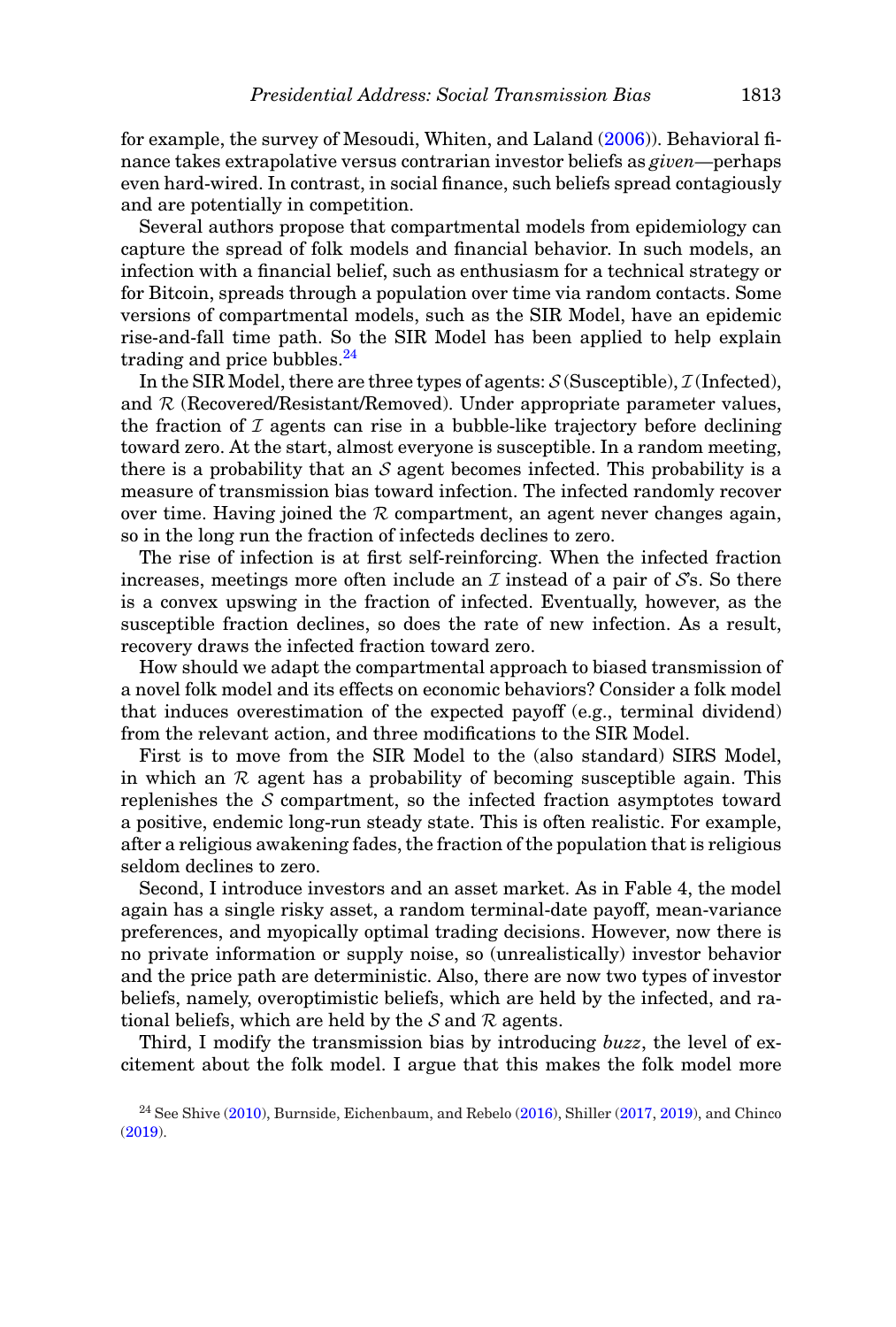<span id="page-36-0"></span>

**Figure 5. Price trajectory in SIRS model with asset market and buzz**. This figure plots the price path over time in an SIRS model with asset market and buzz, with damped oscillations owing to overreaction and overcorrection. Effects are exacerbated by buzz, suggesting rich patterns in return autocorrelations at different lags. The figure plots the equilibrium price based on the following system of differential equations:  $R'(s) = rI(s) - kR(s)$  and  $I'(s) = -rI(s) + m(a + bDI'(s)I(s)(1 - I(s))$ , where  $R(s)$  is the fraction of the population that is resistant at date  $s, r$  is the recovery rate,  $I(s)$  is the fraction of the population that is infected with the folk model, *k* is the rate of loss of resistance, *m* is the meeting frequency parameter, *a* is the inherent contagiousness parameter, *b* is buzz parameter, and *D* is an equilibrium pricing parameter that reflects agents' risk aversion. Price is  $v_s = DI(s)$  and  $D > 0$  is a constant. Parameter values:  $a = 80, b = 5, r = 6.0, m = 0.58, k = 0.1, \text{ and } D = 1.$  Initial conditions:  $I(0) = 0.001$  and  $R(0) = 0.8$ . (Color figure can be viewed at wileyonlinelibrary.com)

contagious—rapid growth in the number of adherents of a folk model generates excitement. When many people are adopting the pro-Bitcoin folk model, for example, others may hear that Bitcoin is "hot," making a meeting with a Bitcoin enthusiast more persuasive. Letting the fraction of infected in the population be *I*, I capture buzz as proportional to the time derivative, denoted by ˙ *I*.

When  $\dot{I}$  < 0, there is *negative* buzz, which promotes recovery from the folk model. In the language of the SIRS Model, I am generalizing to allow the model's contagion parameter to vary endogenously and to take negative values. This is not permitted in models of disease spread, where meetings can transmit an infection but cannot cure it. In contrast, it is realistic to assume that meetings can sometimes cure agents of belief in a folk model.

In equilibrium, prices reflect a weighted average of the beliefs of the three investor types in the population. Figure [5](#page-36-0) shows a possible price trajectory in my SIRS model with buzz. It shares with the standard SIRS Model the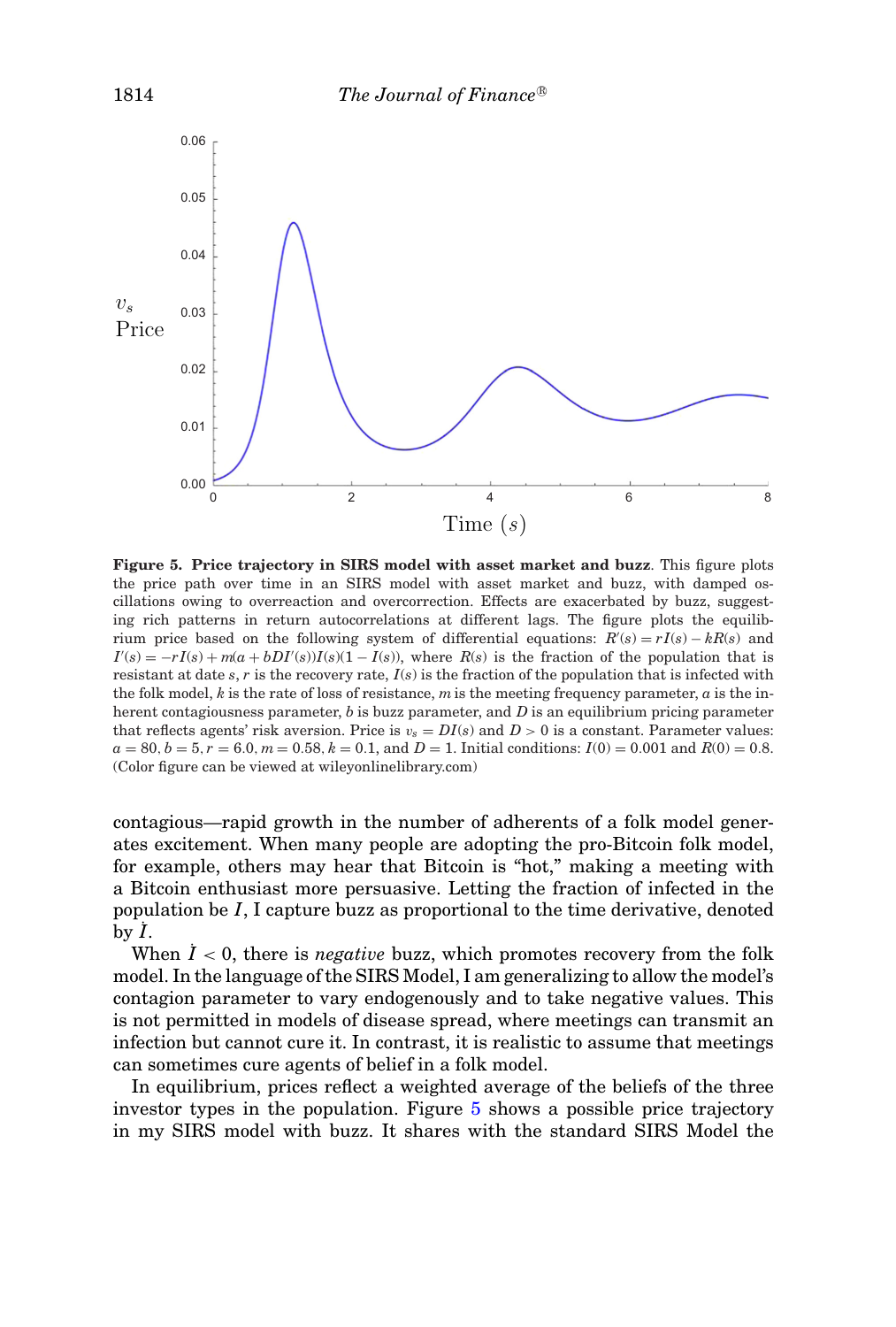possibility that correction of the initial epidemic itself overshoots, resulting in damped oscillations. Under appropriate parameter values, there is an initial rise and fall in price. This is similar to some behavioral models in which a hump-shaped impulse response function induces return momentum at short lags and reversal at long lags. Trading also rises and falls with a bubble, because disagreement comes from the infected, whose frequency starts small, rises, and ends small.

As the bubble collapses, the model implies that correction can overshoot. The fraction of infected declines below its long-run equilibrium value, so that after the crash, prices correct upward again, consistent with the evidence in Goetzmann and Kim [\(2018\)](#page-50-24). As in Fable 4, there is possible dead cat bounce.

The effect of buzz is to exaggerate the boom on way up and the collapse on the way down, that is, it intensifies the positive feedback feature of bubbles. The damped oscillation in stock price suggests rich patterns in return autocorrelations at different lags.[25](#page-37-0)

Buzz effects are somewhat akin to return extrapolation as modeled in be-havioral finance (DeLong et al. [\(1990\)](#page-50-25)), since shifts in the frequencies of types induce price changes. Empirically, one of the key differences is that in a social contagion model, the average effect of buzz on investor beliefs and trading depends on the frequencies of different investor types in the population. These determine the probability of a mixed meeting in which an agent can potentially be infected or cured.

My main points in Fable 5 are about the general compartmental approach to folk models rather than the SIRS Model in particular. The SIRS Model is a useful example, since it is similar to the SIR Model, the compartmental model most familiar to economists. However, similar points can be made, for example, in compartmental models without resistants, and in models in which there is an exposed category of agents who take time before becoming infectious.

My focus here has been on shifts in the frequencies of competing folk models. Ultimately, however, social economics and finance needs to analyze the *content* of folk models. Where do folk models come from, and what determines how they evolve, sometimes into elaborate forms? Pioneering steps along these lines have been taken, for example, by Bénabou and Tirole  $(2006, 2016)$  $(2006, 2016)$  $(2006, 2016)$  $(2006, 2016)$  and Shiller  $(2017, 1000)$  $(2017, 1000)$ [2019\)](#page-52-6).

# **VI. Emergent Themes**

I now sum up with some themes about social transmission bias, and about social economics and finance, that emerge from my five fables.

*Theme 1*. *Compounding: Social transmission bias compounds recursively*.

<span id="page-37-0"></span> $25$  At short horizons, price changes tend to continue, suggesting positive autocorrelation. At somewhat longer lags, a return on the rising side of a hump or the declining side of a trough tends to be paired with a return on the opposite side, which suggests reversal. At even longer lags, a return on the rising side of a hump or the declining side of a trough tends to be paired with a return in a similar position on the next hump or trough, suggesting positive autocorrelation.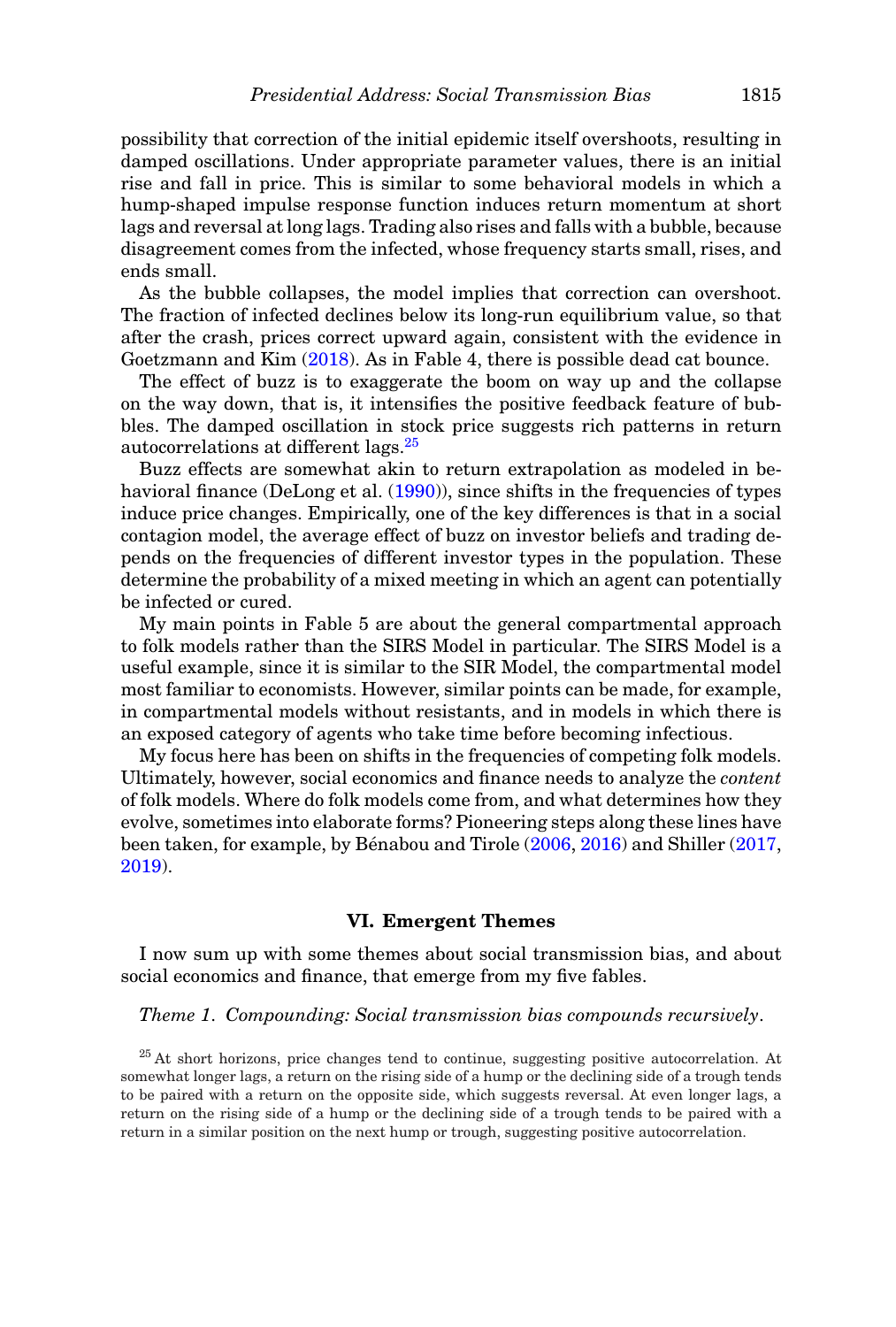Small bias can therefore have large effects.

*Theme 2*. *Idiosyncrasy: Social transmission bias helps explain the idiosyncrasy of aggregate outcomes—why they are often error-prone and unpredictable*.

> This derives from the sensitivity of outcomes to small biases (Theme 1), and from external shocks that interact with these biases.

*Theme 3*. *Dynamics: Social transmission bias can explain action booms, price bubbles, and swings in investor sentiment*. This explanation can accommodate, but does not require, standard

ingredients for bubbles from behavioral finance, such as overconfidence and overextrapolation.

- *Theme 4*. *Emergence: Socially emergent behavior often looks completely different from individual propensities*. Groups of army ants form death spirals, even though individual ants have no propensity to walk in circles. Self-enhancing transmission is a conversational behavior, which looks nothing like the emergent behavior of aggressive trading. Biased reporting of signals in the biased percolation model is a conversational behavior; the outcome of price bubbles and collapses is very different.
- *Theme 5*. *Mimicry: Social emergence can easily create the illusion of a direct individual propensity "for" a behavior when no such propensity exists*.

Examples include the illusory appearance of lottery preferences in the self-enhancing transmission model, of present-biased consumption preference in the visibility bias model, and of extrapolative beliefs in the biased percolation model.

Owing to the possibility of illusory effects, we often overstate the inferences from empirical tests.

*Theme 6*. *Proxies: The social transmission bias approach, and social economics and finance in general, suggests* new test variables *for empirical research*. The first category of test variables consists of general proxies for social interaction and network position.<sup>[26](#page-38-0)</sup> The second category consists of proxies for the sources of social transmission bias.<sup>[27](#page-38-1)</sup>

In closing, we academics, like the turkeys marching around a dead cat, sometimes get caught in closed loops. At worst, these loops degenerate into ritualistic cycles. At best, they blind us to part of reality. But we humans are smarter than

<span id="page-38-0"></span><sup>&</sup>lt;sup>26</sup> Such proxies include measures of sociability, communication technologies and media, individual social network position, and overall social network connectivity. Also, since both social interaction and stock trading are associated with spatial proximity, firm location can proxy for features of the relevant social network.

<span id="page-38-1"></span> $27$  Such proxies include individual psychological traits and communication incentives, environmental cues, the content of folk models, and the textual characteristics of folk models and transmitted signals.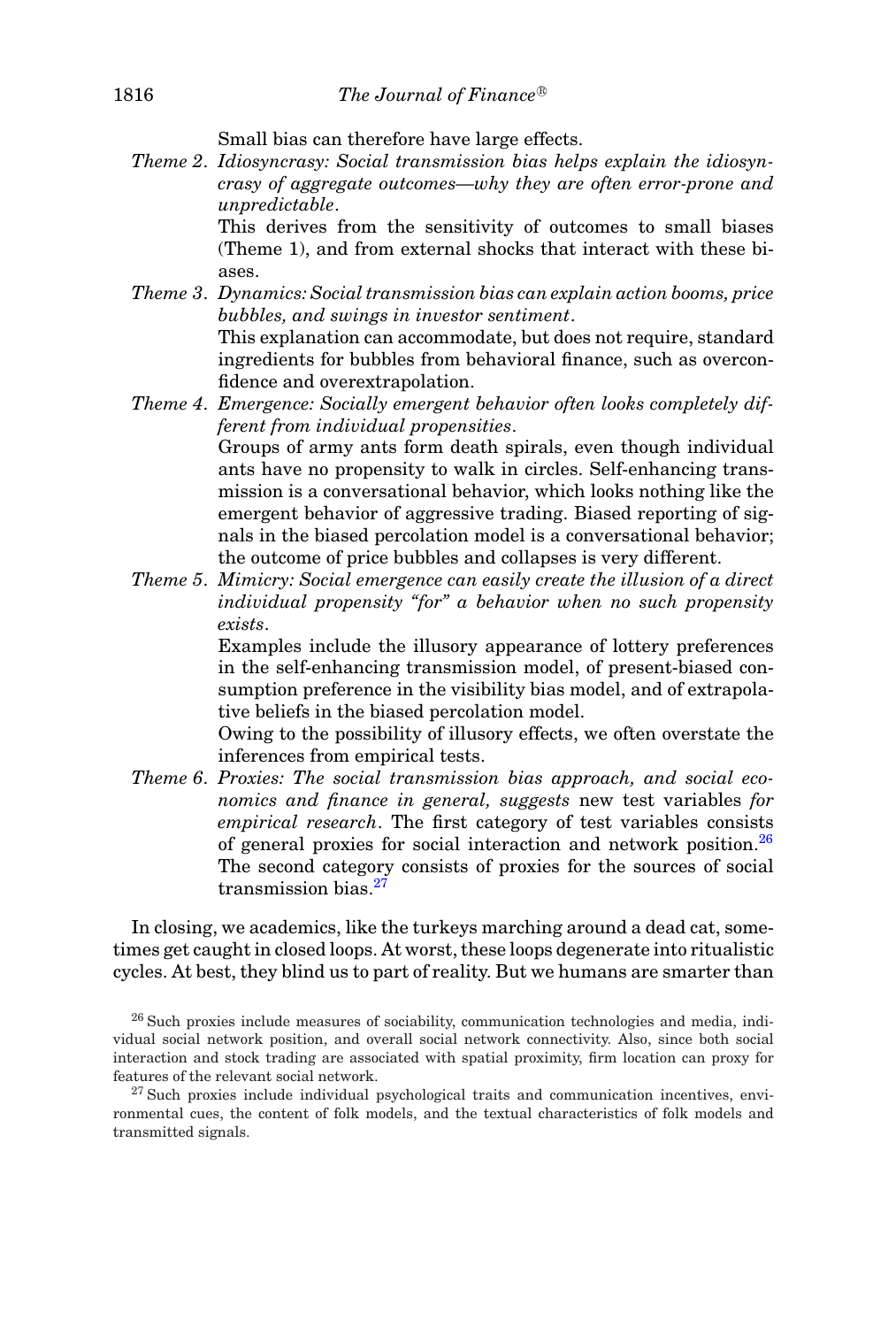turkeys—though it does not always seem that way. We can break out of our closed loops.

Such breakout moments are rare and precious. I believe that social economics and finance is a once-in-a-generation research opportunity. The poet John Keats, on experiencing a life-changing revelation, said that he felt

... like some watcher of the skies

When a new planet swims into his ken ...

Like that astronomer, we have a new world to explore—a new way to understand human behavior. The outline of an emerging field of inquiry is now discernable—social economics and finance—and some of its key building blocks: social networks, folk models, and, as I emphasize in this address, *social transmission bias*.

# **Appendix**

This appendix provides proofs of Propositions [1](#page-17-0) to [11.](#page-31-2) The Internet Appendix analyzes biased information percolation with single-signal transmission bias, and provides the proof of Proposition [12](#page-32-0) and a figure illustrating the Action Booms model.

*Proof of Proposition* 1: I use the following lemma.

<span id="page-39-0"></span>LEMMA 1: For an agent who has had  $N^i \geq 0$  meetings and who possesses  $n^i$ *signals, in the Full-Batch Transmission Bias regime:*

*(1) The number of signals the agent possesses is a function of the number of meetings,*

$$
n^i = 2^{N^i}.\tag{A1}
$$

*(2) The agent's per-signal bias count as a function of the number of meetings is*

$$
f^{bi} = \frac{N^i}{2}.
$$
 (A2)

*(3) The agent's per-signal bias count is an increasing function of the number of signals the agent has*

$$
f^{bi} = \frac{\log_2 n^i}{2}.
$$
 (A3)

*Proof of Lemma* [1:](#page-39-0)

I suppress *i* superscripts.

Part 1: Let  $B(N)$  be the function that gives any agent's number of biases as a function of the agent's number of meetings *N*, and let *n*(*N*) be the function that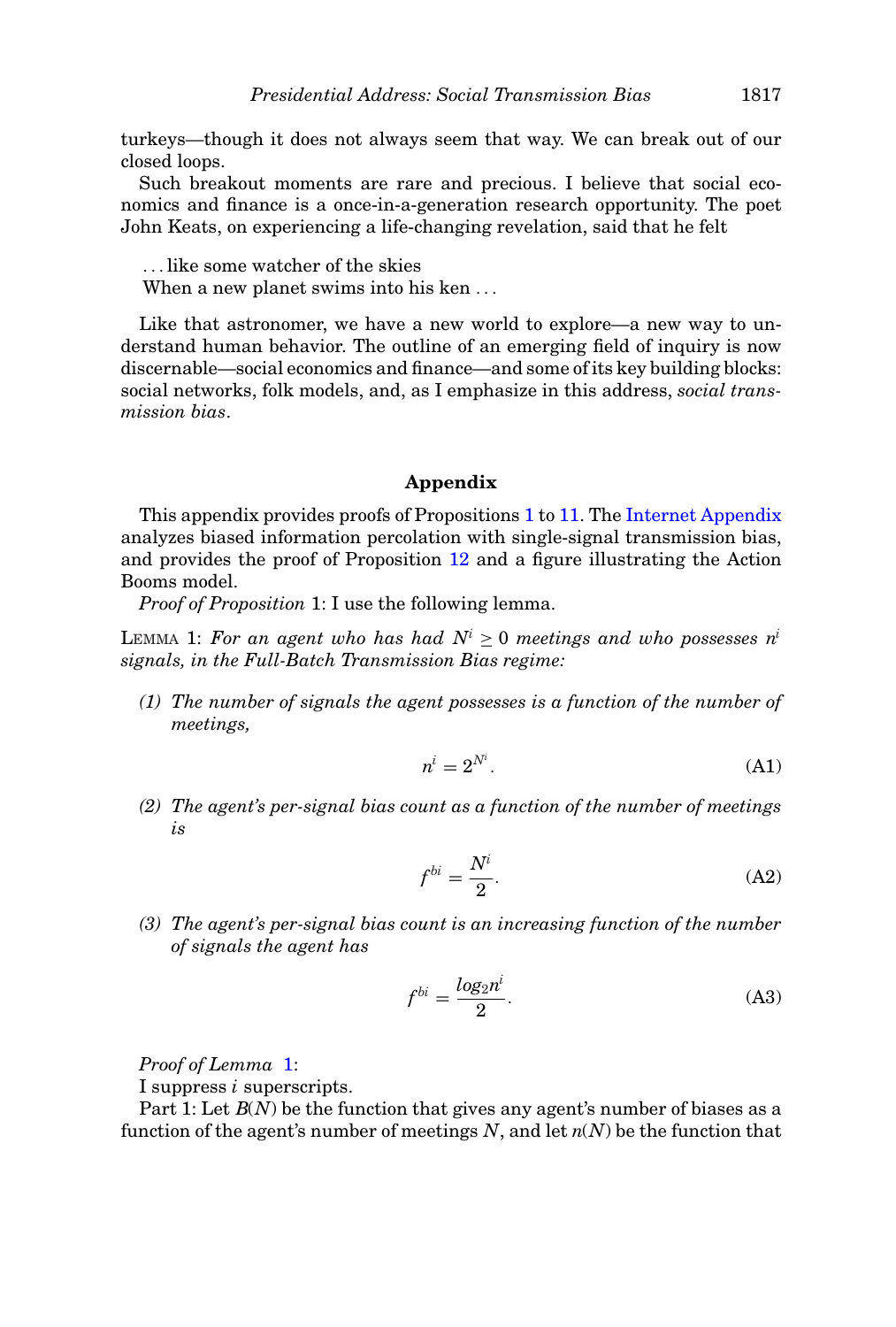gives any agent's number of signals. For  $N = 0$ ,  $n(0) = 1$  as claimed. Suppose as inductive hypothesis that the claim holds through some value *N*. Then the next meeting is with a partner who also has  $2^N$  signals. So  $n(N + 1) = 2^{N+1}$ . Thus, by induction the result holds.

Part 2: At agent *i*'s *N*'th meeting,  $N \ge 0$ , agent *i* has  $n(N) = 2^N$  signals. Owing to homophily, agent *i* is paired with another agent who has the same number of signals.

Let  $g<sup>b</sup>(N)$  be the function that gives any agent's per-signal bias as a function of *N*. After zero meetings, an agent has zero biases, so  $B(0) = g<sup>b</sup>(0) = 0$ , as claimed. As inductive hypothesis, suppose that for all  $N' \le N$ ,  $g^b(N') = N'/2$ , so that the number of biases possessed by an agent with  $N'$  signals satisfies  $B(N') = 2^{N'-1}N'$ . I show that these relations also hold for  $N+1$ .

Coming into an agent's  $(N+1)$ <sup>th</sup> meeting, the total number of biases possessed by the agent and by the agent's sending partner is *B*(*N*), and the sender adds a new *b* increment to his average signal, so the receiver receives a total of  $B(N) + n(N)$  additional biases. As of meeting N, the receiver's per-signal bias count is  $g^b(N) \equiv B(N)/n(N)$ . After meeting  $N+1$ , it is

$$
g^{b}(N+1) = \frac{2B(N) + n(N)}{2n(N)}
$$

$$
= g^{b}(N) + \frac{1}{2}
$$

$$
= \frac{N+1}{2}.
$$

Furthermore, the number of biases the agent possesses is  $2^{N+1}g^{b}(N+1)$  $2^N(N+1)$ , as was to be proved. So the claim follows by induction.

Part 3 follows immediately from the other parts.  $\parallel$ 

I now apply Lemma [1](#page-39-0) to complete the proof.

Part 1: The perceived per capita number of signals at date *s* is

$$
\phi_s \stackrel{B}{=} \int_{i \in [0,1],\mu} n_s^i di
$$
\n
$$
= \sum_{N=0}^{\infty} \mu_s(n(N))n(N)
$$
\n
$$
= \sum_{N=0}^{\infty} \frac{(n\kappa s)^N e^{-n\kappa s}}{N!} 2^N
$$
\n
$$
= e^{n\kappa s} \sum_{N=0}^{\infty} \frac{(2n\kappa s)^N e^{-2n\kappa s}}{N!}
$$
\n
$$
= e^{n\kappa s}, \tag{A4}
$$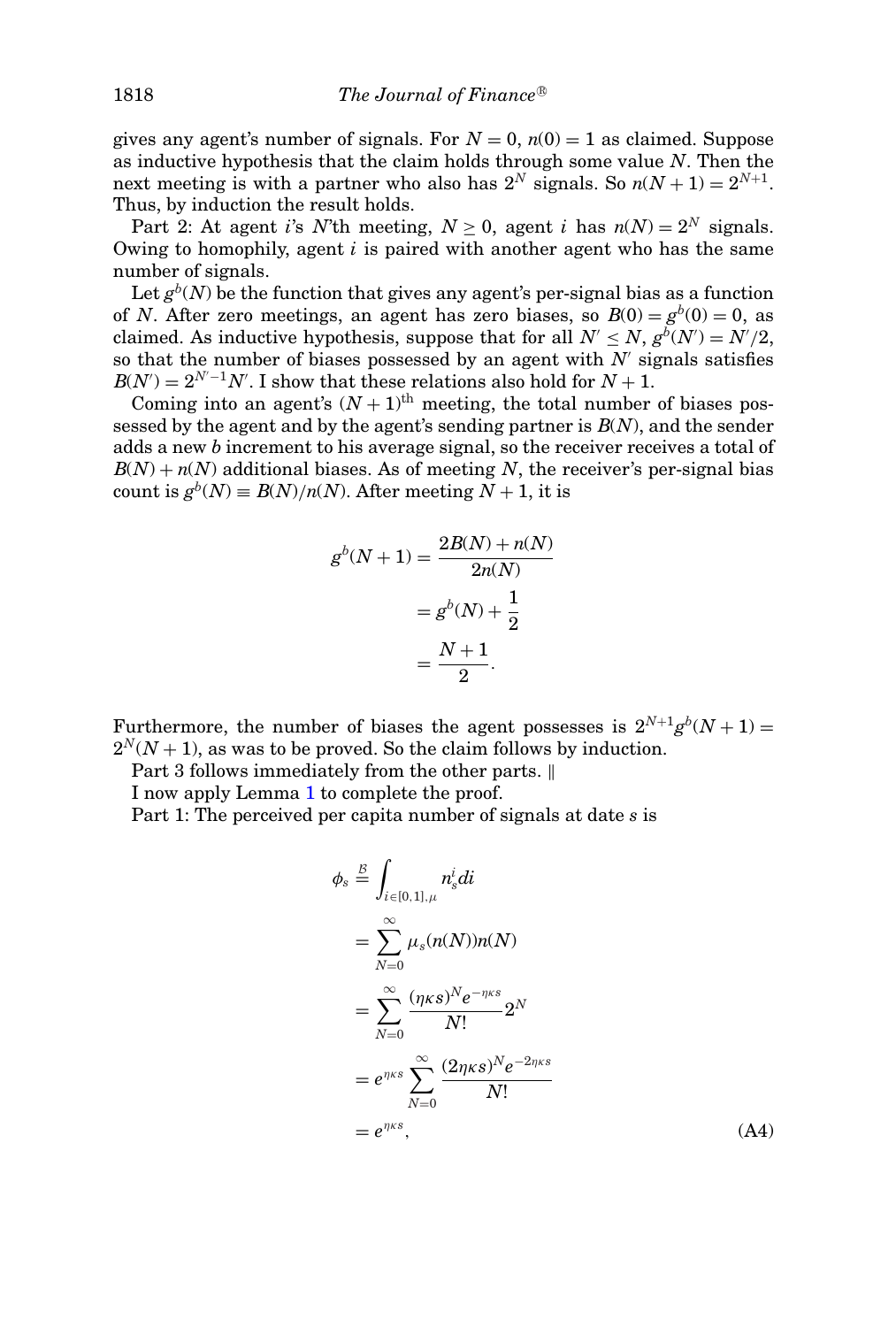where the last summation is the sum of the probabilities of a Pois(2κη*s*) distribution. The rational assessment sets  $\kappa = 1$ .

Part 2: To calculate the population-wide per-signal bias count  $f_s^b$ , recall that for an agent with  $N^i$  meetings, by Proposition [1](#page-39-0) the number of signals is  $n(N^i)$  =  $2^{N^i}$ , and the per-signal bias count is  $g^b(N^i) = N^i/2$ , so the agent's total bias count is  $2^{N^i-1}N^i$ . Thus, letting  $n^{bi}$  denote the number of biases of agent *i* at date *s*, the per capita average number of biases at date *s* is

$$
\overline{B}_{s} = \int_{i \in [0,1]} n_s^{bi} di
$$
  
= 
$$
\sum_{N=0}^{\infty} \mu_s(n^i(N))g^b(N)2^N
$$
  
= 
$$
\frac{e^{\eta \kappa s}}{2} \sum_{N=0}^{\infty} N \frac{(2\eta \kappa s)^N e^{-2\eta \kappa s}}{N!}
$$
  
= 
$$
e^{\eta \kappa s} \eta \kappa s,
$$
 (A5)

since the mean of  $Pois(2\eta\kappa s)$  is  $2\eta\kappa s$ . Dividing by  $\phi_s$  as given in Part 1 gives the population per-signal bias count  $f_s^b = \eta \kappa s$  as asserted.

Part 3: The perceived frequency of an agent with *N<sup>i</sup>* meetings by date *s* is Pois( $\kappa \eta s$ ). But  $n^i = 2^{N^i}$  by Proposition [1](#page-39-0) Part 1, so the result follows immediately.

*Proof of Proposition* [2:](#page-19-0) Under Gaussian updating, for an agent with *n* private signals and a set of public signals with total precision  $\tau^Z$ , the variance of X given these signals is  $\tau^X + n\tau^S + \tau^Z$ . The private signal errors (i.e., the  $\epsilon$  terms) average to zero across any infinite set of agents with a given number of signals *n*, that is,  $\int_{i:ni=n} \overline{\epsilon}^i di = 0$ . When  $\kappa < 1$ , agents misperceive the per capita signal count to be  $\phi_s$  instead of  $\phi_s^R$ . This derives from their mistaken belief that  $\kappa = 1$ . An agent's per-signal bias count  $f_s^{bi}$  depends only on  $n_s^i$ , so I denote this function by  $h^b(n_s^i)$ . Restoring *s* subscripts, integrating across agents in (15) gives

$$
\Theta_{s} = \int_{i \in [0,1], \mu^{R}} \theta_{s}^{i} di = \frac{1}{\gamma} \int_{i, \mu^{R}} \left[ \tau^{X} \overline{X} + n_{s}^{i} \tau^{S} (X + \overline{\epsilon}_{s}^{i} + b f_{s}^{bi}) + \tau_{s}^{Z} \overline{Z}_{s} - (\tau^{X} + n_{s}^{i} \tau^{S} + \tau_{s}^{Z}) v \right] di
$$
  
\n
$$
= \frac{1}{\gamma} \sum_{n} \int_{i:n_{i}=n; \mu^{R}} \left[ \tau^{X} \overline{X} + n \tau^{S} (X + \overline{\epsilon}_{s}^{i} + b f_{s}^{bi}) + \tau_{s}^{Z} \overline{Z}_{s} - (\tau^{X} + n \tau^{S} + \tau_{s}^{Z}) v \right] di
$$
  
\n
$$
= \frac{(\tau_{s}^{Z} \overline{Z}_{s} + \tau^{X} \overline{X})}{\gamma} + \frac{1}{\gamma} \sum_{n} \mu_{s}^{R}(n) \left[ n \tau^{S} (X + bh^{b}(n)) - (\tau^{X} + n \tau^{S} + \tau_{s}^{Z}) v \right]
$$
  
\n
$$
= \frac{1}{\gamma} \left[ \tau_{s}^{Z} \overline{Z}_{s} + \tau^{X} \overline{X} + \tau^{S} (\phi_{s}^{R} X + b \overline{B}_{s}) - (\tau^{X} + \phi_{s}^{R} \tau^{S} + \tau_{s}^{Z}) v \right]
$$
  
\n
$$
= \frac{1}{\gamma} \left[ \tau_{s}^{Z} \overline{Z}_{s} + \tau^{X} \overline{X} + \phi_{s}^{R} \tau^{S} (X + b f_{s}^{b}) - (\tau^{X} + \phi_{s}^{R} \tau^{S} + \tau_{s}^{Z}) v \right],
$$
 (A6)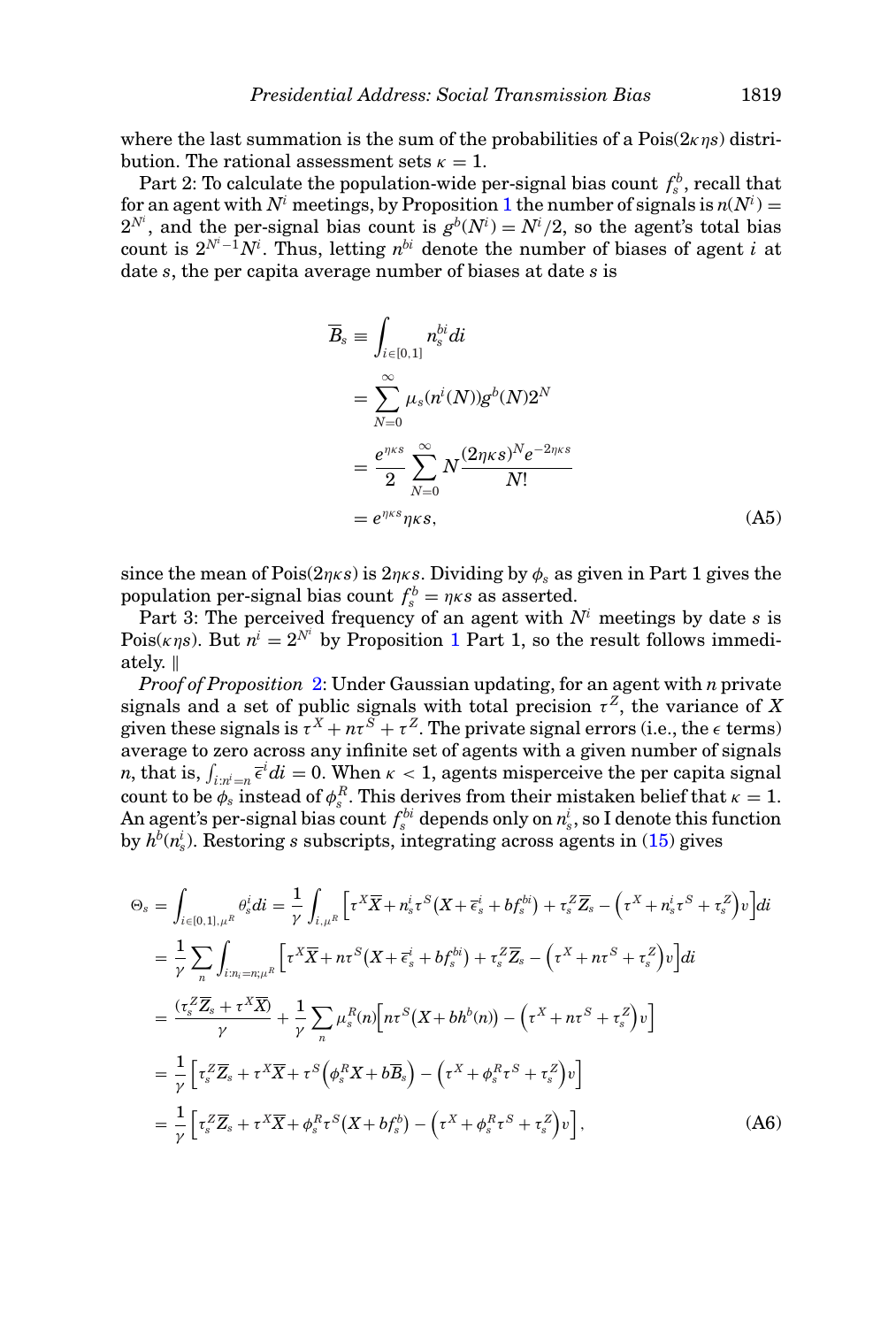recalling that  $\overline{B}_s$  is the per capita number of biases per agent and  $f_s^b = \overline{B}_s / \phi_s^R$ is the per-signal bias count. So the aggregate amount of the activity is linear in the product of the per capita number of signals and the per-signal bias.

The second equation follows directly by setting  $b = 0$ , subtracting, and dividing.

*Proof of Proposition* [3:](#page-20-0) The agent has measure zero, and thus does not affect the equilibrium. The expected aggregate action is given by equation  $(17)$ .

For the deviant agent, by (15), bearing in mind the independence of the number of signals  $n_s^i$ , the fundamental *X*, and signal noise,

$$
\gamma \mathbb{E}^{R}[\theta_{s}^{i}|\boldsymbol{b}] = \mathbb{E}^{R}[\tau^{X}(\overline{X}-v) + n_{s}^{i}\tau^{S}(X+\overline{\epsilon}^{i}+b f_{s}^{bi}-v) + \tau^{Z}(\overline{Z}-v)|b]
$$
  
=  $\tau^{X}(\overline{X}-v) + \tau^{S}b\mathbb{E}^{R}[n_{s}^{i}f_{s}^{bi}|\boldsymbol{b}] + \tau^{S}\mathbb{E}^{R}[n_{s}^{i}|\boldsymbol{b}](\overline{X}-v) + \tau^{Z}(\overline{Z}-v).$  (A7)

The number of signals possessed by *i* is greater than that of other agents in a first-order stochastic dominance (FOSD) sense, owing to the higher meeting arrival rate. Furthermore,  $f^{bi}$  is increasing in  $n^i$  by equation (A3). So the product  $n_s^i f_s^{bi}$ , the number of biases, is also higher in an FOSD sense for *i* than for other agents. It follows that  $\mathbb{E}[n_s^i f_s^{bi} | b] > \phi_s^R f_s^b$  and  $\mathbb{E}^R[n_s^i|b] > \phi_s^R$ , so  $\mathbb{E}^R[\theta_s^i | b] > \mathbb{E}^R[\Theta_s | b]$ .  $\parallel$ 

*Proof of Proposition* [4:](#page-24-0) For visual clarity I omit *s* subscripts. Recalling that  $\xi$  is the normalized price, substituting into optimality condition (3), and using the conditional precision as in (25) and the definitions of  $\lambda$ 's in (26), an agent's perceived optimal position satisfies

$$
\gamma \left[ \tau^{X} + n\tau^{S} + \tau^{Z} + \left(\frac{\alpha^{X}}{\alpha^{\Theta}}\right)^{2} \tau^{\Theta} \right]^{-1} \theta^{i} = \mathbb{E}[X|\Phi^{i}] - \nu
$$
\n
$$
\stackrel{B}{=} \lambda^{S} \overline{Y}^{i} + \lambda^{P} \overline{Z} + \lambda^{\xi} \xi - \nu
$$
\n
$$
= \lambda^{S} (X + \overline{\epsilon}^{i}) + \lambda^{P} \overline{Z} + \lambda^{\xi} \xi - \nu
$$
\n
$$
= \left[ \frac{n^{i} \tau^{S}}{\tau^{X} + n^{i} \tau^{S} + \tau^{Z} + \left(\frac{\alpha^{X}}{\alpha^{\Theta}}\right)^{2} \tau^{\Theta}} \right] (X + \overline{\epsilon}^{i}) + \left[ \frac{\tau^{Z}}{\tau^{X} + n^{i} \tau^{S} + \tau^{Z} + \left(\frac{\alpha^{X}}{\alpha^{\Theta}}\right)^{2} \tau^{\Theta}} \right] \overline{Z}
$$
\n
$$
+ \left[ \frac{\left(\frac{\alpha^{X}}{\alpha^{\Theta}}\right)^{2} \tau^{\Theta}}{\tau^{X} + n^{i} \tau^{S} + \tau^{Z} + \left(\frac{\alpha^{X}}{\alpha^{\Theta}}\right)^{2} \tau^{\Theta}} \right] \left[ \frac{v}{\alpha^{X}} - \left(\frac{\alpha^{P}}{\alpha^{X}}\right) \overline{Z} \right] - v.
$$
\n(A8)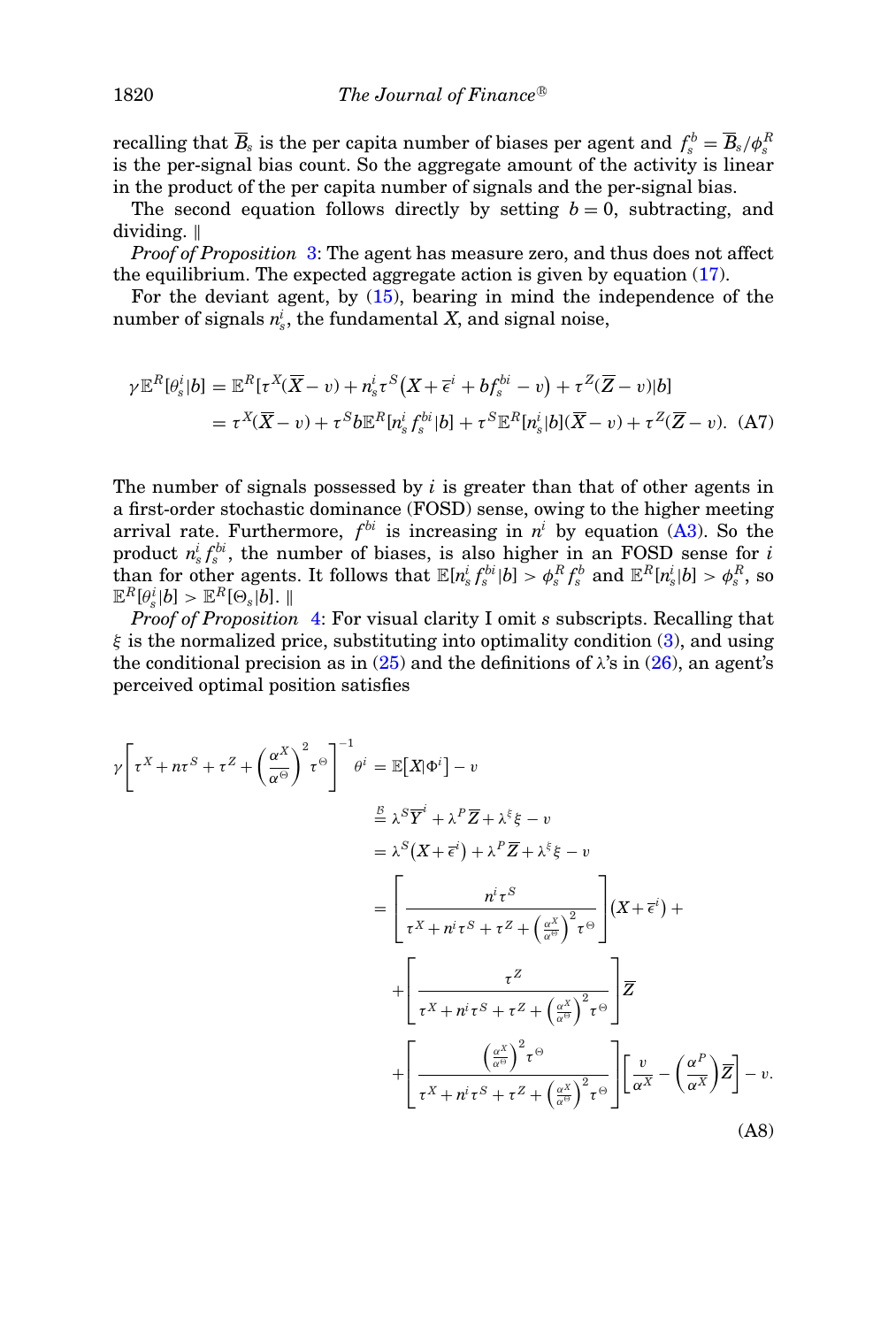Multiplying by the LHS bracketed expression gives the condition for agent *i*'s position,

$$
\gamma \theta^{i} = n^{i} \tau^{S} \left( X + \bar{\epsilon}^{i} \right) + \left[ \tau^{Z} - \frac{\alpha^{P} \alpha^{X} \tau^{\Theta}}{(\alpha^{\Theta})^{2}} \right] \overline{Z} + \left[ \left( \frac{\alpha^{X}}{(\alpha^{\Theta})^{2}} \right) \tau^{\Theta} (1 - \alpha^{X}) - \tau^{X} - n^{i} \tau^{S} - \tau^{Z} \right] v. \tag{A9}
$$

To solve for the perceived pricing coefficients, I impose market clearing by integrating demands over agents *i*. For any given number of private signals, signal noise errors (i.e., the  $\epsilon$  terms) average to zero across infinite groups of agents, that is,  $\int_{i:n_s^i=n} \bar{\epsilon}^i d\bar{\i} = 0$ , where  $\bar{\epsilon}^i$  is as defined in (12). So agents think that in equilibrium, at each date,

$$
\gamma \Theta \stackrel{B}{=} \int_{i \in [0,1], \mu} \gamma \theta^i di = \int_{i \in [0,1], \mu} \left\{ n^i \tau^S (X + \bar{\epsilon}^i) + \left[ \tau^Z - \frac{\alpha^P \alpha^X \tau^{\Theta}}{(\alpha^{\Theta})^2} \right] \overline{Z} \right\} \n+ \left[ \left( \frac{\alpha^X}{(\alpha^{\Theta})^2} \right) \tau^{\Theta} (1 - \alpha^X) - \tau^X - n \tau^S - \tau^Z \right] v \right\} di \n= \left[ \tau^Z - \frac{\alpha^P \alpha^X \tau^{\Theta}}{(\alpha^{\Theta})^2} \right] \overline{Z} \n+ \sum_n \mu(n) \left\{ n \tau^S X + \left[ \left( \frac{\alpha^X}{(\alpha^{\Theta})^2} \right) \tau^{\Theta} (1 - \alpha^X) - \tau^X - n \tau^S - \tau^Z \right] v \right\} \n= \left[ \tau^Z - \frac{\alpha^P \alpha^X \tau^{\Theta}}{(\alpha^{\Theta})^2} \right] \overline{Z} + \phi \tau^S X + \left[ \left( \frac{\alpha^X}{(\alpha^{\Theta})^2} \right) \tau^{\Theta} (1 - \alpha^X) - \tau^X - \phi \tau^S - \tau^Z \right] v.
$$
\n(A10)

Solving for price,

$$
v \stackrel{B}{=} \frac{\gamma \Theta - \left[\tau^Z - \frac{\alpha^P \alpha^X \tau^{\Theta}}{(\alpha^{\Theta})^2}\right] \overline{Z} - \phi \tau^S X}{\left(\frac{\alpha^X}{(\alpha^{\Theta})^2}\right) \tau^{\Theta} (1 - \alpha^X) - \tau^X - \phi \tau^S - \tau^Z}.
$$
\n(A11)

Equating corresponding coefficients on the shocks  $\Theta$ , *X*, and  $\overline{Z}$  in the agents' price conjecture (22) gives a system of equations that can be solved for the coefficients of the perceived equilibrium price,

$$
\alpha^{\Theta} = \frac{\gamma}{\left(\frac{\alpha^{X}}{(\alpha^{\Theta})^{2}}\right) \tau^{\Theta}(1 - \alpha^{X}) - \left(\tau^{X} + \phi \tau^{S} + \tau^{Z}\right)}
$$
(A12)

$$
\alpha^{P} = \frac{\frac{\alpha^{P} \alpha^{X} \tau^{\Theta}}{(\alpha^{\Theta})^{2}} - \tau^{Z}}{\left(\frac{\alpha^{X}}{(\alpha^{\Theta})^{2}}\right) \tau^{\Theta} (1 - \alpha^{X}) - \left(\tau^{X} + \phi \tau^{S} + \tau^{Z}\right)}
$$
(A13)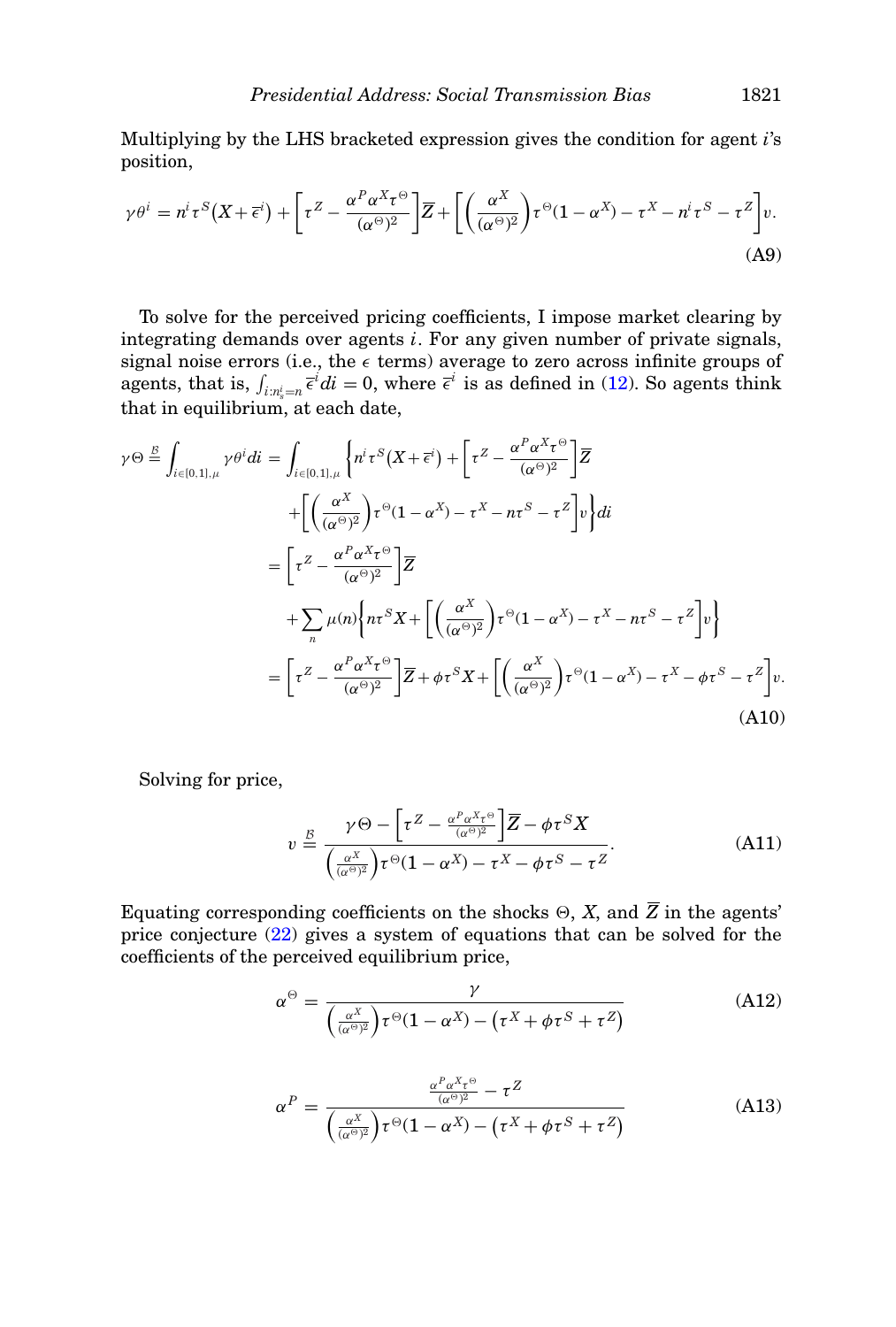$$
\alpha^X = -\frac{\phi \tau^S}{\left(\frac{\alpha^X}{(\alpha^{\Theta})^2}\right) \tau^{\Theta} (1 - \alpha^X) - \left(\tau^X + \phi \tau^S + \tau^Z\right)}.
$$
 (A14)

Dividing  $(A12)$  by  $(A14)$  gives

$$
\alpha^{\Theta} = -\frac{\gamma}{\phi \tau^S} \alpha^X. \tag{A15}
$$

Substituting this expression for  $\alpha^{\Theta}$  into (A14) and solving for  $\alpha^X$  verifies (28). It follows by (A15) that  $\alpha^{\Theta}$  satisfies (29).

To solve for  $\alpha^P$ , replace  $\alpha^X/\alpha^\Theta$  in the numerator of (A13) with  $-\phi\tau^S/\gamma$  (by  $(A15)$  to obtain

$$
\alpha^P = \frac{-\frac{\phi \tau^S \alpha^P \tau^{\Theta}}{\gamma \alpha^{\Theta}} - \tau^Z}{\left(\frac{\alpha^X}{(\alpha^{\Theta})^2}\right) \tau^{\Theta} (1 - \alpha^X) - \left(\tau^X + \phi \tau^S + \tau^Z\right)}.
$$
(A16)

Dividing this equation by (A12) gives

$$
\frac{\alpha^P}{\alpha^{\Theta}} = -\frac{\alpha^P}{\alpha^{\Theta}} \frac{\phi \tau^S \tau^{\Theta}}{\gamma^2} - \frac{\tau^Z}{\gamma}.
$$
 (A17)

Solving for  $\alpha^P/\alpha^{\Theta}$  gives

$$
\frac{\alpha^P}{\alpha^\Theta} = -\frac{\gamma \tau^Z}{\gamma^2 + \phi \tau^S \tau^\Theta}.
$$
 (A18)

Finally, using  $(29)$ , we obtain  $(30)$ .

*Proof of Proposition* [5:](#page-24-1) Suppressing *s* subscripts, in first-order condition (A8), we replace the mistaken perception of the agent's average private signal value,  $X + \overline{\epsilon}^i$ , with  $X + \overline{\epsilon}^i + bf^{bi}$  to obtain

$$
\gamma \theta^{i} = n^{i} \tau^{S} (X + \overline{\epsilon}^{i} + b f^{bi}) + \tau^{Z} \overline{Z} + \left(\frac{\alpha^{X}}{\alpha^{\Theta}}\right)^{2} \tau^{\Theta} \left(\frac{v - \alpha^{P} \overline{Z}}{\alpha^{X}}\right)
$$

$$
-v \left[\tau^{X} + n^{i} \tau^{S} + \tau^{Z} + \left(\frac{\alpha^{X}}{\alpha^{\Theta}}\right)^{2} \tau^{\Theta}\right]
$$

$$
= n^{i} \tau^{S} (X + \overline{\epsilon}^{i} + b f^{bi}) + \left[\tau^{Z} - \left(\frac{\alpha^{X} \alpha^{P}}{(\alpha^{\Theta})^{2}}\right) \tau^{\Theta}\right] \overline{Z}
$$

$$
- \left\{\tau^{X} + n^{i} \tau^{S} + \tau^{Z} + \left(\frac{\alpha^{X}}{(\alpha^{\Theta})^{2}}\right) (\alpha^{X} - 1) \tau^{\Theta}\right\} v.
$$
(A19)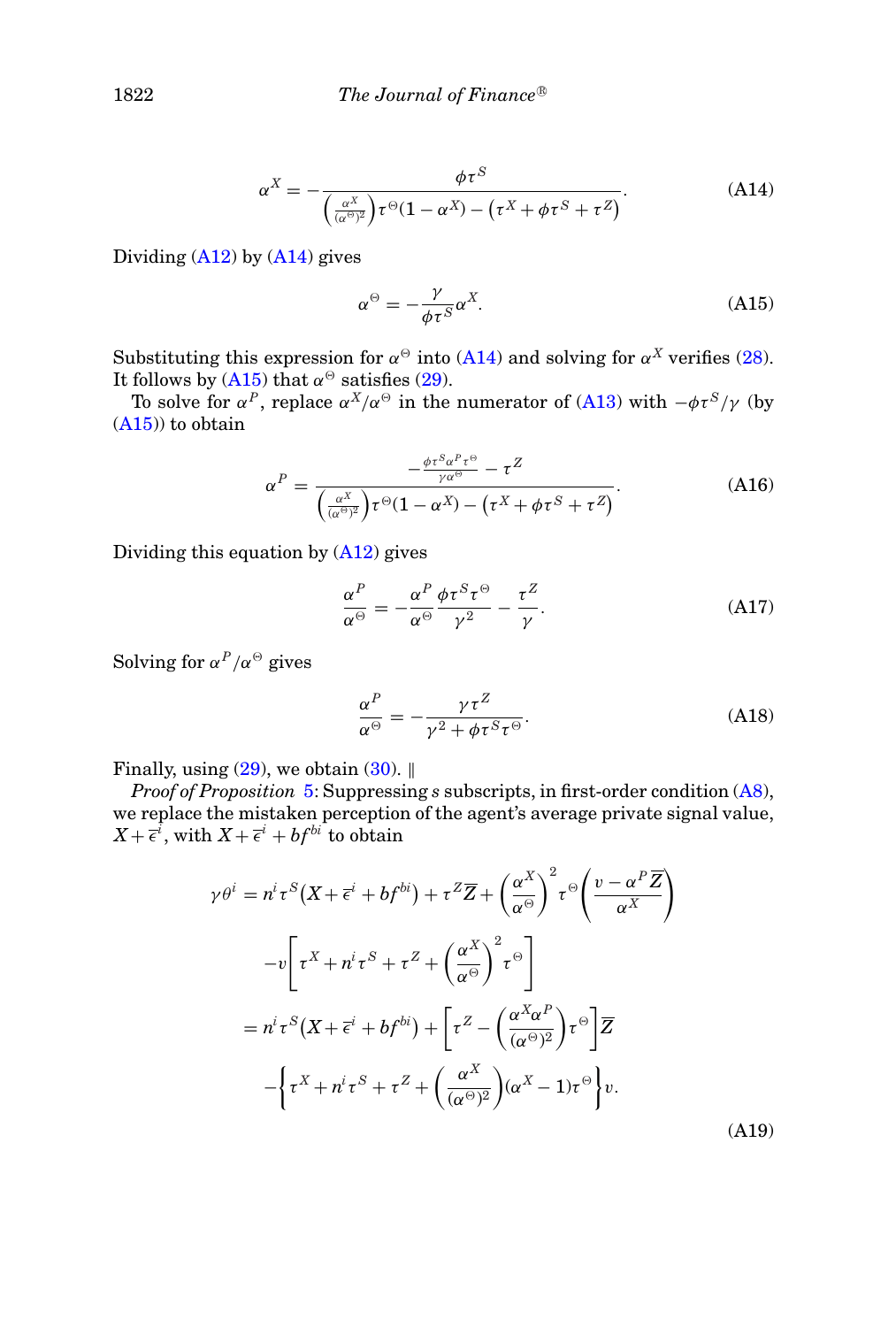Integrating across agents introduces the rational assessment of per capita signal count and per-signal bias. Bearing in mind that  $f^{bi}$  depends only on  $n^{i}$ ,

$$
\gamma \Theta = \int_{i \in [0,1], \mu^{R}} \gamma \theta^{i} di
$$
  
\n
$$
= \int_{i \in [0,1], \mu^{R}} \left[ n^{i} \tau^{S} (X + \bar{\epsilon}^{i} + b f^{bi}) + \left[ \tau^{Z} - \left( \frac{\alpha^{X} \alpha^{P}}{(\alpha^{\Theta})^{2}} \right) \tau^{\Theta} \right] \overline{Z} \right]
$$
  
\n
$$
- \left\{ \tau^{X} + n^{i} \tau^{S} + \tau^{Z} + \left( \frac{\alpha^{X}}{(\alpha^{\Theta})^{2}} \right) (\alpha^{X} - 1) \tau^{\Theta} \right\} v \right] di
$$
  
\n
$$
= \left[ \tau^{Z} - \left( \frac{\alpha^{X} \alpha^{P}}{(\alpha^{\Theta})^{2}} \right) \tau^{\Theta} \right] \overline{Z}
$$
  
\n
$$
+ \sum_{n} \mu^{R}(n) \left( n \tau^{S} (X + bh^{b}(n)) - \left\{ \tau^{X} + n \tau^{S} + \tau^{Z} + \left( \frac{\alpha^{X}}{(\alpha^{\Theta})^{2}} \right) (\alpha^{X} - 1) \tau^{\Theta} \right\} v \right)
$$
  
\n
$$
= \left[ \tau^{Z} - \left( \frac{\alpha^{X} \alpha^{P}}{(\alpha^{\Theta})^{2}} \right) \tau^{\Theta} \right] \overline{Z} + \tau^{S} (\phi^{R} X + b \overline{B})
$$
  
\n
$$
- \left\{ \tau^{X} + \phi^{R} \tau^{S} + \tau^{Z} + \left( \frac{\alpha^{X}}{(\alpha^{\Theta})^{2}} \right) (\alpha^{X} - 1) \tau^{\Theta} \right\} v
$$
  
\n
$$
= \left[ \tau^{Z} - \left( \frac{\alpha^{X} \alpha^{P}}{(\alpha^{\Theta})^{2}} \right) \tau^{\Theta} \right] \overline{Z} + \phi^{R} \tau^{S} (X + b f^{b})
$$
  
\n
$$
- \left\{ \tau^{X} + \phi^{R} \tau^{S} + \tau^{Z} + \left( \frac{\alpha^{X}}{(\alpha^{\Theta})^{2}} \right) (\alpha^{X} - 1) \tau^{\Theta} \right\} v,
$$
  
\n(A20)

where as a reminder,  $\overline{B}$  is the per capita number of biases per agent, and  $f^b = \overline{B}/\phi^R$  is the per-signal bias.

Solving for the equilibrium market price gives

$$
v = \frac{\left[\tau^Z - \left(\frac{\alpha^X \alpha^P}{(\alpha^{\Theta})^2}\right) \tau^{\Theta}\right] \overline{Z} + \phi^R \tau^S (X + b f^b) - \gamma \Theta}{\tau^X + \phi^R \tau^S + \tau^Z + \left(\frac{\alpha^X}{(\alpha^{\Theta})^2}\right) (\alpha^X - 1) \tau^{\Theta}}.
$$
 (A21)

Equation (A21) contains  $\alpha^X/\alpha^\Theta$  and  $\alpha^P/\alpha^\Theta$ , ratios of mistaken coefficients that agents have in their price conjectures. The first of these, by  $(A15)$ , is  $-\phi\tau^{S}/\gamma$ . The second of these is given by (A18). Also, by (28) and (29),

$$
\frac{\alpha^X - 1}{\alpha^{\Theta}} = \frac{\gamma(\tau^X + \tau^Z)}{\gamma^2 + \phi \tau^S \tau^{\Theta}}.
$$
\n(A22)

So we can substitute out all  $\alpha$  ratios in (A21), which yields (31).  $\parallel$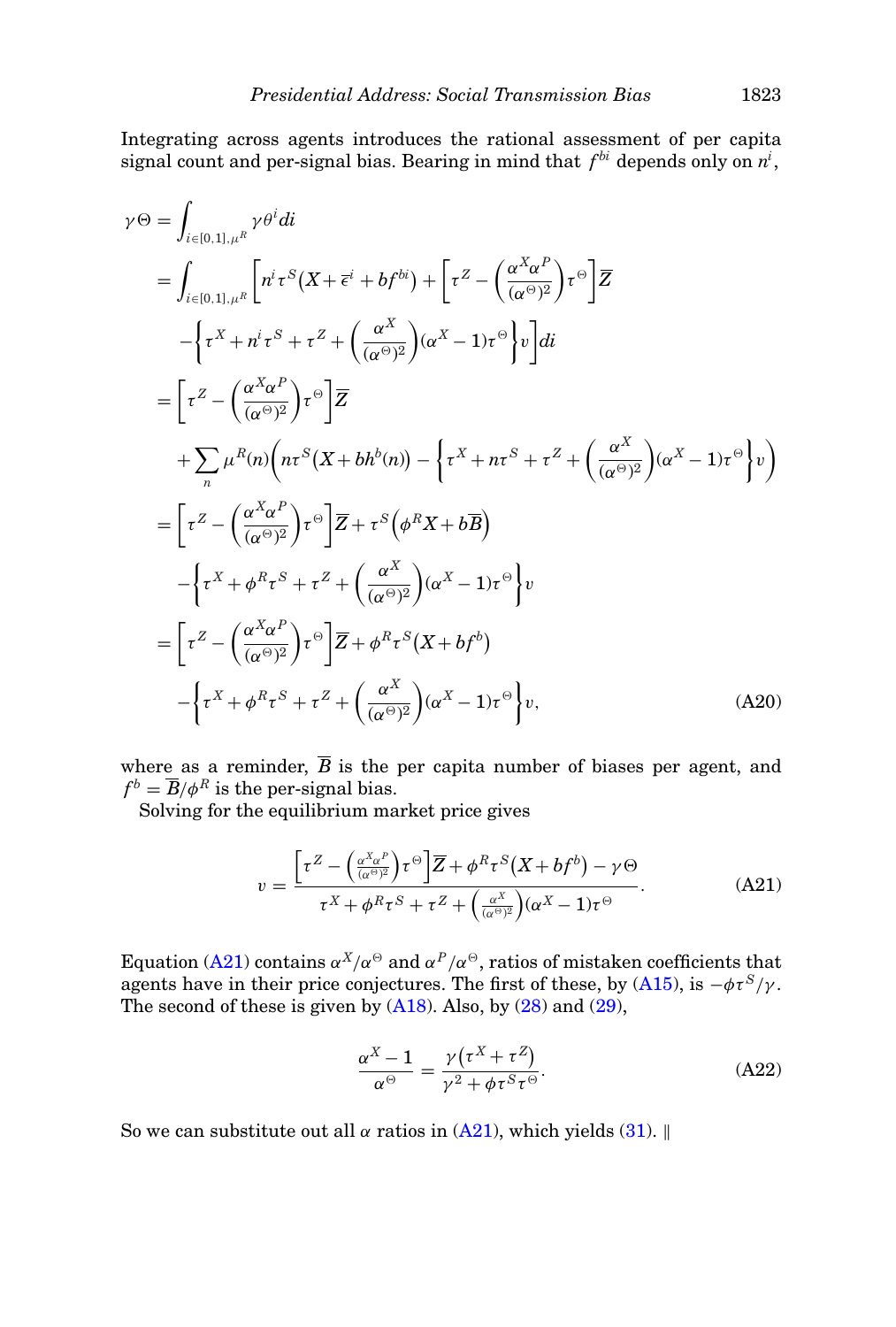*Proof of Proposition* [6:](#page-25-0) By inspection of (31) in Proposition [5,](#page-24-1) the actual αcoefficients are

$$
\alpha_s^{RX} = \alpha_s^{Rb} = \frac{\phi_s^R \tau^S (\gamma^2 + \phi_s \tau^S \tau^{\Theta})}{\gamma^2 (\tau^X + \phi_s^R \tau^S + \tau_s^Z) + \phi_s \phi_s^R (\tau^S)^2 \tau^{\Theta}}
$$
(A23)

$$
\alpha_s^{RP} = \frac{\tau_s^Z \gamma^2}{\gamma^2(\tau^X + \phi_s^R \tau^S + \tau_s^Z) + \phi_s \phi_s^R(\tau^S)^2 \tau^{\Theta}}
$$
(A24)

$$
\alpha_s^{R\Theta} = -\frac{\gamma(\gamma^2 + \phi_s \tau^S \tau^{\Theta})}{\gamma^2(\tau^X + \phi_s^R \tau^S + \tau_s^Z) + \phi_s \phi_s^R(\tau^S)^2 \tau^{\Theta}}.
$$
 (A25)

So

$$
\frac{\alpha_{s}^{RX}}{\alpha_{s}^{X}} = \left[ \frac{\phi_{s}^{R} \tau^{S} (\gamma^{2} + \phi_{s} \tau^{S} \tau^{\Theta})}{\phi_{s} \tau^{S} (\gamma^{2} + \phi_{s} \tau^{S} \tau^{\Theta})} \right] \left[ \frac{\phi_{s}^{2} (\tau^{S})^{2} \tau^{\Theta} + \gamma^{2} (\tau^{X} + \phi_{s} \tau^{S} + \tau_{s}^{Z})}{\phi_{s}^{R} \tau^{S} + \tau_{s}^{Z}} \right]
$$
\n
$$
= \frac{\phi_{s}^{R}}{\phi_{s}} \left[ \frac{\phi_{s}^{2} (\tau^{S})^{2} \tau^{\Theta} + \gamma^{2} (\tau^{X} + \phi_{s} \tau^{S} + \tau_{s}^{Z})}{\phi_{s}^{R} \phi_{s} (\tau^{S})^{2} \tau^{\Theta} + \gamma^{2} (\tau^{X} + \phi_{s}^{R} \tau^{S} + \tau_{s}^{Z})} \right]
$$
\n
$$
= 1 + \frac{\phi_{s}^{R} [\phi_{s}^{2} (\tau^{S})^{2} \tau^{\Theta} + \gamma^{2} (\tau^{X} + \phi_{s} \tau^{S} + \tau_{s}^{Z})] - \phi_{s} [\phi_{s}^{R} \phi_{s} (\tau^{S})^{2} \tau^{\Theta} + \gamma^{2} (\tau^{X} + \phi_{s}^{R} \tau^{S} + \tau_{s}^{Z})]}{\phi_{s} [\phi_{s}^{R} \phi_{s} (\tau^{S})^{2} \tau^{\Theta} + \gamma^{2} (\tau^{X} + \phi_{s}^{R} \tau^{S} + \tau_{s}^{Z})]}
$$
\n
$$
= 1 + \frac{(\phi_{s}^{R} - \phi_{s}) \gamma^{2} (\tau^{X} + \tau_{s}^{Z})}{\phi_{s} [\phi_{s}^{R} \phi_{s} (\tau^{S})^{2} \tau^{\Theta} + \gamma^{2} (\tau^{X} + \phi_{s}^{R} \tau^{S} + \tau_{s}^{Z})]}.
$$
\n(A26)

The term  $\phi_s^R - \phi_s \stackrel{>}{<} 0$  if and only if  $\kappa \stackrel{<}{>} 1$ . All other terms are also positive, so  $\alpha_s^{RX}/\alpha_s^{X}$  $\stackrel{\textstyle >}{\leq} 1$  if and only if  $\kappa \stackrel{\textstyle <}{\geq} 1$ . Similarly,

$$
\frac{\alpha_{s}^{RP}}{\alpha_{s}^{P}} = \left(\frac{\tau_{s}^{Z}\gamma^{2}}{\tau_{s}^{Z}\gamma^{2}}\right) \left[\frac{\phi_{s}^{2}(\tau^{S})^{2}\tau^{\Theta} + \gamma^{2}(\tau^{X} + \phi_{s}\tau^{S} + \tau_{s}^{Z})}{\phi_{s}^{R}\phi_{s}(\tau^{S})^{2}\tau^{\Theta} + \gamma^{2}(\tau^{X} + \phi_{s}^{R}\tau^{S} + \tau_{s}^{Z})}\right] \n= \frac{\phi_{s}^{2}(\tau^{S})^{2}\tau^{\Theta} + \gamma^{2}(\tau^{X} + \phi_{s}\tau^{S} + \tau_{s}^{Z})}{\phi_{s}^{R}\phi_{s}(\tau^{S})^{2}\tau^{\Theta} + \gamma^{2}(\tau^{X} + \phi_{s}^{R}\tau^{S} + \tau_{s}^{Z})} \n= 1 + \frac{\left[\phi_{s}^{2}(\tau^{S})^{2}\tau^{\Theta} + \gamma^{2}(\tau^{X} + \phi_{s}\tau^{S} + \tau_{s}^{Z})\right] - \left[\phi_{s}^{R}\phi_{s}(\tau^{S})^{2}\tau^{\Theta} + \gamma^{2}(\tau^{X} + \phi_{s}^{R}\tau^{S} + \tau_{s}^{Z})\right]}{\phi_{s}^{R}\phi_{s}(\tau^{S})^{2}\tau^{\Theta} + \gamma^{2}(\tau^{X} + \phi_{s}^{R}\tau^{S} + \tau_{s}^{Z})} \n= 1 + \frac{(\phi_{s} - \phi_{s}^{R})\tau^{S}(\gamma^{2} + \phi_{s}\tau^{S}\tau^{\Theta})}{\phi_{s}^{R}\phi_{s}(\tau^{S})^{2}\tau^{\Theta} + \gamma^{2}(\tau^{X} + \phi_{s}^{R}\tau^{S} + \tau_{s}^{Z})}.
$$
\n(A27)

 $\int$ So  $\alpha_s^{RP}/\alpha_s^{P}$  $\stackrel{<}{>}$  1 if and only if  $\kappa \stackrel{<}{>}$  1.

Finally, it is easy to see that  $\alpha_s^{R\Theta}/\alpha_s^{\Theta} = \alpha_s^{RP}/\alpha_s^P$ , since  $\alpha_s^{R\Theta}$  and  $\alpha_s^{\Theta}$  also have the same numerators.  $\parallel$ 

*Proof of Proposition* [7:](#page-26-0) Let "*t*−" denote a date just before discrete date *t*, and recall  $\tau_s^Z$  as given in (1). By (31), the expected date-*t* price change conditional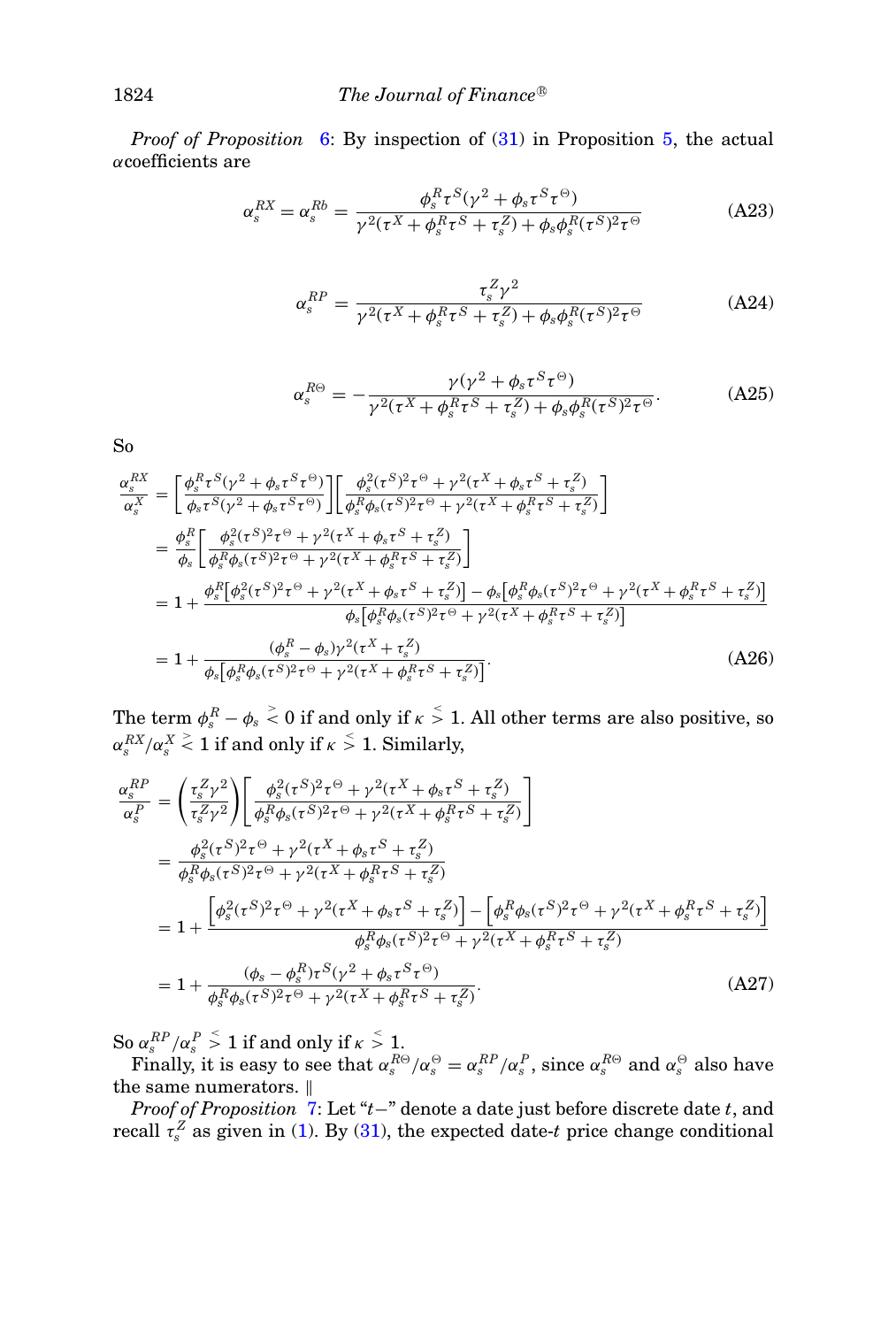only on *b* is

$$
\mathbb{E}^{R}[v_{t} - v_{t-}|b] = \frac{(\gamma^{2} + \phi_{t}\tau^{S}\tau^{\Theta})\phi_{t}^{R}\tau^{S}b f_{t}^{b}}{\gamma^{2}(\tau^{X} + \phi_{t}^{R}\tau^{S} + e^{\zeta t}\tau^{P}) + \phi_{t}\phi_{t}^{R}(\tau^{S})^{2}\tau^{\Theta}} - \frac{(\gamma^{2} + \phi_{t}\tau^{S}\tau^{\Theta})\phi_{t}^{R}\tau^{S}b f_{t}^{b}}{\gamma^{2}(\tau^{X} + \phi_{t}^{R}\tau^{S} + e^{\zeta(t-1)}\tau^{P}) + \phi_{t}\phi_{t}^{R}(\tau^{S})^{2}\tau^{\Theta}} = \frac{(\gamma^{2} + \phi_{t}\tau^{S}\tau^{\Theta})\phi_{t}^{R}\tau^{S}b f_{t}^{b}\gamma^{2}(e^{\zeta(t-1)} - e^{\zeta(t)})\tau^{P}}{[\gamma^{2}(\tau^{X} + \phi_{t}^{R}\tau^{S} + e^{\zeta t}\tau^{P}) + \phi_{t}\phi_{t}^{R}(\tau^{S})^{2}\tau^{\Theta}][\gamma^{2}(\tau^{X} + \phi_{t}^{R}\tau^{S} + e^{\zeta(t-1)}\tau^{P}) + \phi_{t}\phi_{t}^{R}(\tau^{S})^{2}\tau^{\Theta}]}.
$$
\n(A28)

Since  $\zeta > 0$ , this expression is negatively proportional to *b*.

*Proof of Proposition* [8:](#page-29-0) By Proposition [7,](#page-26-0)  $\text{Sign}(\mathbb{E}^R[\Delta v_t|b]) = -\text{Sign}(b)$ . By (32), the expected long-run postevent price change conditional on *b* at any date *s* is

$$
\mathbb{E}^{R}[X - v_{s}|b] = -\mathbb{E}^{R}[v_{s}|b]
$$
  
= 
$$
-\frac{(\gamma^{2} + \phi_{s}\tau^{S}\tau^{\Theta})\phi_{s}^{R}\tau^{S}bf_{s}^{b}}{\gamma^{2}(\tau^{X} + \phi_{s}^{R}\tau^{S} + \tau_{s}^{Z}) + \phi_{s}\phi_{s}^{R}(\tau^{S})^{2}\tau^{\Theta}},
$$
 (A29)

so  $Sign(\mathbb{E}^R[X - v_s|b]) = -Sign(b) = Sign(\mathbb{E}^R[\Delta v_t|b])$ . Inspection of (A28) and  $(A29)$  shows that both expectations are negatively proportional to *b*.

*Proof of Proposition* [9:](#page-30-0) By (31), both  $v_t$  and  $v_{t-}$  contain *b* in the numerator. Since *b* is independent of all other exogenous variables, the contribution of  $\mathbb{V}(b)$  to the covariance comes from the *b* terms in the numerators, with the denominators as multiplied constants. Letting *K* > 0 denote the denominator of  $v_t$ <sub>−</sub>, the denominator of  $v_t$  is  $K + \gamma^2 \tau^P$ . Then the coefficient on *b* in  $v_t$  is

$$
\frac{(\gamma^2 + \phi_t \tau^S \tau^{\Theta}) \phi_t^R \tau^S f_t^b}{K + \gamma^2 \tau^P}
$$
 (A30)

and in  $v_{t-}$  is

$$
\frac{(\gamma^2 + \phi_t \tau^S \tau^{\Theta}) \phi_t^R \tau^S f_t^b}{K}.
$$
 (A31)

Since the numerators are identical, the coefficient on *b* in  $v_t - v_t$  is negative. Since the coefficient on *b* is negative in  $X - v_t$ , when  $\mathbb{V}(b)$  is sufficiently large, the covariance is positive.

*Proof of Proposition* [10:](#page-30-1) Consider a random sample of public news dates. Consider first the case  $b > 0$ . Let the terminal price be defined as  $v_T \equiv X$ . By date 1, the stock is, on average, overpriced,  $\mathbb{E}^R[X|b] < \mathbb{E}^R[v_1|b]$ , which implies that

$$
0 > \frac{\mathbb{E}^R[X - v_1|b]}{T - 1} = \frac{\mathbb{E}^R\left[\sum_{t=1}^{T-1} (v_{t+1} - v_t)\middle|b\right]}{T - 1}.
$$
 (A32)

The RHS is the expected value of  $v_{t+1} - v_t$  in a random sample of public event dates from  $t = 1...T - 1$ , that is, the expected short-horizon drift after these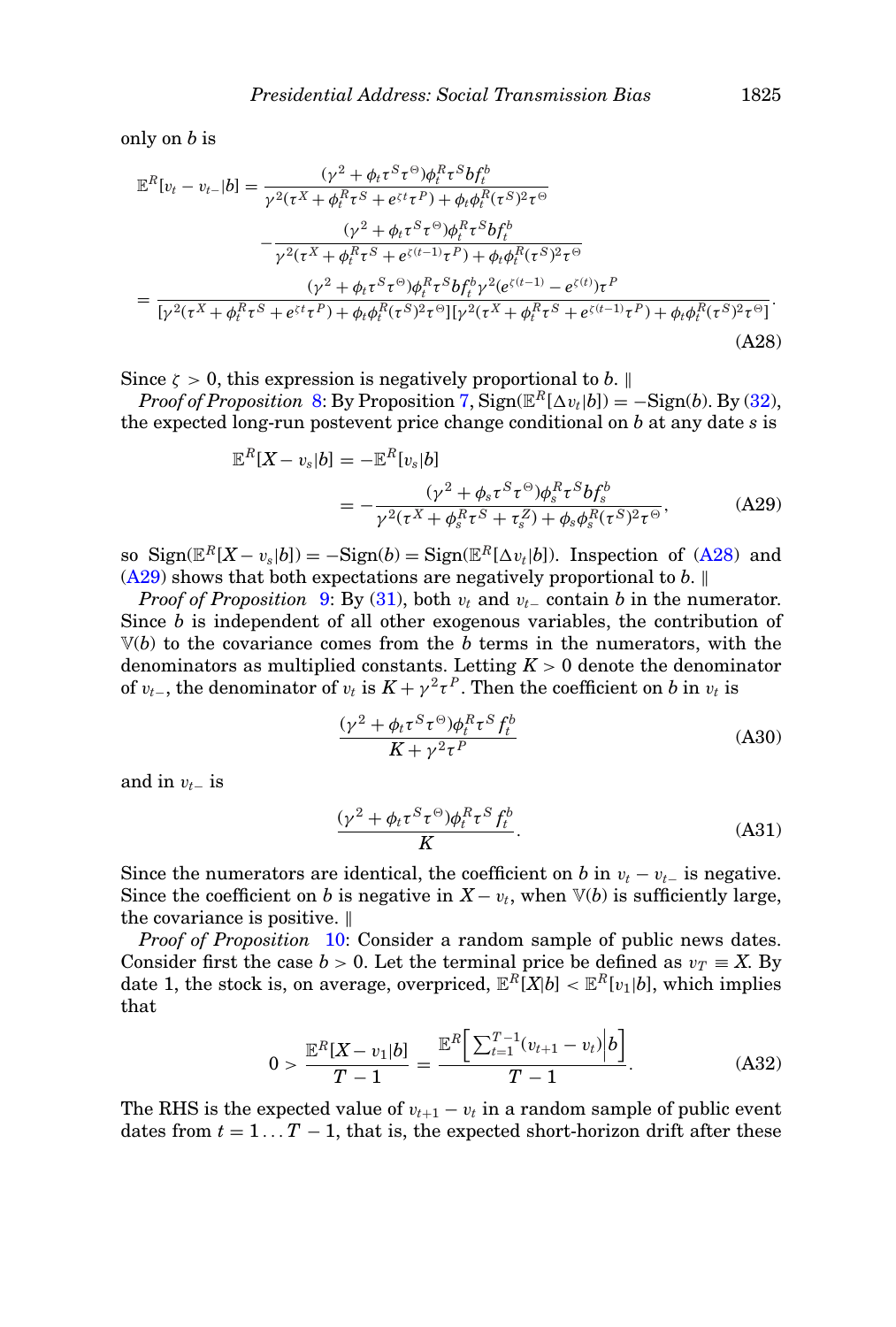dates. The sign of the expectations in  $(A32)$  is reversed when  $b < 0$ . Furthermore, by Proposition [8,](#page-29-0) the LHS of the equality is negatively proportional to *b*, so the RHS is as well.

The expected average event-date reaction in such a sample is  $\mathbb{E}^R[\Delta v_t|b] < 0,$ with opposite sign when  $b < 0$ , and is negatively proportional to  $b$ , by Proposition [7.](#page-26-0) So conditional on *b*, the expected event-date and short-horizon reactions have the same sign.  $\parallel$ 

*Proof of Proposition*  $\ket{11}$ : Let  $\Delta$  be a short time interval. We seek to sign

$$
cov^{R}(v_{s+\Delta}-v_{s},v_{s+2\Delta}-v_{s+\Delta})=\mathbb{E}^{R}[(v_{s+\Delta}-v_{s})(v_{s+2\Delta}-v_{s+\Delta})], \qquad (A33)
$$

where the equality holds because  $\mathbb{E}[v_s] = 0$  for all *s*. Since  $\mathbb{V}(b)$  is large, to an arbitrarily good approximation, in substituting for dated v values from  $(31)$ into (A33), we can consider only the coefficients on *b*. Let the relevant terms from the numerator and the denominator, from (31), be denoted

$$
g(s) \equiv (\gamma^2 + \phi_s \tau^S \tau^{\Theta}) \tau^S \phi_s^R f_s^b
$$
  
\n
$$
h(s) \equiv \gamma^2 (\tau^X + \phi_s^R \tau^S + \tau_s^Z) + \phi_s \phi_s^R (\tau^S)^2 \tau^{\Theta}.
$$
\n(A34)

When  $\mathbb{V}(b)$  is large and  $\Delta$  small, two-term Taylor expansions applied to the factors of the expectation give the approximation

$$
\mathbb{E}^{R}[(v_{s+\Delta}-v_s)(v_{s+2\Delta}-v_{s+\Delta})] \approx \left(\frac{s+s'\Delta+\frac{1}{2}s''\Delta^2}{h+h'\Delta+\frac{1}{2}h''\Delta^2} - \frac{s}{h}\right)\left(\frac{s+s'2\Delta+\frac{1}{2}s''4\Delta^2}{h+h'\Delta+\frac{1}{2}h''\Delta^2} - \frac{s+s'\Delta+\frac{1}{2}s''\Delta^2}{h+h'\Delta+\frac{1}{2}h''\Delta^2}\right)\mathbb{V}(b).
$$

I abbreviate this covariance as  $cov<sup>R</sup>$  and suppress *s* subscripts. Since the terms of order  $\Delta$  cancel, I remove terms of order higher than  $\Delta^2$  to obtain

$$
\operatorname{cov}^R \approx \frac{(g'h - h'g)^2 \Delta^2}{h^4 + 4h^3h'\Delta + 5h^2h'^2\Delta^2 + 3h^3h''\Delta^2} \mathbb{V}(b)
$$

$$
\approx \frac{(g'h - h'g)^2 \Delta^2}{h^4} \mathbb{V}(b) > 0. \tag{A35}
$$

(Of course, this covariance of price changes approaches zero as  $\Delta \to 0$ , but the autocorrelation, which is scaled by standard deviations, does not.)

# <span id="page-48-6"></span><span id="page-48-4"></span><span id="page-48-3"></span><span id="page-48-2"></span><span id="page-48-0"></span>**REFERENCES**

- <span id="page-48-5"></span>Aboody, David, Reuven Lehavy, and Brett Trueman, 2010, Limited attention and the earnings announcement returns of past stock market winners, *[Review of Accounting Studies](http://dx.doi.org/10.1007/s11142-009-9104-9)* 15, 317– 344.
- <span id="page-48-1"></span>Acemoglu, Daron, Munther Dahleh, Ilan Lobel, and Asuman E. Ozdaglar, 2011, Bayesian learning in social networks, *[Review of Economic Studies](http://dx.doi.org/10.1093/restud/rdr004)* 78, 1201–1236.
- Allport, G. W., and L. Postman, 1947, *The Psychology of Rumor* (Henry Holt, New York, NY).
- Ammann, Manuel, and Nic Schaub, 2016, Social interaction and investing: Evidence from an online social trading network, Working paper, University of St. Gallen.
- Andrei, Daniel, and Julien Cujean, 2017, Information percolation, momentum and reversal, *[Jour](http://dx.doi.org/10.1016/j.jfineco.2016.05.012)[nal of Financial Economics](http://dx.doi.org/10.1016/j.jfineco.2016.05.012)* 123, 617–645.
- Bailey, Michael, Eduardo Dávila, Theresa Kuchler, and Johannes Stroebel, 2019, House price beliefs and mortgage leverage choice, *[Review of Economic Studies](http://dx.doi.org/10.1093/restud/rdy068)* 86, 2403–2452.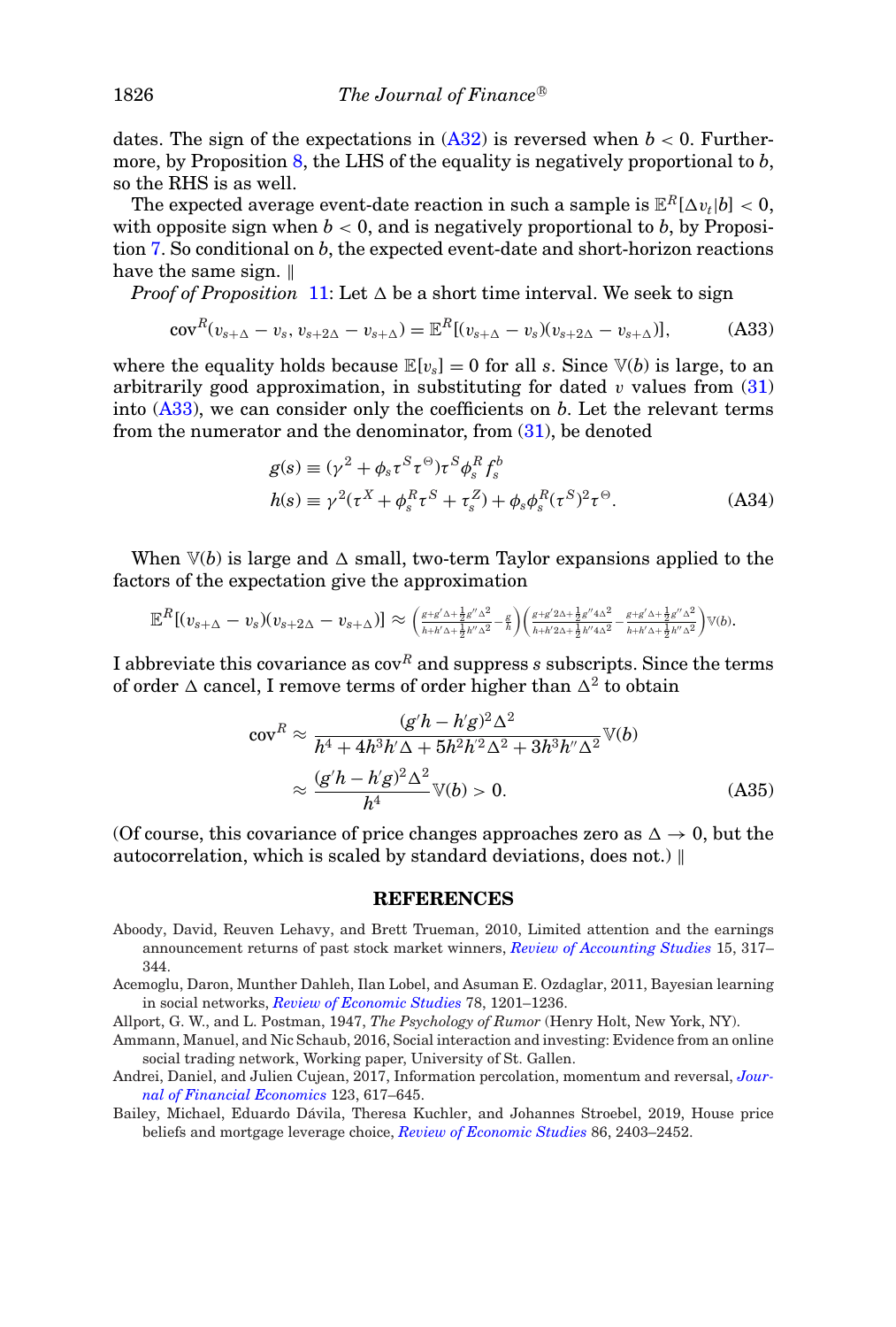- Baker, Malcolm, and Jeffrey Wurgler, 2006, Investor sentiment and the cross-section of stock returns, *[Journal of Finance](http://dx.doi.org/10.1111/j.1540-6261.2006.00885.x)* 61, 1645–1680.
- <span id="page-49-19"></span>Baker, Malcolm, and Jeffrey Wurgler, 2007, Investor sentiment in the stock market, *[Journal of](http://dx.doi.org/10.1257/jep.21.2.129) [Economic Perspectives](http://dx.doi.org/10.1257/jep.21.2.129)* 21, 129–151.
- <span id="page-49-0"></span>Banerjee, Abhijit, 1992, A simple model of herd behavior, *[Quarterly Journal of Economics](http://dx.doi.org/10.2307/2118364)* 107, 797–817.
- <span id="page-49-15"></span>Barber, Brad, and Terrance Odean, 2000, Trading is hazardous to your wealth: The common stock investment performance of individual investors, *[Journal of Finance](http://dx.doi.org/10.1111/0022-1082.00226)* 55, 773–806.
- <span id="page-49-11"></span>Barber, Brad M., and Terrance Odean, 2008, All that glitters: The effect of attention and news on the buying behavior of individual and institutional investors, *[Review of Financial Studies](http://dx.doi.org/10.1093/rfs/hhm079)* 21, 785–818.
- <span id="page-49-14"></span>Barberis, Nicholas, Robin Greenwood, Lawrence Jin, and Andrei Shleifer, 2018, Extrapolation and bubbles, *[Journal of Financial Economics](http://dx.doi.org/10.1016/j.jfineco.2018.04.007)* 129, 203–227.
- <span id="page-49-17"></span>Barberis, Nicholas, Andrei Shleifer, and Robert Vishny, 1998, A model of investor sentiment, *[Journal of Financial Economics](http://dx.doi.org/10.1016/S0304-405X(98)00027-0)* 49, 307–343.
- <span id="page-49-5"></span>Barro, Robert J., and Rachel M. McCleary, 2003, Religion and economic growth across countries, *[American Sociological Review](http://dx.doi.org/10.2307/1519761)* 68, 760–781.
- <span id="page-49-13"></span>Baumeister, Roy F., Ellen Bratslavsky, Catrin Finkenauer, and Kathleen D. Vohs, 2001, Bad is stronger than good, *[Review of General Psychology](http://dx.doi.org/10.1037/1089-2680.5.4.323)* 5, 323–370.
- Bénabou, Roland, and Jean Tirole, 2002, Self-confidence and personal motivation, *[Quarterly Jour](http://dx.doi.org/10.1162/003355302760193913)[nal of Economics](http://dx.doi.org/10.1162/003355302760193913)* 117, 871–915.
- <span id="page-49-24"></span><span id="page-49-12"></span>Bénabou, Roland, and Jean Tirole, 2006, Belief in a just world and redistributive politics, *[Quarterly](http://dx.doi.org/10.1162/qjec.2006.121.2.699) [Journal of Economics](http://dx.doi.org/10.1162/qjec.2006.121.2.699)* 121, 699–746.
- <span id="page-49-25"></span>Benabou, Roland, and Jean Tirole, 2016, Mindful economics: The production, consumption, and ´ value of beliefs, *[Journal of Economic Perspectives](http://dx.doi.org/10.1257/jep.30.3.141)* 30, 141–164.
- <span id="page-49-10"></span>Berger, Jonah, 2014, Word of mouth and interpersonal communication: A review and directions for future research, *[Journal of Consumer Psychology](http://dx.doi.org/10.1016/j.jcps.2014.05.002)* 24, 586–607.
- <span id="page-49-9"></span>Berger, Jonah, and Katherine L. Milkman, 2012, What makes online content viral?, *[Journal of](http://dx.doi.org/10.1509/jmr.10.0353) [Marketing Research](http://dx.doi.org/10.1509/jmr.10.0353)* 49, 192–205.
- <span id="page-49-1"></span>Bikhchandani, Sushil, David Hirshleifer, and Ivo Welch, 1992, A theory of fads, fashion, custom, and cultural change as informational cascades, *[Journal of Political Economy](http://dx.doi.org/10.1086/261849)* 100, 992–1026.
- <span id="page-49-4"></span>Bisin, Alberto, and Thierry Verdier, 2000, Beyond the melting pot: Cultural transmission, marriage, and the evolution of ethnic and religious traits, *[Quarterly Journal of Economics](http://dx.doi.org/10.1162/003355300554953)* 115, 955–988.
- <span id="page-49-7"></span>Bizjak, John M., Michael L. Lemmon, and Ryan J. Whitby, 2009, Option backdating and board interlocks, *[Review of Financial Studies](http://dx.doi.org/10.1093/rfs/hhn120)* 22, 4821–4847.
- <span id="page-49-3"></span>Bohren, Aislinn J., 2016, Informational herding with model misspecification, *[Journal of Economic](http://dx.doi.org/10.1016/j.jet.2016.01.011) [Theory](http://dx.doi.org/10.1016/j.jet.2016.01.011)* 163, 222–247.
- <span id="page-49-16"></span>Bouchaud, Jean-Philippe, Philipp Krüger, Augustin Landier, and David Thesmar, 2019, Sticky expectations and the profitability anomaly, *[Journal of Finance](http://dx.doi.org/10.1111/jofi.12734)* 74, 639–674.
- <span id="page-49-2"></span>Boyd, Robert, and Peter J. Richerson, 1985, *Culture and the Evolutionary Process* (University of Chicago Press, Chicago, IL).
- <span id="page-49-20"></span>Boyer, Pascal, and Michael Bang Petersen, 2018, Folk-economic beliefs: An evolutionary cognitive model, *[Behavioral and Brain Sciences](http://dx.doi.org/10.1017/S0140525X17001960)* 41, e158.
- <span id="page-49-6"></span>Brock, William A., and Steven N. Durlauf, 2001, Discrete choice with social interactions, *[Review](http://dx.doi.org/10.1111/1467-937X.00168) [of Economic Studies](http://dx.doi.org/10.1111/1467-937X.00168)* 68, 235–260.
- <span id="page-49-22"></span>Burnside, Craig, Martin Eichenbaum, and Sergio T. Rebelo, 2016, Understanding booms and busts in housing markets, *[Journal of Political Economy](http://dx.doi.org/10.1086/686732)* 124, 1088–147.
- <span id="page-49-18"></span>Camerer, Colin F., Teck-Hua Ho, and Juin-Kuan Chong, 2004, A cognitive hierarchy model of games, *[Quarterly Journal of Economics](http://dx.doi.org/10.1162/0033553041502225)* 119, 861–898.
- <span id="page-49-21"></span>Caplan, Bryan, 2007, *The Myth of the Rational Voter: Why Democracies Choose Bad Policies* (Princeton University Press, Princeton, NJ).
- <span id="page-49-23"></span><span id="page-49-8"></span>Chinco, Alex, 2019, The madness of crowds and the likelihood of bubbles, Working paper, University of Chicago.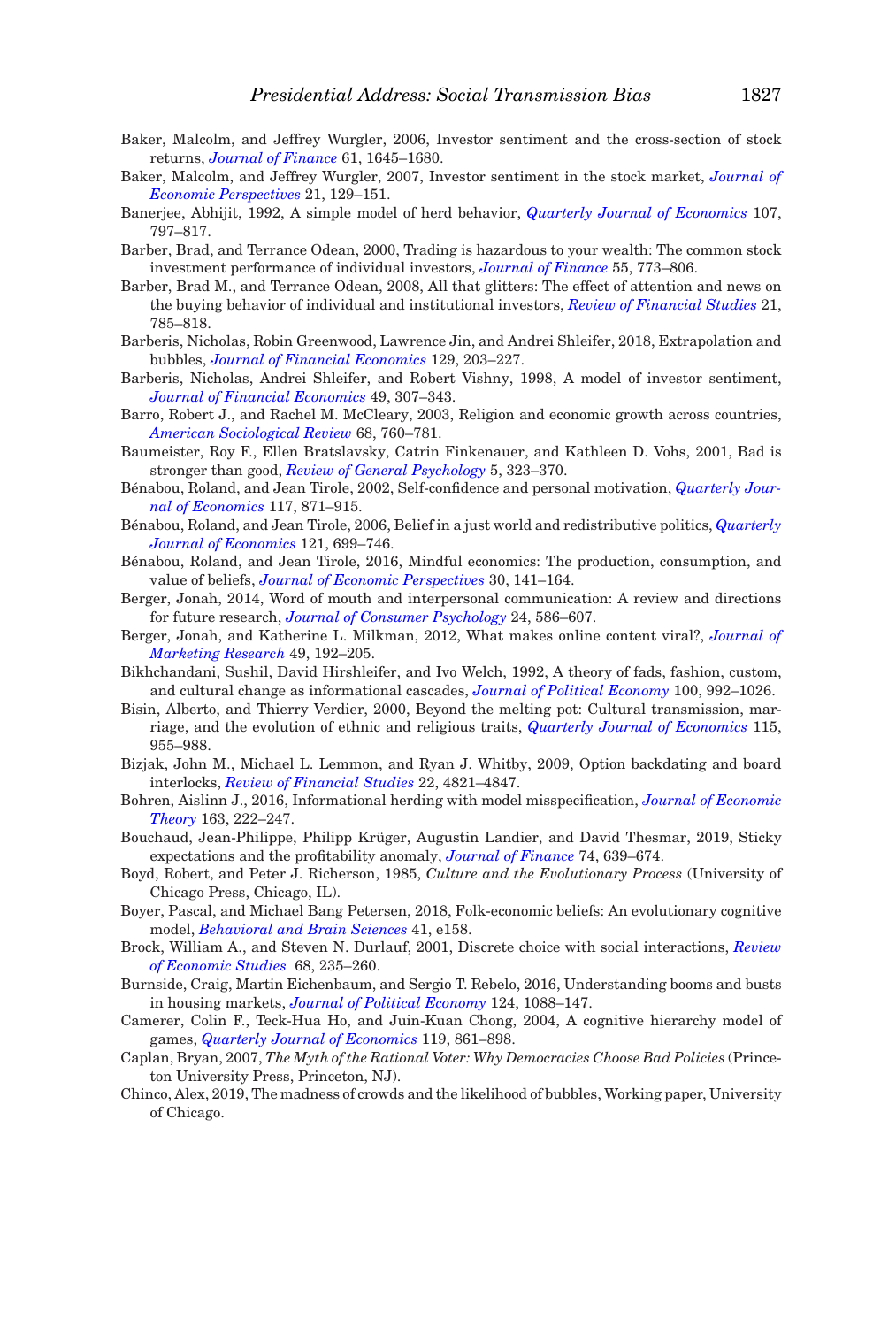- Chiu, Peng-Chia, Siew Hong Teoh, and Feng Tian, 2013, Board interlocks and earnings management contagion, *[The Accounting Review](http://dx.doi.org/10.2308/accr-50369)* 88, 915–944.
- <span id="page-50-12"></span>Coibion, Olivier, Yuriy Gorodnichenko, Marianna Kudlyak, and John Mondragon, 2014, Does greater inequality lead to more household borrowing? New evidence from household data, Working paper, University of Texas at Austin.
- <span id="page-50-22"></span>Craik, Kenneth J. W., 1943, *The Nature of Explanation* (Cambridge University Press, Cambridge, UK).
- <span id="page-50-16"></span>Cujean, Julien, 2020, Idea sharing and the performance of mutual funds, *[Journal of Financial](http://dx.doi.org/10.1016/j.jfineco.2019.05.015) [Economics](http://dx.doi.org/10.1016/j.jfineco.2019.05.015)* 135, 88–119.
- <span id="page-50-13"></span>D'Acunto, Francesco, Alberto Rossi, and Michael Weber, 2019, Crowdsourcing financial information to change spending behavior, Working paper, Boston College.
- <span id="page-50-15"></span>Daniel, Kent, David Hirshleifer, and Avanidhar Subrahmanyam, 1998, Investor psychology and security market under- and overreactions, *[Journal of Finance](http://dx.doi.org/10.1111/0022-1082.00077)* 53, 1839–1885.
- <span id="page-50-25"></span>DeLong, Bradford J., Andrei Shleifer, Lawrence Summers, and Robert J. Waldmann, 1990, Positive feedback investment strategies and destabilizing rational speculation, *[Journal of Finance](http://dx.doi.org/10.2307/2328662)* 45, 375–395.
- <span id="page-50-2"></span>DeMarzo, Peter, Dimitri Vayanos, and Jeff Zwiebel, 2001, Social networks and financial markets, Working paper, MIT and Stanford University.
- <span id="page-50-3"></span>DeMarzo, Peter, Dimitri Vayanos, and Jeff Zwiebel, 2003, Persuasion bias, social influence, and uni-dimensional opinions, *[Quarterly Journal of Economics](http://dx.doi.org/10.1162/00335530360698469)* 118, 909–968.
- <span id="page-50-23"></span>Denzau, Arthur T., and Douglass C. North, 1994, Shared mental models: Ideologies and institutions, *[Kyklos](http://dx.doi.org/10.1111/j.1467-6435.1994.tb02246.x)* 47, 3–31.
- <span id="page-50-19"></span>Dong, Ming, David A. Hirshleifer, and Siew Hong Teoh, 2012, Overvalued equity and financing decisions, *[Review of Financial Studies](http://dx.doi.org/10.1093/rfs/hhs112)* 25, 3645–3683.
- <span id="page-50-20"></span>Duffie, Darrell, 2010, Presidential address: Asset price dynamics with slow-moving capital, *[Journal](http://dx.doi.org/10.1111/j.1540-6261.2010.01569.x) [of Finance](http://dx.doi.org/10.1111/j.1540-6261.2010.01569.x)* 65, 1237–1267.
- <span id="page-50-14"></span>Duffie, Darrell, Semyon Malamud, and Gustavo Manso, 2009, Information percolation with equilibrium search dynamics, *[Econometrica](http://dx.doi.org/10.3982/ECTA8160)* 77, 1513–1574.
- <span id="page-50-17"></span>Duffie, Darrell, and Yeneng Sun, 2007, Existence of independent random matching, *[Annals of](http://dx.doi.org/10.1214/105051606000000673) [Applied Probability](http://dx.doi.org/10.1214/105051606000000673)* 17, 386–419.
- <span id="page-50-9"></span>Duflo, Esther, and Emmanuel Saez, 2002, Participation and investment decisions in a retirement plan: The influence of colleagues' choices, *[Journal of Public Economics](http://dx.doi.org/10.1016/S0047-2727(01)00098-6)* 85, 121–148.
- <span id="page-50-10"></span>Duflo, Esther, and Emmanuel Saez, 2003, The role of information and social interactions in retirement plan decisions: Evidence from a randomized experiment, *[Quarterly Journal of Economics](http://dx.doi.org/10.1162/00335530360698432)* 118, 815–842.
- <span id="page-50-1"></span>Ellison, Glenn, and Drew Fudenberg, 1993, Rules of thumb for social learning, *[Journal of Political](http://dx.doi.org/10.1086/261890) [Economy](http://dx.doi.org/10.1086/261890)* 101, 612–643.
- <span id="page-50-0"></span>Escobar, Laura, and Alvaro Pedraza, 2019, Active trading and (poor) performance, Working paper, World Bank.
- <span id="page-50-21"></span>Eyster, Erik, and Matthew Rabin, 2005, Cursed equilibrium, *[Econometrica](http://dx.doi.org/10.1111/j.1468-0262.2005.00631.x)* 73, 1623–1672.
- <span id="page-50-4"></span>Eyster, Erik, and Matthew Rabin, 2010, Na¨ıve herding in rich-information settings, *[American](http://dx.doi.org/10.1257/mic.2.4.221) [Economic Journal: Microeconomics](http://dx.doi.org/10.1257/mic.2.4.221)* 2, 221–243.
- <span id="page-50-18"></span>Eyster, Erik, Matthew Rabin, and Dimitri Vayanos, 2018, Financial markets where traders neglect the informational content of prices, *[Journal of Finance](http://dx.doi.org/10.1111/jofi.12729)* 74, 371–399.
- <span id="page-50-11"></span>Fracassi, Cesare, 2016, Corporate finance policies and social networks, *[Management Science](http://dx.doi.org/10.1287/mnsc.2016.2433)* 63, 2420–2438.
- <span id="page-50-8"></span>Glaeser, Edward L., Bruce Sacerdote, and Jose A. Scheinkman, 1996, Crime and social interactions, *[Quarterly Journal of Economics](http://dx.doi.org/10.2307/2946686)* 111, 507–548.
- <span id="page-50-24"></span>Goetzmann, William N., and Dasol Kim, 2018, Negative bubbles: What happens after a crash, Working paper, Yale School of Management.
- <span id="page-50-5"></span>Golub, Benjamin, and Matthew O. Jackson, 2010, Naive learning in social networks and the wisdom of crowds, *[American Economic Journal: Microeconomics](http://dx.doi.org/10.1257/mic.2.1.112)* 2, 112–149.
- <span id="page-50-7"></span><span id="page-50-6"></span>Golub, Benjamin, and Evan Sadler, 2016, Learning in social networks, in Yann Bramoulle, Andrea ´ Galeotti, and Brian W. Rogers, eds.: *The Oxford Handbook of the Economics of Networks*, chapter 19 (Oxford University Press, New York, NY).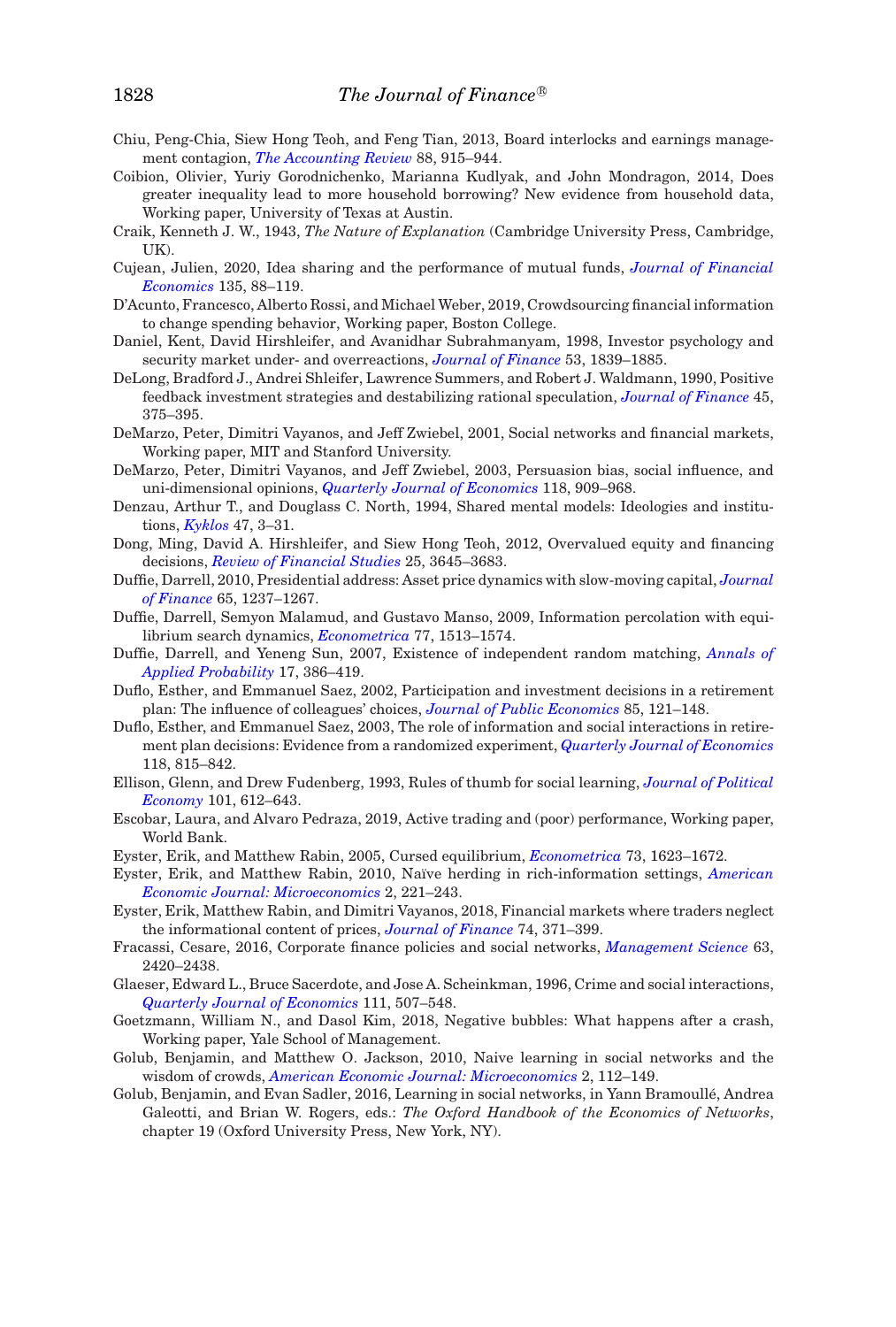- Graham, John R., Jillian Grennan, Campbell R. Harvey, and Shiva Rajgopal, 2019, Corporate culture: Evidence from the field, Working paper, Duke University.
- <span id="page-51-20"></span>Greenwood, Robin, and Andrei Shleifer, 2014, Expectations of returns and expected returns, *[Review](http://dx.doi.org/10.1093/rfs/hht082) [of Financial Studies](http://dx.doi.org/10.1093/rfs/hht082)* 27, 714–746.
- <span id="page-51-13"></span>Greenwood, Robin, Andrei Shleifer, and Yang You, 2019, Bubbles for Fama, *[Journal of Financial](http://dx.doi.org/10.1016/j.jfineco.2018.09.002) [Economics](http://dx.doi.org/10.1016/j.jfineco.2018.09.002)* 131, 20–43.
- <span id="page-51-5"></span>Grinblatt, Mark, and Matti Keloharju, 2001, How distance, language and culture influence stockholdings and trades, *[Journal of Finance](http://dx.doi.org/10.1111/0022-1082.00355)* 56, 1053–1073.
- <span id="page-51-6"></span>Guiso, Luigi, Paola Sapienza, and Luigi Zingales, 2003, People's opium? Religion and economic attitudes, *[Journal of Monetary Economics](http://dx.doi.org/10.1016/S0304-3932(02)00202-7)* 50, 225–282.
- <span id="page-51-7"></span>Guiso, Luigi, Paola Sapienza, and Luigi Zingales, 2004, The role of social capital in financial development, *[American Economic Review](http://dx.doi.org/10.1257/0002828041464498)* 94, 526–556.
- <span id="page-51-0"></span>Han, Bing, David Hirshleifer, and Johan Walden, 2019a, Social transmission bias and investor behavior, NBER Working Paper No. 24281.
- <span id="page-51-12"></span>Han, Bing, David Hirshleifer, and Johan Walden, 2019b, Visibility bias in the transmission of consumption beliefs and undersaving, Working paper, University of Toronto.
- <span id="page-51-15"></span>He, Hua, and Jiang Wang, 1995, Differential information and dynamic behavior of stock trading volume, *[Review of Financial Studies](http://dx.doi.org/10.1093/rfs/8.4.919)* 8, 919–972.
- <span id="page-51-21"></span>Heath, Chip, 1996, Do people prefer to pass along good or bad news? Valence and relevance as predictors of transmission propensity, *[Organizational Behavior and Human Decision Process](http://dx.doi.org/10.1006/obhd.1996.0091)* 68, 79–94.
- <span id="page-51-1"></span>Heimer, Rawley, and David Simon, 2015, Facebook finance: How social interaction propagates active investing, Working paper, Brandeis University.
- <span id="page-51-11"></span>Henrich, Joseph, 2015, *The Secret of Our Success: How Culture Is Driving Human Evolution, Domesticating Our Species, and Making Us Smarter* (Princeton University Press, Princeton, NJ).
- <span id="page-51-25"></span>Hirshleifer, David, 2008, Psychological bias as a driver of financial regulation, *[European Financial](http://dx.doi.org/10.1111/j.1468-036X.2007.00437.x) [Management](http://dx.doi.org/10.1111/j.1468-036X.2007.00437.x)* 14, 856–874.
- <span id="page-51-4"></span>Hirshleifer, David, and Omer Tamuz, 2020, Sound bites: Communication bandwidth constraints and simplistic thinking, University of California, Irvine. In progress.
- <span id="page-51-14"></span>Hirshleifer, David, and Siew Hong Teoh, 2003, Herd behavior and cascading in capital markets: A review and synthesis, *[European Financial Management](http://dx.doi.org/10.1111/1468-036X.00207)* 9, 25–66.
- <span id="page-51-22"></span>Hirshleifer, David, and Siew Hong Teoh, 2009, The psychological attraction approach to accounting and disclosure policy, *[Contemporary Accounting Research](http://dx.doi.org/10.1506/car.26.4.3)* 26, 1067–1090.
- Hirshleifer, David, and Siew Hong Teoh, 2018, Social transmission bias and the cultural evolution of folk economic beliefs, *[Behavioral and Brain Sciences](http://dx.doi.org/10.1017/S0140525X18000365)* 41, e170.
- <span id="page-51-24"></span><span id="page-51-23"></span>Hoff, Karla, and Joseph E. Stiglitz, 2016, Striving for balance in economics: Towards a theory of the social determination of behavior, *[Journal of Economic Behavior & Organization](http://dx.doi.org/10.1016/j.jebo.2016.01.005)* 126, 25–57.
- <span id="page-51-8"></span>Hong, Harrison G., and Marcin T. Kacperczyk, 2009, The price of sin: The effects of social norms on markets, *[Journal of Financial Economics](http://dx.doi.org/10.1016/j.jfineco.2008.09.001)* 93, 15–36.
- <span id="page-51-9"></span>Hong, Harrison G., and Leonard Kostovetsky, 2012, Red and blue investing: Values and finance, *[Journal of Financial Economics](http://dx.doi.org/10.1016/j.jfineco.2011.01.006)* 103, 1–19.
- <span id="page-51-10"></span>Hong, Harrison G., Jeffrey D. Kubik, and Jeremy C. Stein, 2004, Social interaction and stock market participation, *[Journal of Finance](http://dx.doi.org/10.1111/j.1540-6261.2004.00629.x)* 59, 137–163.
- <span id="page-51-19"></span>Hong, Harrison G., and Jeremy C. Stein, 1999, A unified theory of underreaction, momentum trading and overreaction in asset markets, *[Journal of Finance](http://dx.doi.org/10.1111/0022-1082.00184)* 54, 2143–2184.
- Huang, Shiyang, Byoung-Hyoun Hwang, and Dong Lou, 2018, The speed of communication, Working paper, University of Hong Kong.
- <span id="page-51-16"></span><span id="page-51-2"></span>Ikenberry, David, Josef Lakonishok, and Theo Vermaelen, 1995, Market underreaction to open market share repurchases, *[Journal of Financial Economics](http://dx.doi.org/10.1016/0304-405X(95)00826-Z)* 39, 181–208.
- <span id="page-51-17"></span>Ikenberry, David, Josef Lakonishok, and Theo Vermaelen, 2000, Stock repurchases in Canada: Performance and strategic trading, *[Journal of Finance](http://dx.doi.org/10.1111/0022-1082.00291)* 55, 2373–2397.
- <span id="page-51-18"></span><span id="page-51-3"></span>Jackson, Matthew O., 2008, *Social and Economic Networks* (Princeton University Press, Princeton, NJ).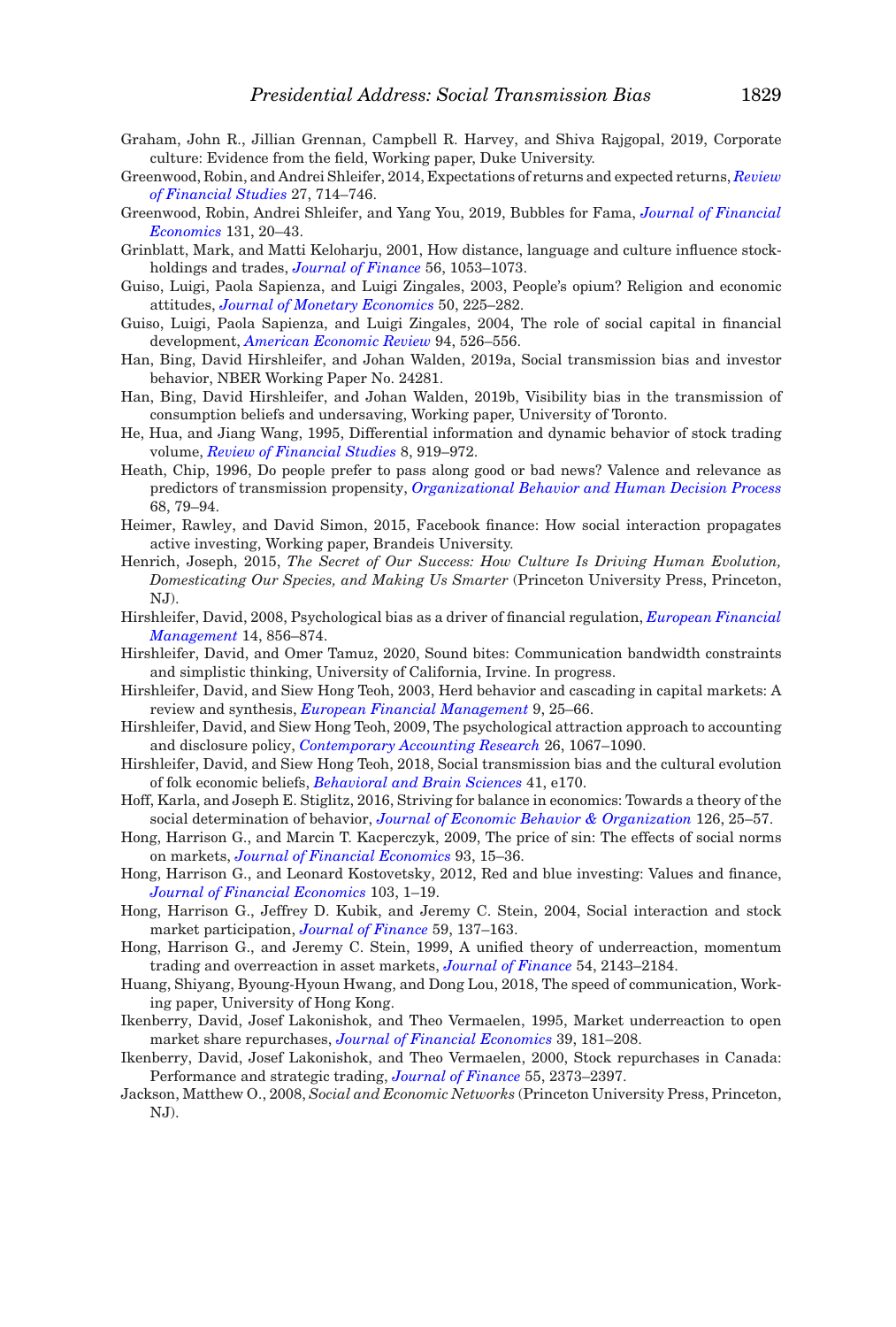- Jegadeesh, Narasimhan, 1990, Evidence of predictable behavior of security returns, *[Journal of](http://dx.doi.org/10.1111/j.1540-6261.1990.tb05110.x) [Finance](http://dx.doi.org/10.1111/j.1540-6261.1990.tb05110.x)* 45, 881–898.
- <span id="page-52-9"></span>Jin, Ye, Hongbin Li, and Binzhen Wu, 2011, Income inequality, consumption, and social-status seeking, *[Journal of Comparative Economics](http://dx.doi.org/10.1016/j.jce.2010.12.004)* 39, 191–204.
- <span id="page-52-23"></span><span id="page-52-7"></span>Johnson, Philip N., 1983, *Mental Models* (Cambridge University Press, Cambridge).
- Kelly, Morgan, and Cormac O. O'Grada, 2000, Market contagion: Evidence from the panics of 1854 and 1857, *[American Economic Review](http://dx.doi.org/10.1257/aer.90.5.1110)* 90, 1110–1124.
- <span id="page-52-10"></span>Laibson, David, 1997, Golden eggs and hyperbolic discounting, *[Quarterly Journal of Economics](http://dx.doi.org/10.1162/003355397555253)* 112, 443–477.
- <span id="page-52-22"></span>Lee, Charles, Andrei Shleifer, and Richard Thaler, 1991, Investor sentiment and the closed-end fund puzzle, *[Journal of Finance](http://dx.doi.org/10.1111/j.1540-6261.1991.tb03746.x)* 46, 75–109.
- <span id="page-52-0"></span>Lim, Sonya S., Jacqueline Ng, and Brian Uzzi, 2020, Biased information transmission in investor social network: Evidence from professional traders, Working paper, DePaul University.
- <span id="page-52-17"></span>Linnainmaa, Juhani T., and Conson Zhang, 2019, The earnings announcement return cycle, Working paper, Dartmouth University.
- <span id="page-52-18"></span>Loughran, Tim, and Jay Ritter, 1995, The new issues puzzle, *[Journal of Finance](http://dx.doi.org/10.1111/j.1540-6261.1995.tb05166.x)* 50, 23–52.
- <span id="page-52-27"></span>Mesoudi, Alex, Andrew Whiten, and Kevin N. Laland, 2006, Towards a unified science of cultural evolution, *[Behavioral and Brain Sciences](http://dx.doi.org/10.1017/S0140525X06009083)* 29, 329–347.
- <span id="page-52-20"></span>Novy-Marx, Robert, 2013, The other side of value: The gross profitability premium, *[Journal of](http://dx.doi.org/10.1016/j.jfineco.2013.01.003) [Financial Economics](http://dx.doi.org/10.1016/j.jfineco.2013.01.003)* 108, 1–28.
- <span id="page-52-14"></span>Payne, John, James Bettman, and Eric Johnson, 1993, *The Adaptive Decisionmaker*, first edition (Cambridge University Press, Cambridge).
- <span id="page-52-15"></span>Peng, Lin, and Wei Xiong, 2006, Investor attention, overconfidence and category learning, *[Journal](http://dx.doi.org/10.1016/j.jfineco.2005.05.003) [of Financial Economics](http://dx.doi.org/10.1016/j.jfineco.2005.05.003)* 80, 563–602.
- <span id="page-52-8"></span>Rantala, Ville, 2019, How do investment ideas spread through social interaction? Evidence from a Ponzi scheme, *[Journal of Finance](http://dx.doi.org/10.1111/jofi.12822)* 74, 2349–2389.
- <span id="page-52-16"></span>Richardson, Scott, Siew Hong Teoh, and Peter David Wysocki, 2004, The walk-down to beatable analyst forecasts: The role of equity issuance and insider trading incentives, *[Contemporary](http://dx.doi.org/10.1506/KHNW-PJYL-ADUB-0RP6) [Accounting Research](http://dx.doi.org/10.1506/KHNW-PJYL-ADUB-0RP6)* 21, 885–924.
- <span id="page-52-19"></span>Ritter, Jay R., and Ivo Welch, 2002, A review of IPO activity, pricing, and allocations, *[Journal of](http://dx.doi.org/10.1111/1540-6261.00478) [Finance](http://dx.doi.org/10.1111/1540-6261.00478)* 57, 1795–1828.
- <span id="page-52-13"></span>Rozin, Paul, and Edward B. Royzman, 2001, Negativity bias, negativity dominance, and contagion, *[Personality and Social Psychology Review](http://dx.doi.org/10.1207/S15327957PSPR0504_2)* 5, 296–320.
- <span id="page-52-26"></span>Rubin, Paul H., 2002, *Darwinian Politics: The Evolutionary Origin of Freedom* (Rutgers University Press, New Brunswick, NJ).
- <span id="page-52-25"></span>Rubin, Paul H., 2003, Folk economics, *[Southern Economic Journal](http://dx.doi.org/10.2307/1061637)* 70, 157–171.
- <span id="page-52-2"></span>Sandholm, William H., 2010, *Population Games and Evolutionary Dynamics* (MIT Press, Cambridge, MA).
- <span id="page-52-24"></span>Shiller, Robert J., 1990, Speculative prices and popular models, *[Journal of Economic Perspectives](http://dx.doi.org/10.1257/jep.4.2.55)* 4, 55–65.
- <span id="page-52-11"></span><span id="page-52-4"></span>Shiller, Robert J., 2000a, *Irrational exuberance* (Princeton University Press, Princeton, NJ).
- Shiller, Robert J., 2000b, Measuring bubble expectations and investor confidence, *[Journal of Psy](http://dx.doi.org/10.1207/S15327760JPFM0101_05)[chology and Financial Markets](http://dx.doi.org/10.1207/S15327760JPFM0101_05)* 1, 49–60.
- Shiller, Robert J., 2017, Narrative economics, *[American Economic Review](http://dx.doi.org/10.1257/aer.107.4.967)* 107, 967–1004.
- <span id="page-52-6"></span><span id="page-52-5"></span>Shiller, Robert J., 2019, *Narrative Economics: How Stories Go Viral and Drive Major Economic Events* (Princeton University Press, Princeton, NJ).
- <span id="page-52-3"></span>Shiller, Robert J., Fumiko Kon-Ya, and Yoshiro Tsutsui, 1996, Why did the Nikkei crash? Expanding the scope of expectations data collection, *[Review of Economics and Statistics](http://dx.doi.org/10.2307/2109855)* 78, 156–164.
- <span id="page-52-28"></span>Shive, Sophie, 2010, An epidemic model of investor behavior, *[Journal of Financial and Quantitative](http://dx.doi.org/10.1017/S0022109009990470) [Analysis](http://dx.doi.org/10.1017/S0022109009990470)* 45, 169–198.
- <span id="page-52-1"></span>Tabellini, Guido, 2008, The scope of cooperation: Values and incentives, *[Quarterly Journal of](http://dx.doi.org/10.1162/qjec.2008.123.3.905) [Economics](http://dx.doi.org/10.1162/qjec.2008.123.3.905)* 123, 905–950.
- <span id="page-52-21"></span><span id="page-52-12"></span>Tesser, Abraham, and Sidney Rosen, 1975, The reluctance to transmit bad news, in Leonard Berkowitz, ed., *Advances in Experimental Social Psychology*, volume 8 (Academic Press, New York, NY).